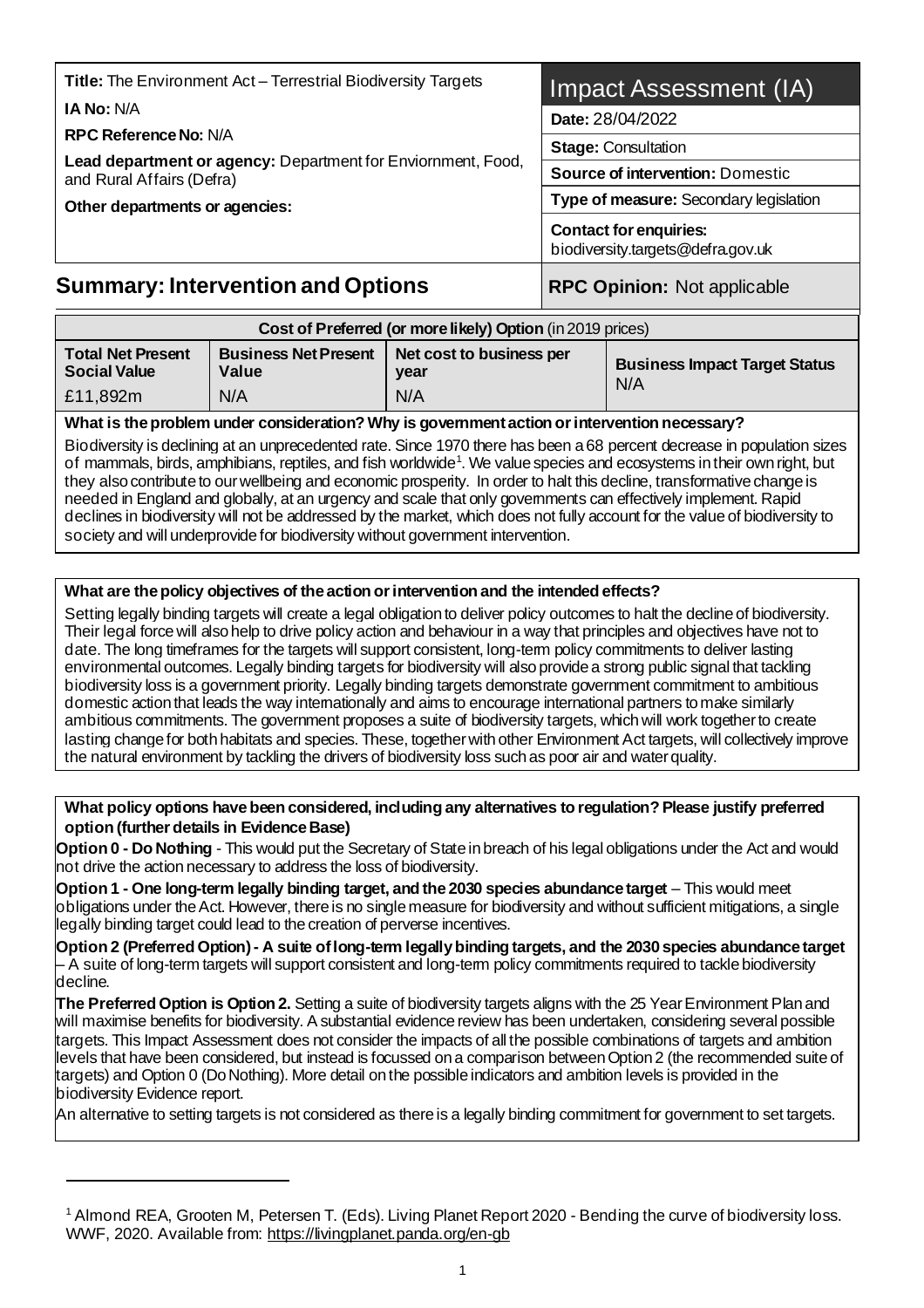| If applicable, set review date: Targets and policies will be<br>Will the policy be reviewed? It will be reviewed.                                                  |  |  |       |  |
|--------------------------------------------------------------------------------------------------------------------------------------------------------------------|--|--|-------|--|
| Is this measure likely to impact on international trade and investment?<br><b>No</b>                                                                               |  |  |       |  |
| <b>Micro</b><br><b>Medium</b><br><b>Small</b><br>Are any of these organisations in scope?<br><b>Yes</b><br>Yes<br>Yes<br>Yes.                                      |  |  | Large |  |
| Traded:<br>Non-traded:<br>What is the CO <sub>2</sub> equivalent change in greenhouse gas emissions?<br>138 $mtCO2$<br>(Million tonnes CO <sub>2</sub> equivalent) |  |  |       |  |
| reviewed periodically in line with Environment Act (2021) requirements                                                                                             |  |  |       |  |

*I have read the Impact Assessment and I am satisfied that, given the available evidence, it represents a reasonable view of the likely costs, benefits and impact of the leading options.*

| Sin <sub>i</sub><br>ne ∍<br>1 1 ⊢<br>,,,,<br>דר |                                    |  |
|-------------------------------------------------|------------------------------------|--|
|                                                 | ,,,,,,,,,,,,,,,,,,,,,,,,,,,,,,,,,, |  |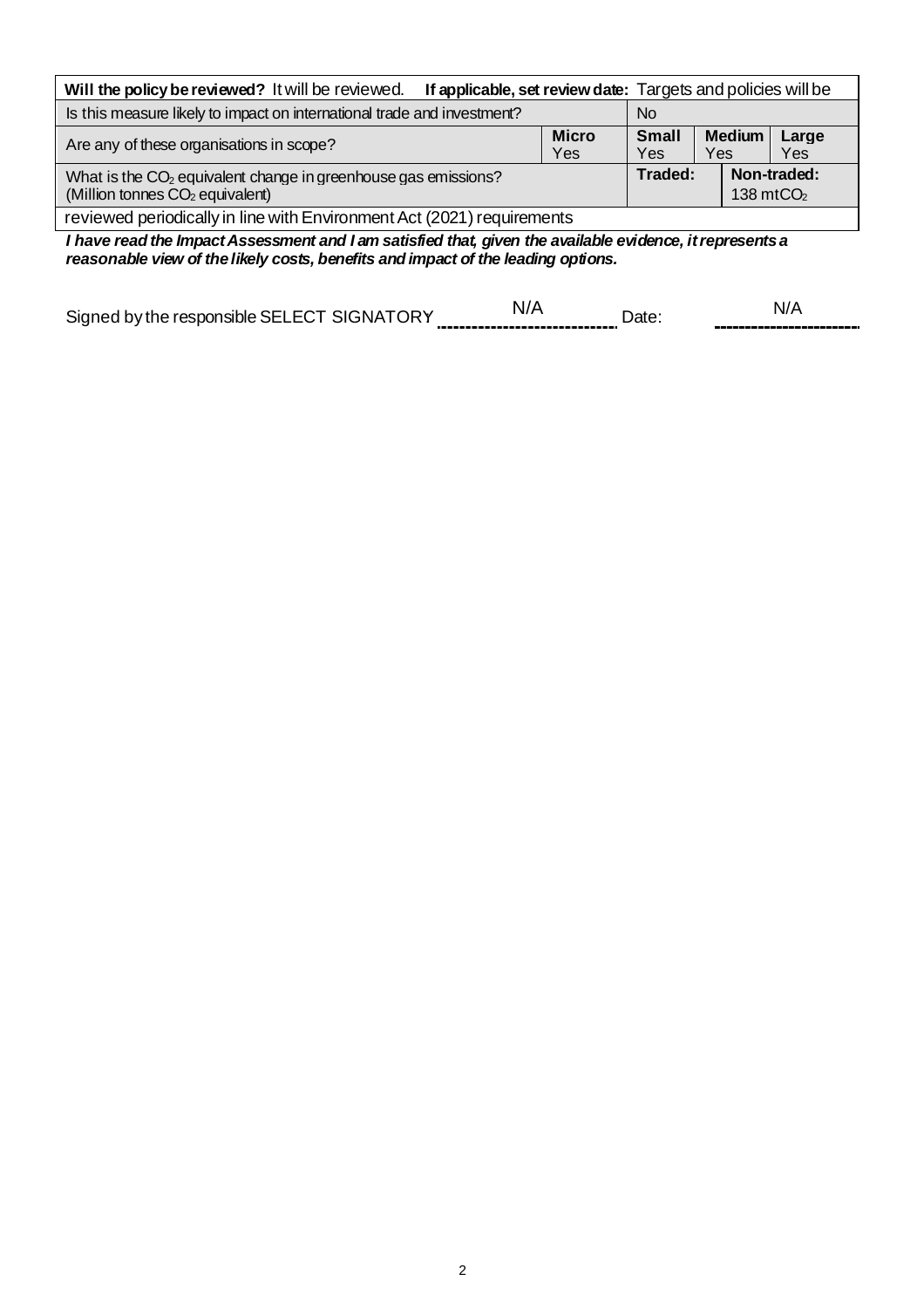### **Summary: Analysis & Evidence** Policy Option 2

**Description: Legally binding Environment Act targets for species abundance, species extinction risk, and wider habitats outside of protected sites (Preferred Option).**

#### **FULL ECONOMIC ASSESSMENT**

| <b>Price Base</b> | <b>PV Base</b>   | <b>Time Period</b>         |           | Net Benefit (Present Value (PV)) (£m) |                               |
|-------------------|------------------|----------------------------|-----------|---------------------------------------|-------------------------------|
| <b>Year 2019</b>  | <b>Year 2020</b> | <b>Years</b> 2022-<br>2100 | $LOW$ : - | High: -                               | <b>Best Estimate: £11,892</b> |

| COSTS (£m)           | <b>Total Transition</b><br>(Constant Price) | Years | <b>Average Annual</b><br>(excl. Transition) (Constant Price) | <b>Total Cost</b><br>(Present Value) |
|----------------------|---------------------------------------------|-------|--------------------------------------------------------------|--------------------------------------|
| Low                  | -                                           |       |                                                              |                                      |
| High                 | -                                           |       |                                                              |                                      |
| <b>Best Estimate</b> | -                                           |       | £260                                                         | £3,231                               |

#### **Description and scale of key monetised costsby 'main affected groups'**

The costs of introducing the targets will depend on how the targets are implemented. This Impact Assessment does not put forward all the possible government policies that could potentially help to meet the targets over a 20-year period. Further detail on the costs and impacts of individual future policies that contribute towards the targets will be assessed within their individual future Impact Assessments. However, this Impact Assessment does present an illustrative assessment of the potential costs associated with setting these targets, based on an assessment of the main actions that would need to be implemented to enable the targets to be achieved.

The primary monetised costs are the costs of direct conservation actions deemed necessary to meet the targets. For the species targets (£206.6m average annual cost), the most substantial costs are the cost of adopting land management approaches that support widespread species, the cost of remedial actions to improve the condition of protected sites, and targeted actions to support threatened species. For the wider habitats target (£53.8m average annual cost), the costs incurred are related to the creation, restoration, and maintenance of wildlife-rich habitats.

The targets put a duty on government, not business, and it is expected that the contribution of the private sector will primarily be captured in other regulatory Impact Assessments (e.g., Biodiversity Net Gain (BNG)) or voluntary.

#### **Other key non-monetised costs by 'main affected groups'**

The cost assessment focuses on the direct costs of the actions identified as being required to meet the targets. The targets have been designed to be based on existing data and so there are not substantial additional monitoring costs required to report against the targets as currently framed, assuming that data continues to be collected by volunteer-run monitoring schemes and that protected sites monitoring continues to be funded. As set out in Evaluation section, the monitoring and evaluation programme for biodiversity targets is currently being scoped; this will consider the need for any additional data collection. There will be additional indirect costs in addressing the wider drivers impacting on habitats and species which have not been quantified. A proportion of these wider costs will be covered in the Impact Assessments for other legally binding Environment Act targets, such as water quality and air quality, which are key pressures on biodiversity outcomes. The costs of meeting the biodiversity targets could increase considerably if the water and woodland cover targets are not met.

| <b>BENEFITS (£m)</b> | <b>Total Transition</b><br>(Constant Price) | Years | <b>Average Annual</b><br>(excl. Transition) (Constant Price)<br>$(2023 - 2042)$ | <b>Total Benefit</b><br>(Present Value) (2022-2100) |
|----------------------|---------------------------------------------|-------|---------------------------------------------------------------------------------|-----------------------------------------------------|
| Low                  |                                             |       | Optional                                                                        |                                                     |
| High                 |                                             |       | Optional                                                                        |                                                     |
| <b>Best Estimate</b> | -                                           |       | £591                                                                            | £15,123                                             |
|                      |                                             |       |                                                                                 |                                                     |

#### **Description and scale of key monetised benefits by 'main affected groups'**

Total discounted benefits are split between carbon sequestration (£5,303m), air quality regulation (£740m), physical health (£2,171m) and recreation (£6,909m). It was possible to monetise these benefits due to existing data and evidence.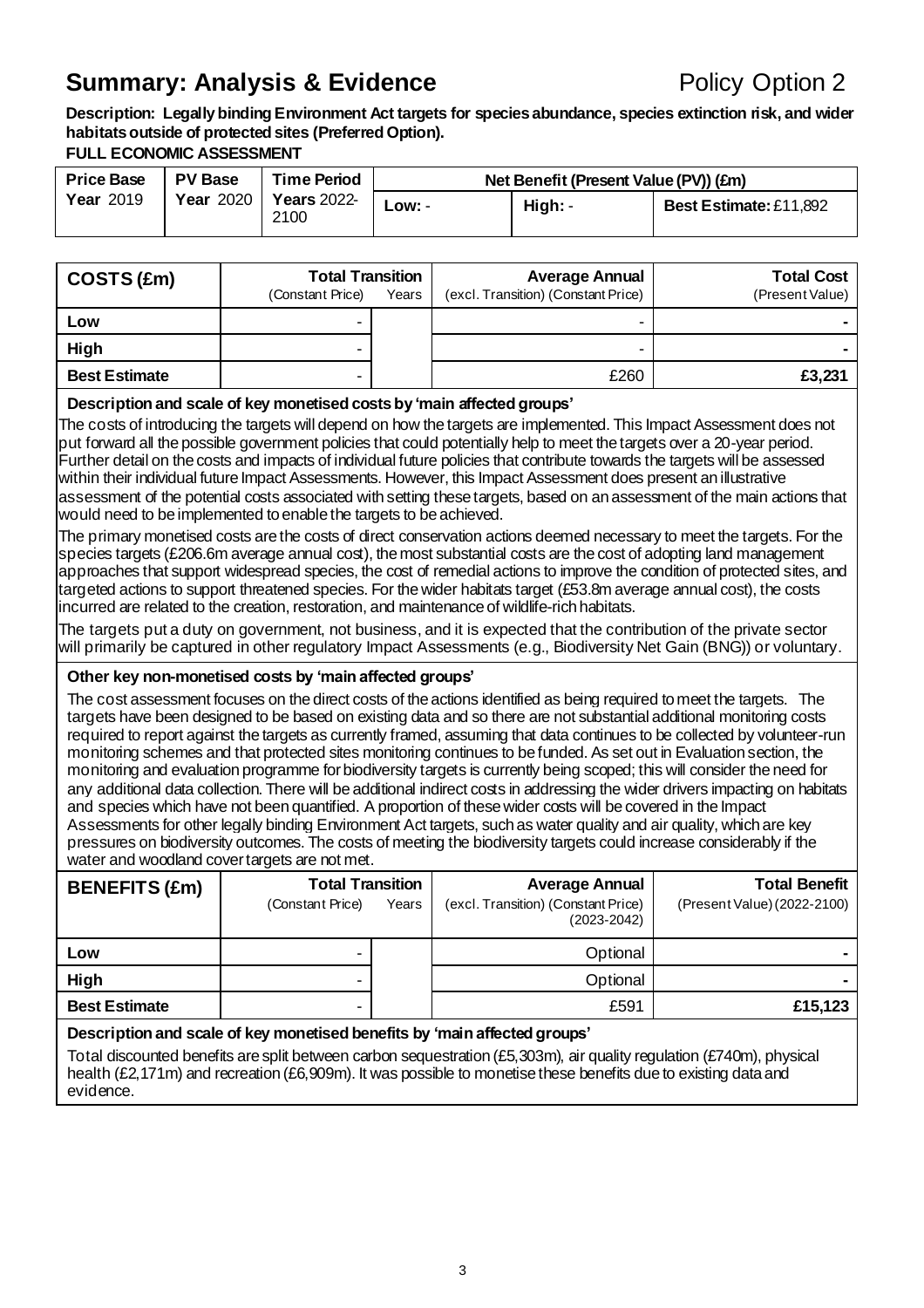#### **Other key non-monetised benefits by 'main affected groups'**

The following benefits are not monetised in this Impact Assessment: the direct benefits of policy interventions targeting species recovery (improving mean species abundance and reducing extinction risk), mental health, water supply, flood regulation, noise reduction, food security, pollination, volunteering and education. This is due to a lack of data, gaps in the evidence base and because the locations for future conservation actions are not specified by the biodiversity targets. It is likely that the non-monetised benefits are considerable. We are seeking to develop our assessment of the benefits of biodiversity targets for the Final Stage Impact Assessment. Additionally, to avoid double counting between the biodiversity targets discussed in this IA and other Environment Act targets, the costs and benefits that arise from other targets are referenced in this IA, but they are not included quantitatively in this assessment.

**Key assumptions/sensitivities/risks between the contrate (%)** First 30 years: 3.5% After 30 years: 3% After 75 years: 2.5%

The scale of costs and who bears them will depend on future policy decisions made over the twenty-year period covered by the targets. This Impact Assessment illustrates the potential resources required to meet the targets, based on a package of key actions, but does not provide a detailed analysis of all policy levers that could be introduced in future years.

More generally, there is a high degree of uncertainty around how biodiversity outcomes can be realised through specific actions. The analysis in this Impact Assessment should be seen as an assessment of the cost of programmes of action that can be reasonably judged to be capable of delivering the targets, rather than the costs of meeting the targets with a high degree of certainty. If the monitoring and evaluation of progress reveals that additional actions or policy changes are required in future, the costs of meeting the targets may be higher. The detailed impacts of any future policies which affect biodiversity outcomes will be analysed in more detail as and when they are introduced.

A key assumption underpinning the cost analysis of the targets concerns the future unit costs of delivering, at sufficient scale, the land management actions necessary to achieve them. For the wider habitats target, the assumptions for cost per hectare created or restored are based on evidence from recent conservation projects as well as agri-environment scheme payment rates. For the species abundance targets, the estimated unit costs for the actions required have been informed by what is currently known about the payments for species-friendly actions under the Sustainable Farming Incentive (which are based on the cost of the action plus income forgone). The following sensitivity analysis has been undertaken to explore the impact of modifying these assumptions:

• Varying the assumptions around the package of actions required to achieve the set of target outcomes.

- Varying the percentage of wildlife-rich habitat that is created rather than restored under wider habitats target (creation is generally more expensive than restoration).
- Varying the unit costs for actions required for the species abundance targets and habitats target; and
- Varying the assumption on the coverage of species friendly land management options on farmed land that is required.

The impact of wider pressures, such as climate change, has not been fully factored into this IA. Further analysis is being undertaken on the impact of climate change on the achievability of the biodiversity targets and the resulting impacts on the costs and benefits (see sensitivity analysis section of this IA for further detail).

#### **BUSINESS ASSESSMENT (Option 2)**

| Direct impact on business (Equivalent Annual) £m: |                                |  | Score for Business Impact Target (qualifying |
|---------------------------------------------------|--------------------------------|--|----------------------------------------------|
| Costs: 0                                          | <b>Benefits: 0</b><br>Net: $0$ |  | provisions only) £m: N/A                     |
|                                                   |                                |  |                                              |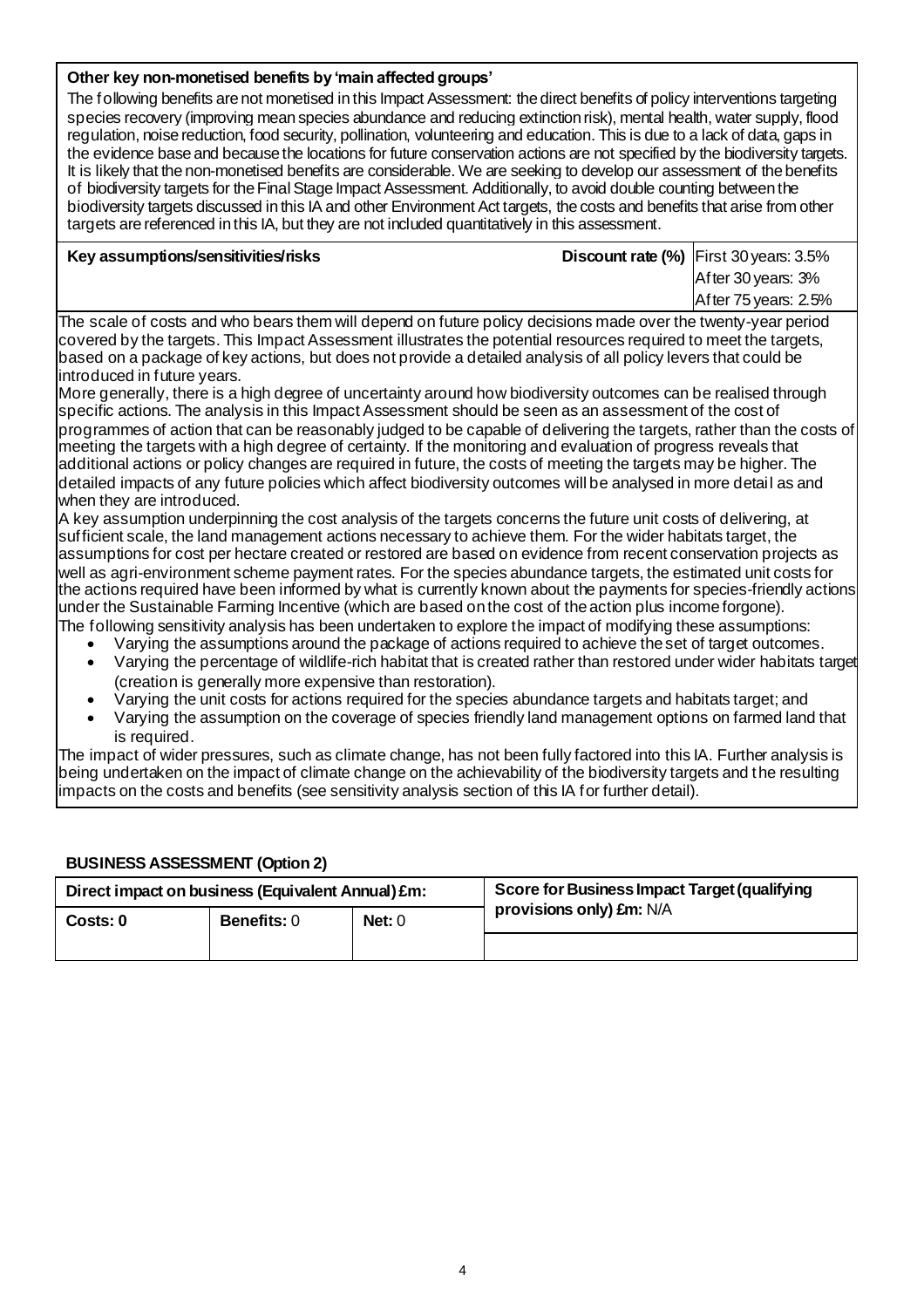## **Contents**

| 2. Rationale and evidence to justify the level of analysis used in the Impact Assessment  |  |
|-------------------------------------------------------------------------------------------|--|
| 2.1. Approach to assessing the costs and benefits of introducing targets against the      |  |
|                                                                                           |  |
|                                                                                           |  |
|                                                                                           |  |
| Option $2 - A$ suite of long-term legally binding targets, and the 2030 species abundance |  |
|                                                                                           |  |
|                                                                                           |  |
|                                                                                           |  |
| 5. Summary and Preferred Option with description of implementation plan20                 |  |
| 6. Monetised and non-monetised costs and benefits of each option (including               |  |
|                                                                                           |  |
| Option 2: A suite of long-term legally binding targets, and the 2030 species abundance    |  |
|                                                                                           |  |
|                                                                                           |  |
|                                                                                           |  |
|                                                                                           |  |
|                                                                                           |  |
|                                                                                           |  |
|                                                                                           |  |
|                                                                                           |  |
|                                                                                           |  |
|                                                                                           |  |
|                                                                                           |  |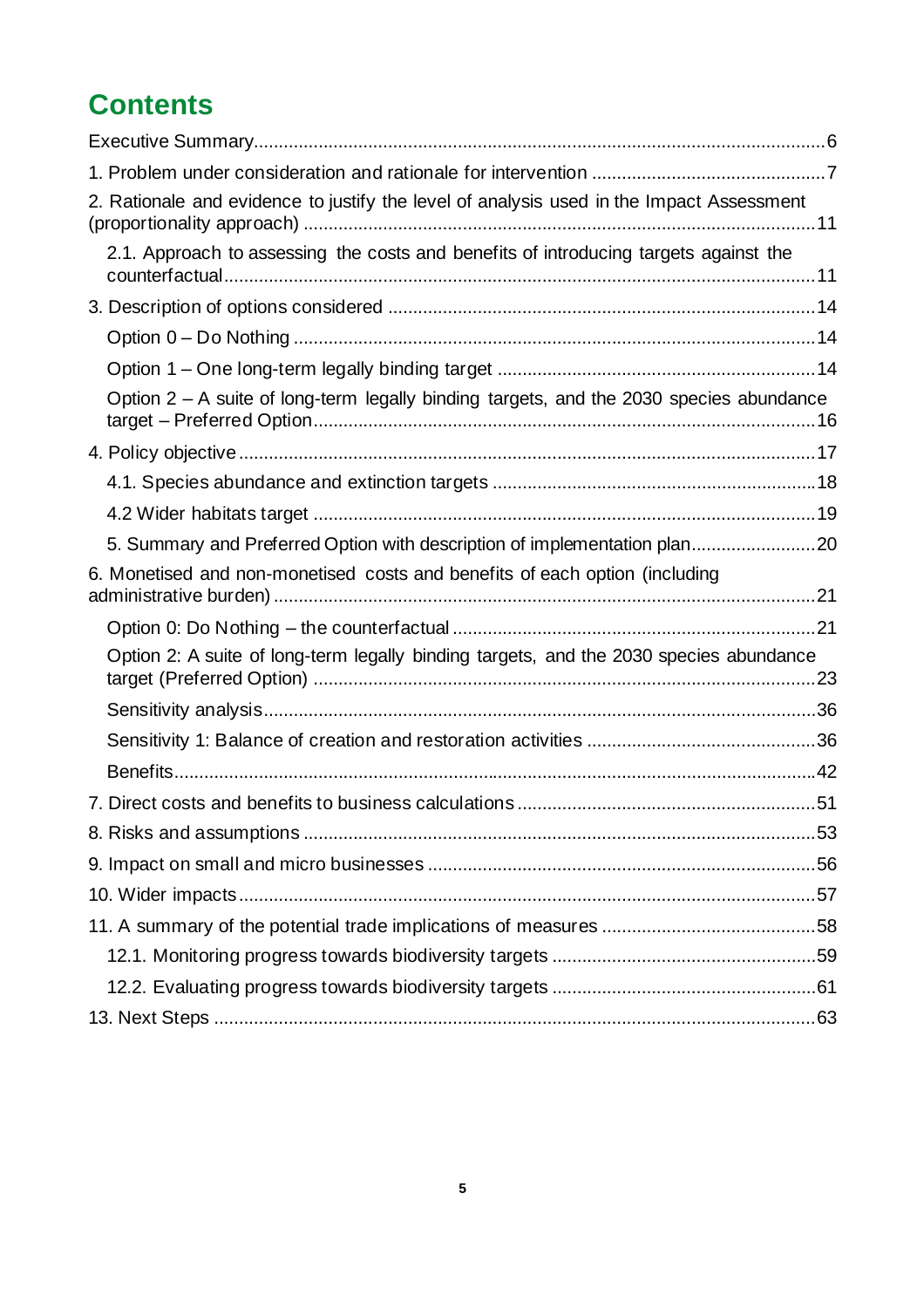# <span id="page-5-0"></span>**Executive Summary**

The Environment Act 2021 commits the government to setting at least one long-term, legally binding target for biodiversity, as well as a 2030 species abundance target. Longterm, legally binding targets will drive action and create certainty. The suite of proposed biodiversity targets considered in this Impact Assessment (Preferred Option) are to:

- halt the decline in species abundance by 2030.
- increase species abundance by at least 10% by 2042, compared to 2030 levels.
- improve the England-level GB Red List Index for species extinction risk by 2042, compared to 2022 levels.
- create or restore in excess of 500,000 hectares of a range of wildlife-rich habitats outside protected sites by 2042, compared to 2022 levels.

Setting a suite of biodiversity targets aligns with the 25 Year Environment Plan and will maximise benefits for biodiversity. A substantial evidence review has been undertaken, considering several possible targets. This Impact Assessment does not consider the impacts of all the possible combinations of targets and ambition levels that have been considered, but instead is focussed on a comparison between Option 2 (Preferred Option) and Option 0 (Do Nothing). More detail on the possible indicators and ambition levels is provided in the biodiversity Evidence report.

This Impact Assessment does not put forward all the government policies that could help to meet the targets over the entire 20-year period. It presents an illustrative assessment of the potential costs and benefits associated with setting these targets to give a sense of the resources that may be required and the scale of benefits that could be delivered. This is based on quantifying the costs of the main conservation actions that can be reasonably judged to be capable of delivering the targets rather than specific policy levers that could potentially deliver them. The impacts of any specific future policies that would support the delivery of the targets will be assessed in more detail on a case-by-case basis as and when they are introduced, and depend on future decisions on government policy. Further detail on the costs and impacts of these policies will be assessed within their individual Impact Assessments.

The direct costs to businesses of legally binding biodiversity targets will be dependent on how the targets are implemented. The targets themselves put a duty on government, not business, and it is expected that the contribution of the private sector will primarily be captured in other regulatory Impact Assessments (e.g., Biodiversity Net Gain) or voluntary. While regulatory levers could create additional costs to businesses, any future regulatory change will be subject to an Impact Assessment in which the costs to businesses will be explored.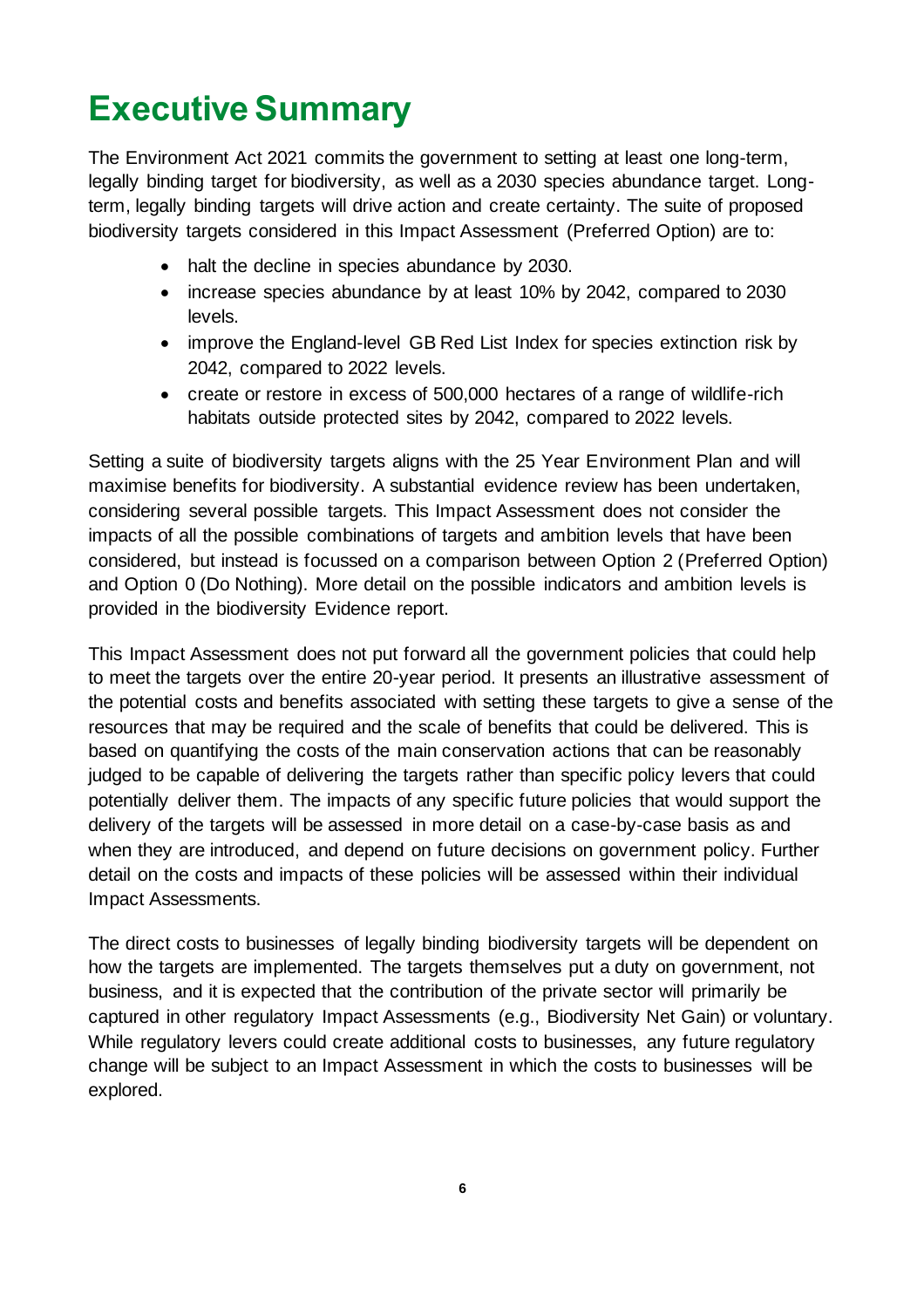# <span id="page-6-0"></span>**1. Problem under consideration and rationale for intervention**

Biodiversity is the [variety of all life on Earth](https://www.gov.uk/government/statistics/biodiversity-indicators-for-the-uk)**.** It includes all species of animals and plants, and the natural systems that support them. Biodiversity enables ecosystems to flourish and supplies the wide variety of services that we rely on including our food system, carbon capture and storage to regulate the climate, flood alleviation, improved water, air and soil quality and recreational access to nature. Without these services, life as we know it would not be possible.

[According to the Intergovernmental Science-Policy Platform on Biodiversity and](https://ipbes.net/sites/default/files/2020-02/ipbes_global_assessment_report_summary_for_policymakers_en.pdf)  [Ecosystem Services \(IPBES\)](https://ipbes.net/sites/default/files/2020-02/ipbes_global_assessment_report_summary_for_policymakers_en.pdf) global biodiversity is declining faster than at any other time in human history<sup>2</sup>. Since 1970 there has been a 68 percent decrease in population sizes of mammals, birds, amphibians, reptiles, and fish worldwide<sup>3</sup>. In Great Britain alone, 15% of species are threatened with extinction<sup>4</sup>. Biodiversity loss poses risks and uncertainty to our economies, health and wellbeing, with impacts including, but not limited to, risks to food security, increasing risk of transmission of diseases from animals to humans, and exacerbating the vulnerability of coastal areas to floods and storm surges.

The decline in biodiversity requires significant action in England and globally to halt the loss of species and habitats, with an urgency and at a scale that requires an active role for the government, private sector, civil society, and individuals. There are increasing calls from the public, businesses, politicians, civil society and the media for action<sup>5</sup>. The UK will support a range of ambitious goals and targets to be adopted as part of the post-2020 Global Biodiversity Framework at the Convention on Biological Diversity COP15 (CBD COP15). UK domestic biodiversity policy is devolved and each of the four countries produces their own plans or strategies to support international commitments.

<sup>2</sup> Brondizio ES, Settele J, Díaz S, Ngo HT. Global assessment report on biodiversity and ecosystem services of the Intergovernmental Science-Policy Platform on Biodiversity and Ecosystem Services. IPBES, 2019. Available from www.ipbes.net/global-assessment

<sup>&</sup>lt;sup>3</sup> Almond REA, Grooten M, Petersen T. (Eds). Living Planet Report 2020 - Bending the curve of biodiversity loss. WWF, 2020. Available from: https://livingplanet.panda.org/en-gb/

<sup>4</sup> Hayhow DB, Eaton MA, Stanbury AJ, Burns F, Kirby WB, Bailey N, Beckmann B, Bedford J, Boersch-Supan PH, Coomber F, Dennis EB, Dolman SJ, Dunn E, Hall J, Harrower C, Hatfield JH, Hawley J, Haysom K, Hughes J, Johns DG, Mathews F, McQuatters-Gollop A, Noble DG, Outhwaite CL, Pearce-Higgins JW, Pescott OL, Powney GD and Symes N (2019) The State of Nature 2019. The State of Nature partnership. Available fro[m: https://nbn.org.uk/wp-content/uploads/2019/09/State-of-Nature-2019-UK-full-report.pdf](https://nbn.org.uk/wp-content/uploads/2019/09/State-of-Nature-2019-UK-full-report.pdf)

<sup>&</sup>lt;sup>5</sup> Hayhow DB, Eaton MA, Stanbury AJ, Burns F, Kirby WB, Bailey N, Beckmann B, Bedford J, Boersch-Supan PH, Coomber F, Dennis EB, Dolman SJ, Dunn E, Hall J, Harrower C, Hatfield JH, Hawley J, Haysom K, Hughes J, Johns DG, Mathews F, McQuatters-Gollop A, Noble DG, Outhwaite CL, Pearce-Higgins JW, Pescott OL, Powney GD and Symes N. The State of Nature 2019. The State of Nature partnership. 2019 Available fro[m www.rspb.org.uk/our-work/state-of-nature-report/](https://www.rspb.org.uk/our-work/state-of-nature-report/)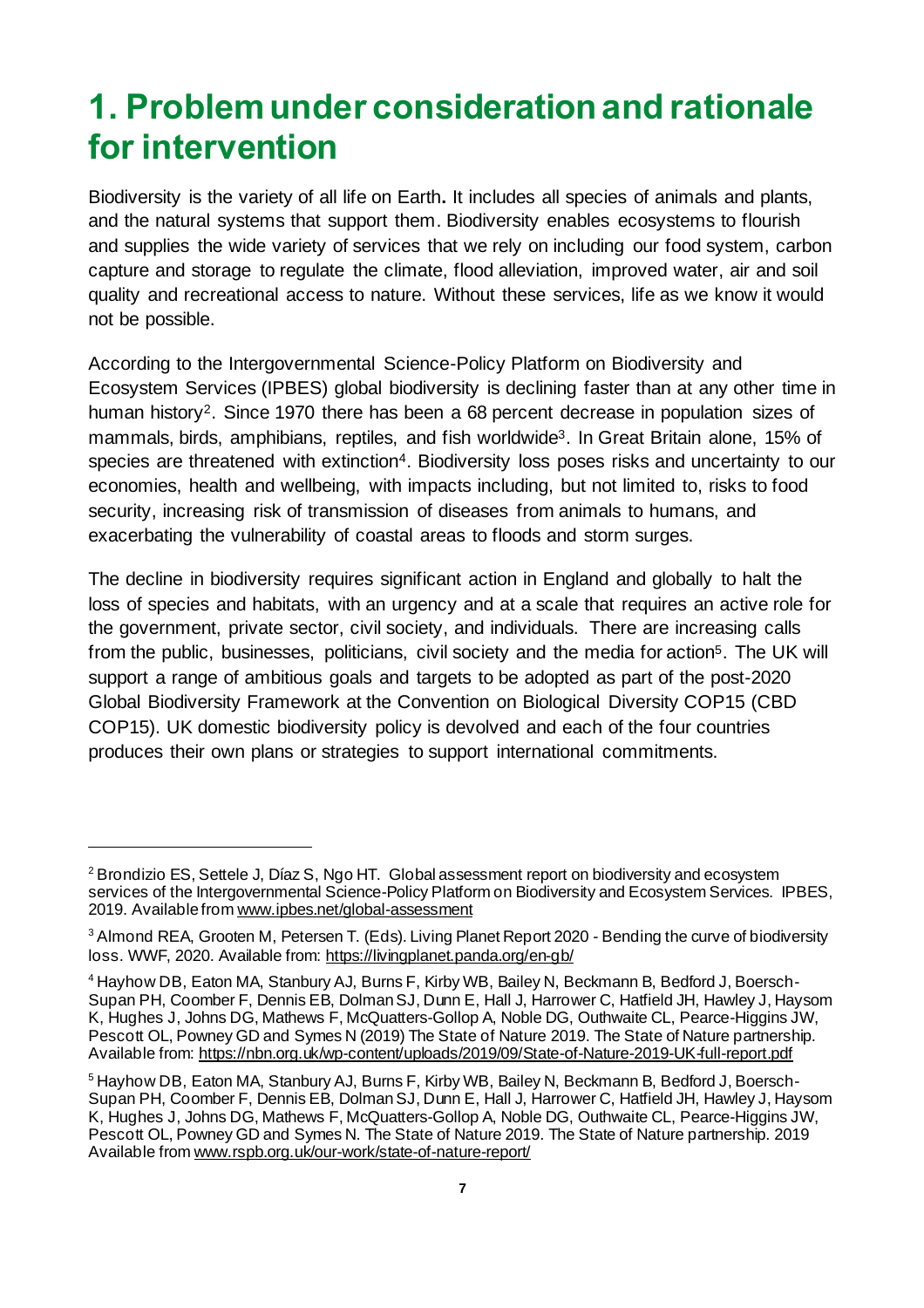In England, new legally binding targets on biodiversity will help deliver the government's commitment to leave the environment in a better state than we found it. This is part of the wider government response to the clear and scientific evidence, and growing public demand, for a step-change in environmental protection and recovery. The Act, alongside our Agriculture and Fisheries Acts, sets a new legal foundation for government action to improve the environment.

When the targets are set in statute, they will become a key vehicle for delivering the vision set out in the 25 Year Environment Plan, setting a new domestic framework for environmental governance. The targets aim to help create a more sustainable and resilient economy and enhance well-being and quality of life.

#### **Market failures**

We value our species and ecosystems in their own right, but they also contribute to our wellbeing and economic prosperity. Rapid declines in biodiversity are negative externalities that will not be addressed by the market, which does not fully account for the value of biodiversity to society. The Dasqupta Review<sup>6</sup> told us that nature's worth to society – the true value of the various goods and services it provides – is not reflected in market prices because much of it is open to all at no monetary charge. The Review confirms that economic prosperity and environmental protection are two sides of the same coin. Securing the economic and physical wellbeing of future generations means halting the decline of biodiversity by the end of this decade7.

Private activities which negatively impact biodiversity, such as pollution, can have social costs which are not taken into account (negative externalities).

In the absence of government intervention this can lead to the over-exploitation of biodiversity, which ultimately costs society more than it benefits it. Legally binding targets for the environment seek to address these negative externalities.

Biodiversity may also be considered a national public good. People cannot usually be prevented from enjoying biodiversity (non-excludability), and a person's enjoyment of biodiversity does not deplete its availability to others (non-rivalry). This means there is not enough incentive for individual investment in biodiversity.

The benefits of biodiversity take many forms and are widespread, which makes it difficult to quantify value and ensure that the people who benefit pay proportionately. This means

<sup>&</sup>lt;sup>6</sup> Dasgupta, P. The Economics of Biodiversity: The Dasgupta Review. Abridged Version. (London: HM Treasury). 2019. Available from[: www.gov.uk/government/publications/final-report-the-economics-of](https://www.gov.uk/government/publications/final-report-the-economics-of-biodiversity-the-dasgupta-review)[biodiversity-the-dasgupta-review](https://www.gov.uk/government/publications/final-report-the-economics-of-biodiversity-the-dasgupta-review)

<sup>7</sup> HM Treasury. The Economics of Biodiversity: The Dasgupta Review Government Response, 2021. Available fro[m: www.gov.uk/government/publications/the-economics-of-biodiversity-the-dasgupta-review](https://www.gov.uk/government/publications/the-economics-of-biodiversity-the-dasgupta-review-government-response)[government-response](https://www.gov.uk/government/publications/the-economics-of-biodiversity-the-dasgupta-review-government-response)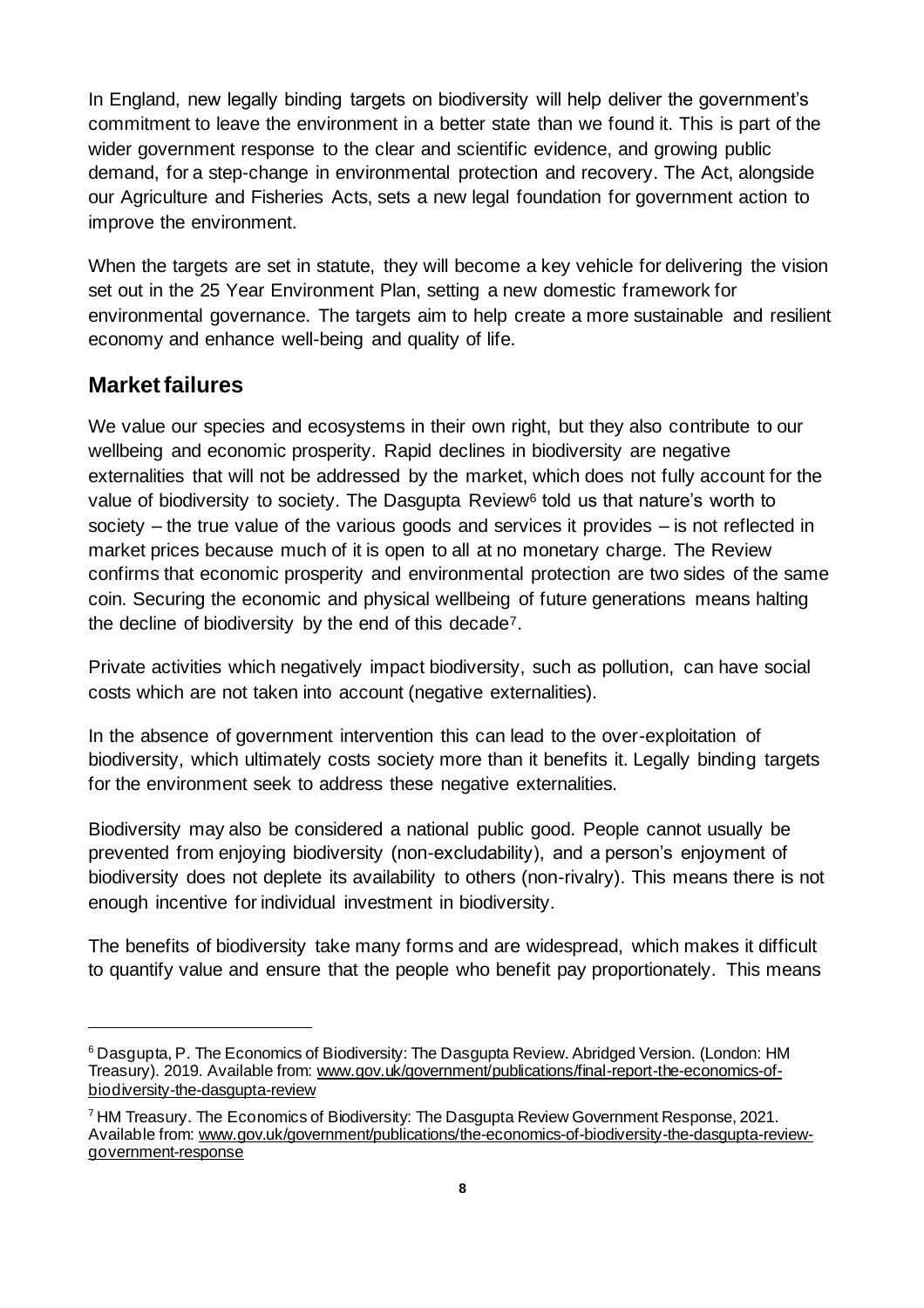that, despite the important economic and social benefits of biodiversity, in the absence of government intervention, the market will underprovide biodiversity and undervalue the important benefits it provides to our economy, health and wellbeing**.** 

#### **Investmentin biodiversity pays off**

The Dasgupta review found that human demands for goods and services "far exceed" nature's capability to support its production. As a result, it estimated that the stock of natural capital per head of the world population decreased by 40% between 1992 and 20148. This trajectory is unsustainable and demonstrates the need for long term targets to halt and reverse this trend. The government has set ambitious targets in the past, such as the Climate Change Act9, which provided successful signals to industry about the direction of travel and where to invest. The Environment Act targets will act as similar market signals. Investing in nature helps to protect and enhance social benefits; for example, benefit-cost ratios of around 4:1 have been estimated for investment in wetland creation, upland peatland restoration and intertidal habitat creation<sup>10</sup>. Grassland and heathland management and restoration also offers substantial value, particularly through public access and pollination services. Pollinators contribute more than £500 million a year to UK agriculture, through improving crop quality and quantity.

Action is required now, as the cost of biodiversity recovery will likely increase substantially if the government waits. According to the Dasgupta review: "by acting now, the cumulative social cost of stabilising [global] biodiversity intactness by 2050 is estimated to be US\$7 trillion (equivalent to around 8% of global GDP in 2019). Delaying action by 10 years would more than double the social cost, at approximately US\$15 trillion (equivalent to around 17% of global GDP in 2019). The difference in costs between acting now and later is equivalent to 9% of global GDP (in 2019)<sup>11</sup>."

### **Existing regulation and legislation**

Section 40 of the Natural Environment and Rural Communities Act 2006, as amended by the Environment Act 2021, places a duty on all public authorities to consider the actions they can take, consistent with the exercise of their functions, to conserve and enhance biodiversity, and then take that action.

<sup>8</sup> Dasgupta, P. The Economics of Biodiversity: The Dasgupta Review. Abridged Version. (London: HM Treasury). 2021. Available from[: www.gov.uk/government/publications/final-report-the-economics-of](https://www.gov.uk/government/publications/final-report-the-economics-of-biodiversity-the-dasgupta-review)[biodiversity-the-dasgupta-review](https://www.gov.uk/government/publications/final-report-the-economics-of-biodiversity-the-dasgupta-review)

<sup>&</sup>lt;sup>9</sup> The UK Government. Climate Change Act (2008).

 $10$  Natural Capital Committee. The state of natural capital: protecting and improving natural capital for prosperity and wellbeing. 2015. Available from[: www.gov.uk/government/publications/natural-capital](https://www.gov.uk/government/publications/natural-capital-committees-third-state-of-natural-capital-report)[committees-third-state-of-natural-capital-report](https://www.gov.uk/government/publications/natural-capital-committees-third-state-of-natural-capital-report)

<sup>&</sup>lt;sup>11</sup> Dasgupta P. The Economics of Biodiversity: The Dasgupta Review. Abridged Version. (London: HM Treasury). 2019. Available from[: www.gov.uk/government/publications/final-report-the-economics-of](https://www.gov.uk/government/publications/final-report-the-economics-of-biodiversity-the-dasgupta-review)[biodiversity-the-dasgupta-review](https://www.gov.uk/government/publications/final-report-the-economics-of-biodiversity-the-dasgupta-review)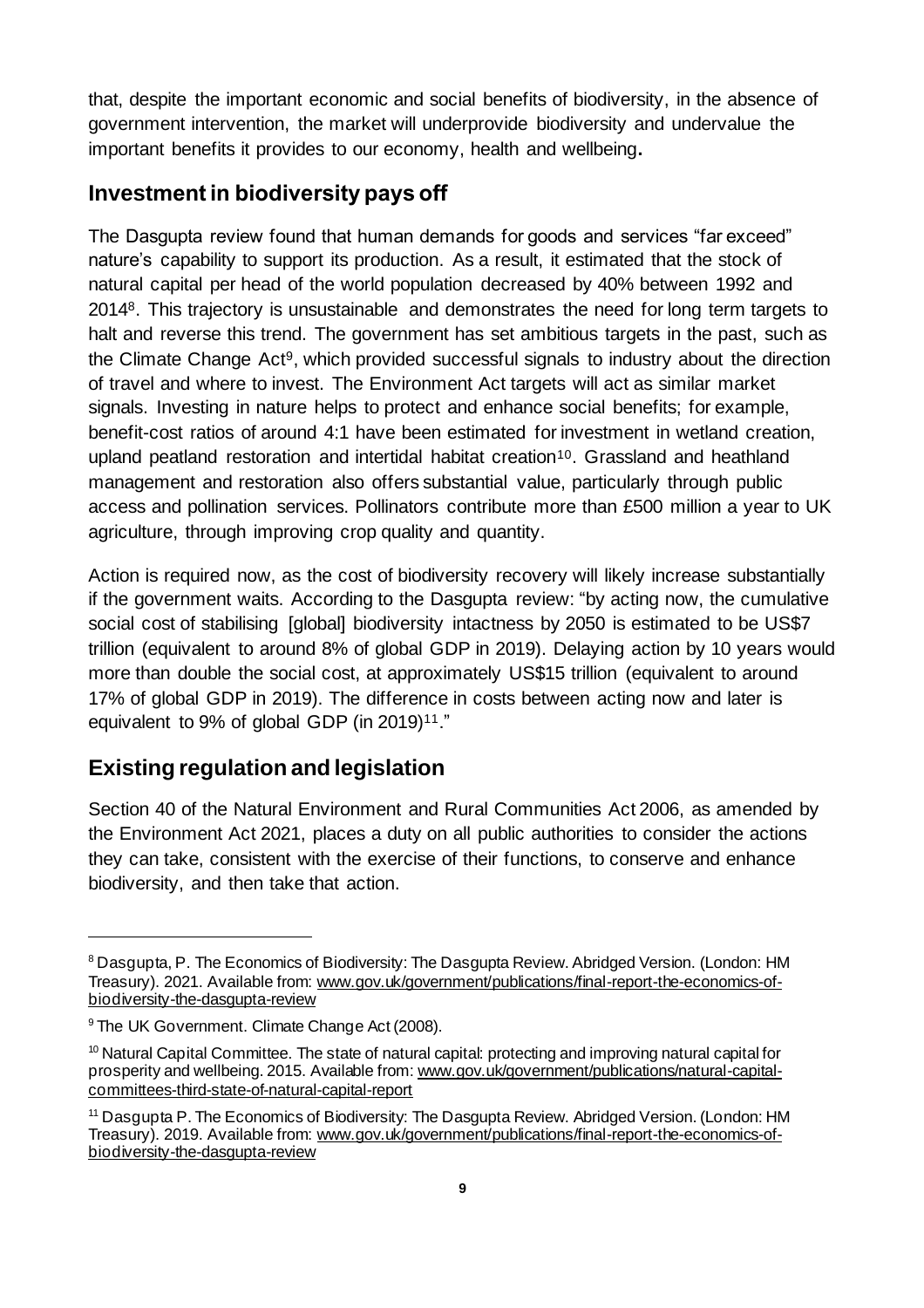Within England the principal pieces of legislation which afford protection to species are the Conservation of Habitats and Species Regulations (2017) and the Wildlife and Countryside Act (1981). Broadly this legislation protects certain species through the prohibition of activities which could impact on their conservation status. Legal protection for species is used where this addresses a potential impact on a species e.g., through development, persecution etc. However, there are species (particularly plants, invertebrates, and widespread generalists) for which legal protection is not required to underpin their recovery but nevertheless require action to support their conservation.

There are also legal protections for habitats, such as Sites of Special Scientific Interest (SSSIs) designated under powers derived from the Wildlife and Countryside Act 1981 (as subsequently amended); and Special Areas of Conservation (SACs) and Special Protection Areas (SPAs) designated under the Conservation of Habitats and Species Regulations 2017 (as amended).

There are several existing policy commitments to address the decline in biodiversity. In the 25 Year Environment Plan, the government committed to:

- restoring 75% of our one million hectares of terrestrial and freshwater protected sites to favourable condition, securing their wildlife value for the long term.
- creating or restoring 500,000 hectares of wildlife-rich habitat outside the protected site network, focusing on priority habitats as part of a wider set of land management changes providing extensive benefits.
- taking action to recover threatened, iconic or economically important species of animals, plants and fungi, and where possible to prevent human-induced extinction or loss of known threatened species in England and the Overseas Territories.

The Environment Act provides an opportunity to build upon existing commitments by setting long-term statutory targets for biodiversity. This is further supported by the Agriculture Act, which sets out a new system of payments to reward farmers for their role as environmental stewards, and the Fisheries Act which helps to support a thriving and sustainable fishing industry whilst safeguarding the health of our oceans.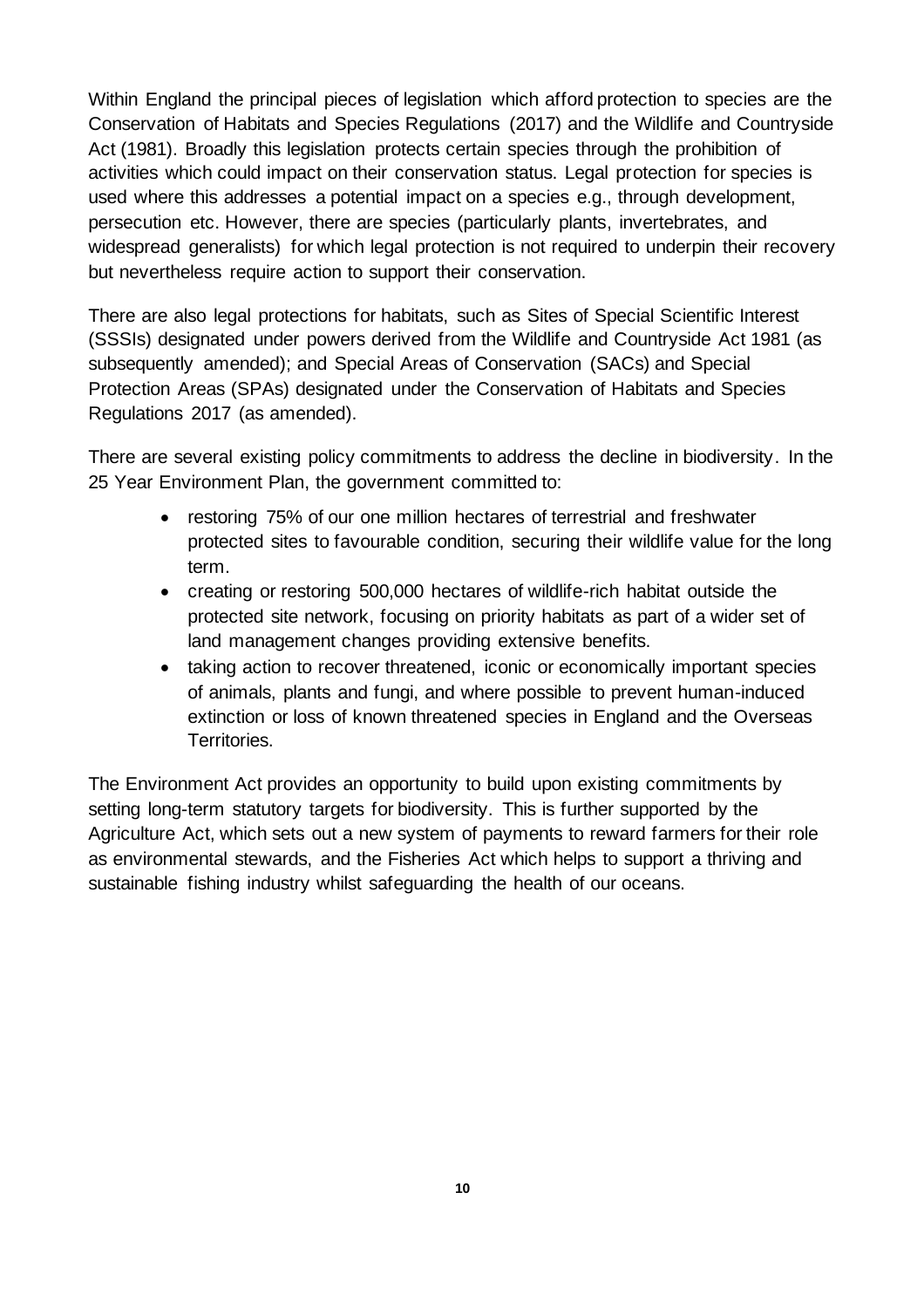# <span id="page-10-0"></span>**2. Rationale and evidence to justify the level of analysis used in the Impact Assessment (proportionality approach)**

There is no single measure of 'biodiversity'; different ecosystems, habitats and species are changing in diverse ways which cannot all be captured in a single index. However, several biodiversity indicators have been produced at a UK and England level as part of the 25 Year Environment Plan Outcome Indicator Framework, which provides a robust starting point and includes a set of indicators to track environmental change. Additionally, the government consulted stakeholders in 2018 during the process of defining headline indicators for the Outcome Indicator Framework and identified several new biodiversity indicators. The government has used these indicators, as well as exploring other sources of evidence, to help develop the range of targets proposed in the consultation on Environment Act targets. Throughout target development and this Impact Assessment, the best available evidence has been used, but a high degree of uncertainty remains.

Whilst the UK has some of the best biodiversity data in the world, there are gaps in both data and our knowledge<sup>12</sup>. There is a good broad understanding of the type of actions that are required to meet the proposed biodiversity targets, and previous evaluation evidence that can inform future policy (for example the evaluation of Biodiversity 202013), but biodiversity is highly complex and dynamic, with a high degree of inherent uncertainty. This limits the government's ability to comprehensively measure changes and to make accurate quantitative predictions of the future of all habitats and species. The government wants to improve this over time, including as part of the regular framework of reporting against the progress towards these targets under the Environmental Improvement Plan.

### <span id="page-10-1"></span>**2.1. Approach to assessing the costs and benefits of introducing targets against the counterfactual**

This Impact Assessment sets out some of the options considered<sup>14</sup>. The Impact Assessment is focussed on a more detailed appraisal of the Preferred Option (Option 2 – introducing legally binding targets), compared to the counterfactual (Option 0 – do nothing).

 $12$  Further detail on these gaps and further information on the indicators for each proposed target can be found in the biodiversity Evidence report.

<sup>&</sup>lt;sup>13</sup> UKCEH (2019) Evaluation of Biodiversity 2020, available at [http://sciencesearch.defra.gov.uk/Default.aspx?Menu=Menu&Module=More&Location=None&ProjectID=204](http://sciencesearch.defra.gov.uk/Default.aspx?Menu=Menu&Module=More&Location=None&ProjectID=20409&FromSearch=Y&Publisher=1&SearchText=Biodiversity%202020&SortString=ProjectCode&SortOrder=Asc&Paging=10) [09&FromSearch=Y&Publisher=1&SearchText=Biodiversity%202020&SortString=ProjectCode&SortOrder=A](http://sciencesearch.defra.gov.uk/Default.aspx?Menu=Menu&Module=More&Location=None&ProjectID=20409&FromSearch=Y&Publisher=1&SearchText=Biodiversity%202020&SortString=ProjectCode&SortOrder=Asc&Paging=10) [sc&Paging=10](http://sciencesearch.defra.gov.uk/Default.aspx?Menu=Menu&Module=More&Location=None&ProjectID=20409&FromSearch=Y&Publisher=1&SearchText=Biodiversity%202020&SortString=ProjectCode&SortOrder=Asc&Paging=10)

<sup>&</sup>lt;sup>14</sup> See the biodiversity Evidence report for the full range of options considered.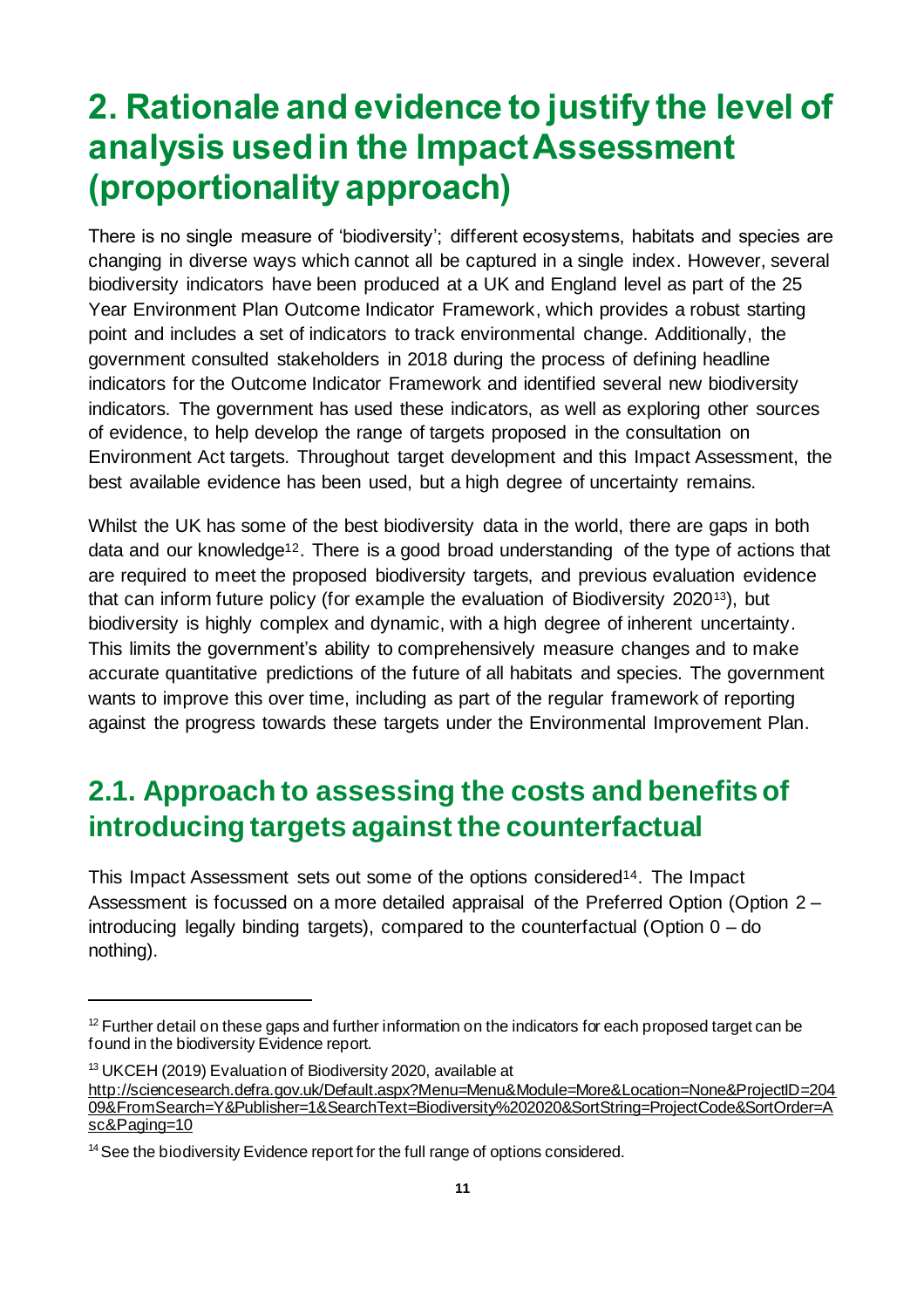The costs and benefits included in this Impact Assessment are primarily based on external research produced by ICF Consulting Services Limited (ICF) and Economics for the Environment Consultancy (eftec), who were commissioned by Defra to assess the costs and benefits of meeting notional long-term biodiversity targets, with various levels of ambition explored for each potential target. This project<sup>15</sup> has undergone an internal review and is currently undergoing external peer review. Any recommendations from the peer review will be considered in detail as we develop the Final Stage Impact Assessment, along with any additional evidence that is gathered as part of the Consultation process.

The ICF and eftec research was commissioned in 2020, when thinking about the wording of the targets and the feasible levels of ambition was at an early stage. Therefore, the potential targets explored in the ICF and eftec report were similar in scope to the proposed targets in Option 2, but do not align exactly in terms of timelines and ambition. This includes the 2030 species abundance target.

To assess costs and benefits of the notional targets, it was necessary to define and quantify the actions needed to meet a target at a particular level of ambition. For the outcome-based targets, the authors, advised by Natural England, formed a judgement as to the type, pace and extent of action required to achieve a certain outcome, defining a low, medium and high ambition package of actions. For example, ICF and eftec's medium and high ambition scenarios assume certain key actions would need to be undertaken over the initial three to five years rather than a longer timeframe as modelled in a low ambition approach (with investment staggered over 10 years). However, there was a high level of uncertainty because models quantifying the effect of conservation action on the outcomes were lacking. Therefore, the link between the low, medium and high packages of actions, and the notional levels of ambition/outcome (as they were defined for the purposes of the study) was imprecise and indicative only.

Since the ICF research was commissioned, further evidence and analysis has been undertaken to explore the feasibility of meeting different levels of ambition. A series of expert workshops were undertaken to assess the feasibility of meeting different levels of ambition and the policies and actions that would be required. Natural England and the UK Centre for Ecology and Hydrology (UKCEH) have also undertaken trajectory modelling for the targets. The modelling, as set out in the biodiversity Evidence report, shows that the 2030 species abundance target in particular will be highly challenging to meet, and requires a step change in the level of conservation action.

Given the scale of the challenge identified for the proposed suite of targets in Option 2, and the inherent uncertainty about the responsiveness of biodiversity outcomes to specific policy actions, the Impact Assessment adopts the highest cost package of actions modelled in the ICF and eftec report. This assumes that an ambitious and fast-paced package of actions would be required to meet the targets. This has been judged to be the

<sup>&</sup>lt;sup>15</sup> ICF and eftec, 2021. Costs and Benefits of England's Biodiversity Ambition - publication forthcoming.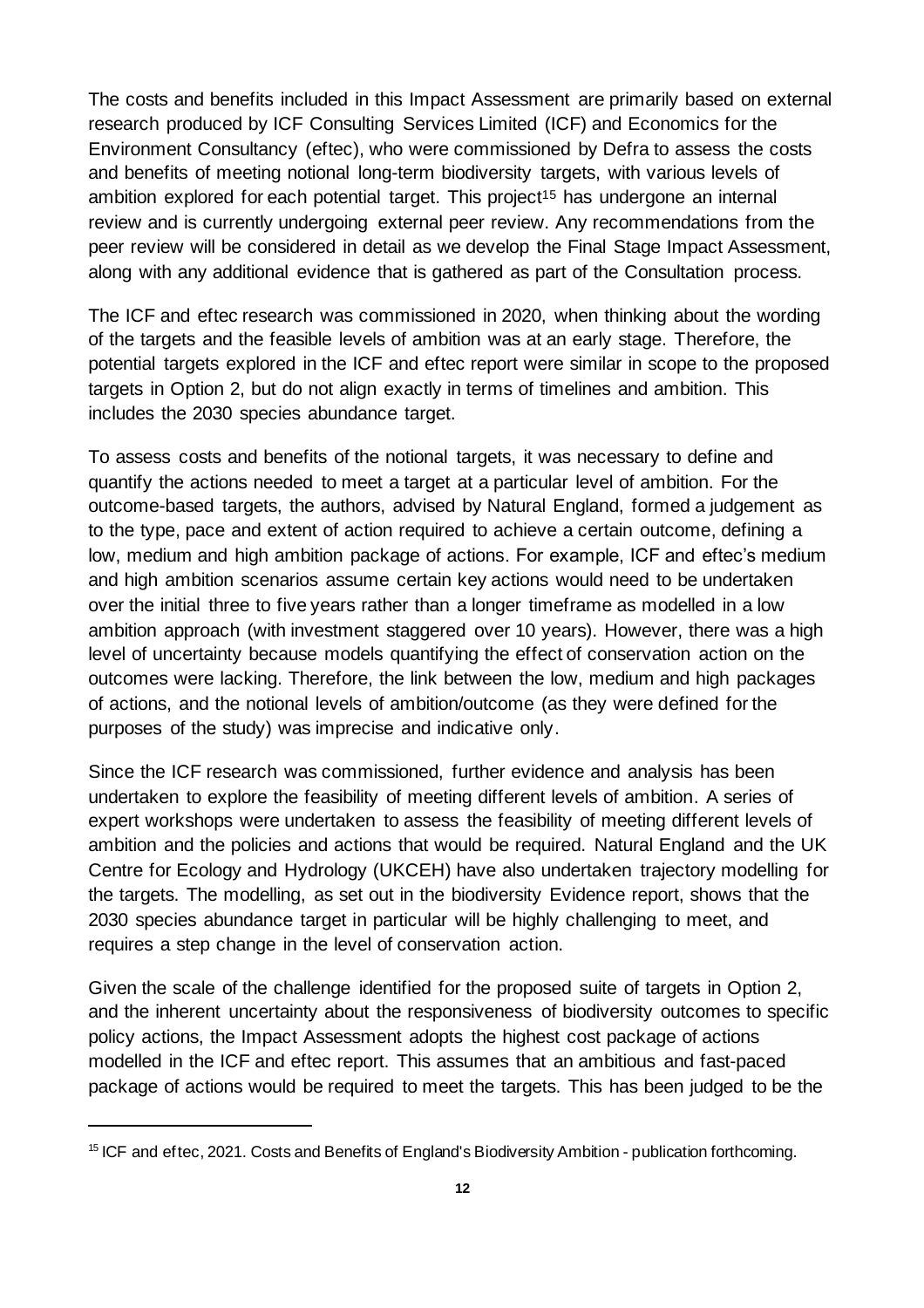most appropriate assumption, particularly given the adoption of the highly ambitious target to halt the decline of species abundance by 2030. It is assumed that the 2030 species abundance target is on the trajectory of the long-term species abundance target, to then bend the curve and begin to recover nature.

Sensitivity analysis has been undertaken to explore uncertainties and assumptions in the analysis. One sensitivity test assumes 100% of wildlife-rich habitat will be created (as opposed to a mix of creation and restoration). Another sensitivity test explores the impact of varying the scale of species friendly actions that is assumed to be required to meet the target, on the costs of meeting the species targets. There are also sensitivity tests that assume higher unit costs are required to deliver actions judged as necessary to meet the wider habitats target and species abundance targets. Further detail on this is provided in the sensitivity analysis section of this Impact Assessment.

The impacts of introducing targets on the UK economy will heavily depend on how the targets are implemented. For example, the cost of meeting a habitat creation or restoration target would depend on a wide range of factors including the types of habitats created or restored, the location and alternative uses for that land and the approach used to create or restore the habitat. It will also depend on the balance of policy levers used, for example, the mix of regulation, incentives, or market-based approaches.

This Impact Assessment does not put forward all the government policies that could help to meet the targets over the entire 20-year period. It presents an illustrative assessment of the potential costs and benefits associated with setting these targets – based on the main actions required rather than specific policy levers that could potentially deliver them - to give a sense of the resources that may be required and the scale of benefits that could be delivered. This is based on quantifying the costs of the main conservation actions that can be reasonably judged to be capable of delivering the targets.

As of yet no decisions have been made regarding policy pathways. Therefore, the impacts of any specific future policies that would support the delivery of the targets will be assessed in more detail on a case-by-case basis as and when they are introduced. Further detail on the costs and impacts of these policies will be assessed within their individual Impact Assessments.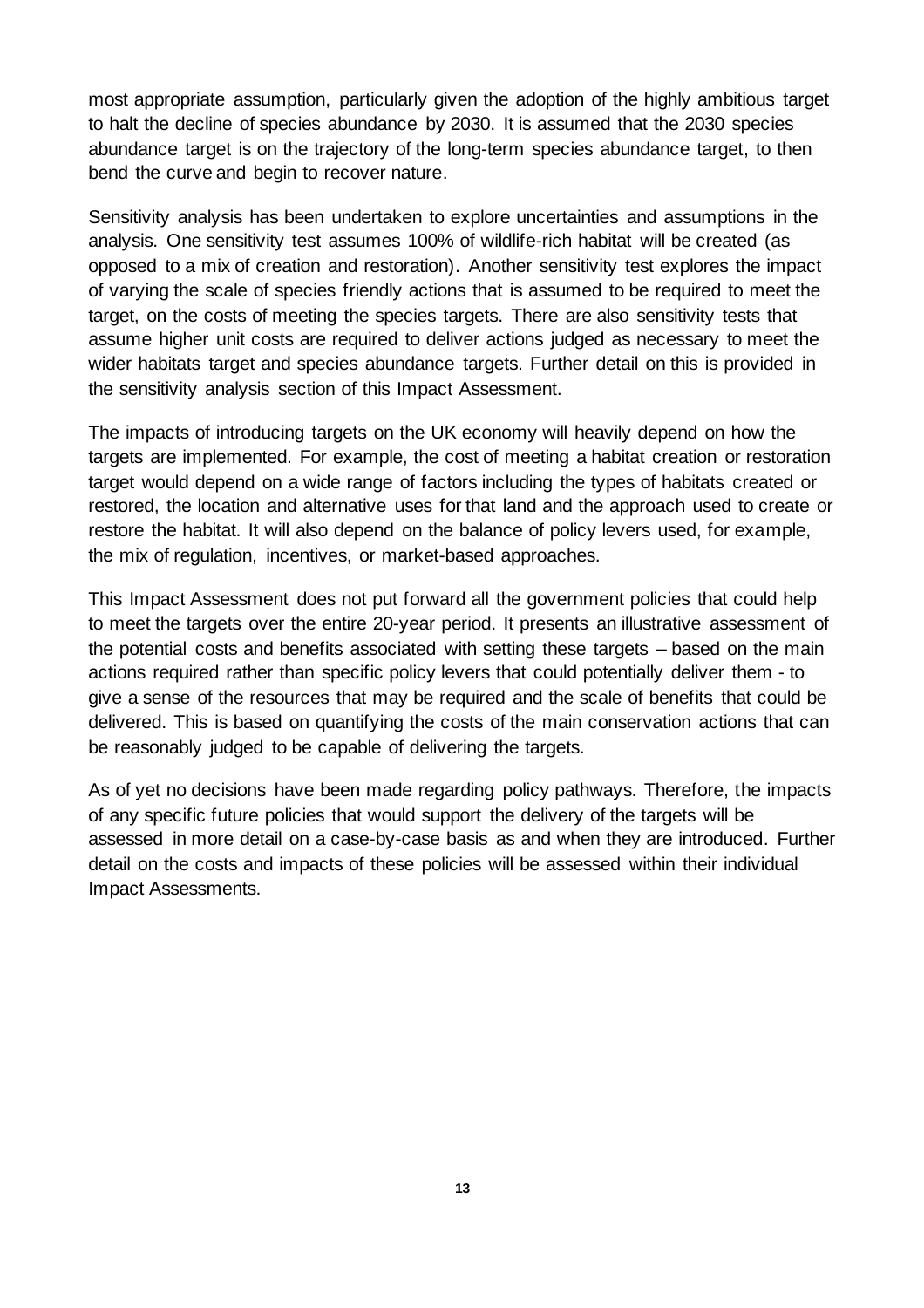# <span id="page-13-0"></span>**3. Description of options considered**

### <span id="page-13-1"></span>**Option 0 – Do Nothing**

Setting non-statutory targets or relying on the 25 Year Environment Plan commitments will not be sufficient to incentivise the step change in policy needed to halt nature's decline, without which nature would continue on a downwards trajectory. Crucially, legislative targets will hold successive governments to account on specific, measurable changes and delivery action in a way that non-legally binding goals will not. In this way, the 2030 species abundance target embodies the government's commitment to leave the environment in a better state. Non-statutory targets are also unlikely to provide sufficient certainty and market signals to spur private investment or innovation on the same scale as legal targets. Doing nothing and not setting statutory biodiversity targets would put the Secretary of State in breach of his legal obligations under the Act. This is therefore not a viable option.

Therefore Option 0 is not the preferred option. As explained below, legally binding targets are needed to ensure policy objectives are met.

### <span id="page-13-2"></span>**Option 1 – One long-term legally binding target, and the 2030 species abundance target**

#### **Legally binding targets drive action and create long-term certainty**

Setting legally binding targets will create a legal obligation for government to deliver policy outcomes to halt the decline of biodiversity, and an independent review process (by the Office for Environmental Protection (OEP)) will monitor progress. Their legal force will also help to drive policy action and behaviour in a way that principles and objectives have not to date.

The long-term nature of the targets will support consistent policy commitments to deliver on environmental objectives. If a long-term target is missed, then government must, within 12 months of confirming that it missed it, publish and lay before Parliament, a "remedial plan." This plan must explain why the target was missed and set out the steps the government intends to take to achieve the target as soon as reasonably practicable. This requirement, as with other aspects of the Environment Act's targets framework, will form part of environmental law, and will therefore fall within the OEP's remit.

Legally binding targets for biodiversity will also provide a strong external public signal that tackling biodiversity loss is a government priority. Long-term targets can help provide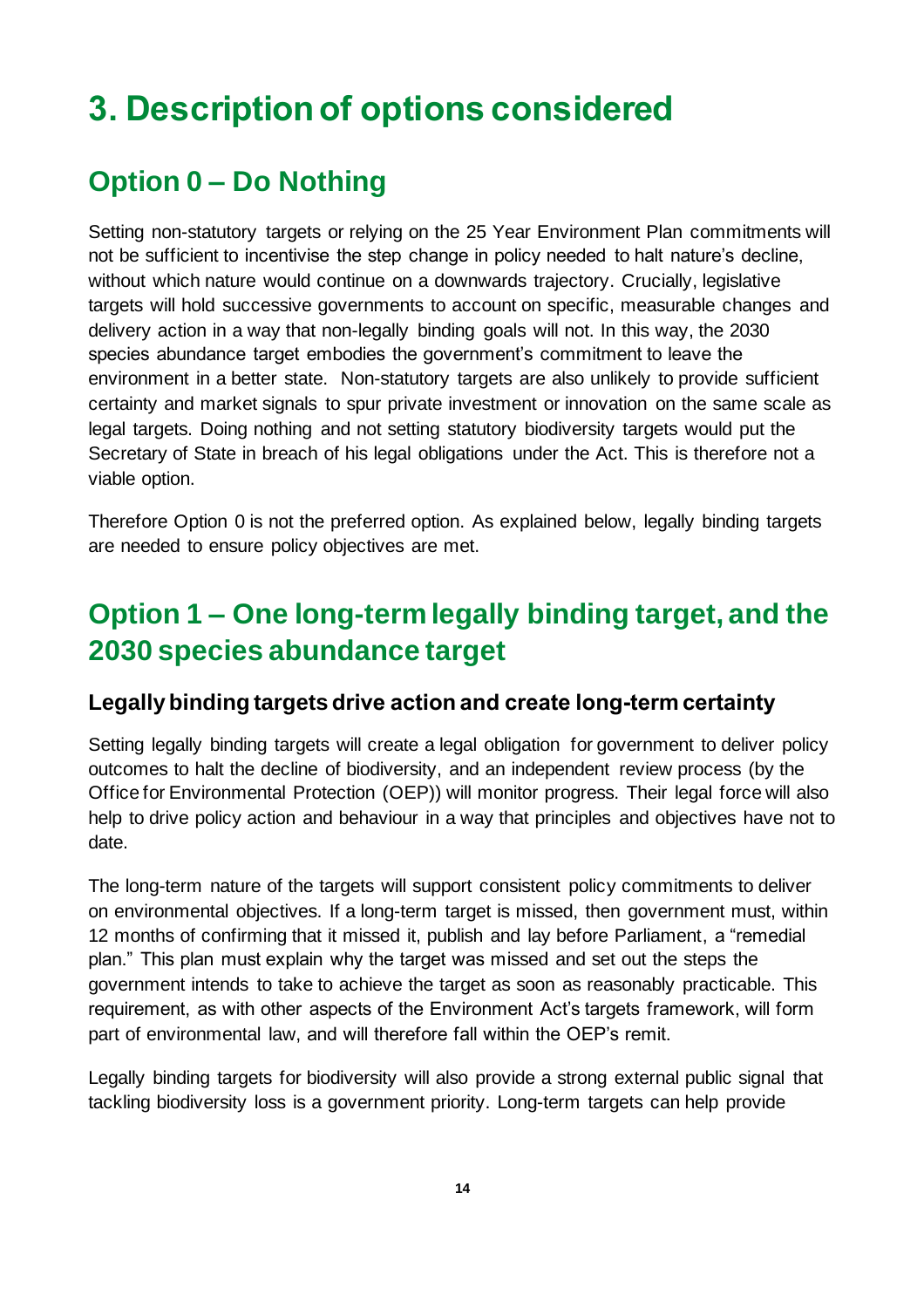businesses with confidence in the market to develop long-term investment frameworks<sup>16</sup>. These legally binding targets, together with the policies and incentives to implement them, will create certainty and direction required to help drive industry investment in environmental improvement, cleaner practices and technologies and innovation to tackle habitat creation and restoration, and species loss.

Legally binding targets also demonstrate our commitment to ambitious domestic action that leads the way internationally, aiming to encourage international partners to make similarly ambitious commitments. Demonstrating credible and urgent efforts is important to the UK's international leadership role, including as host of COP26 and in helping to drive the agreement of a new global framework for biodiversity at the CBD's 15th Conference of the Parties (COP15) planned to take place later this year<sup>17</sup>. The UK wants COP15 to be a turning point for countries around the world to collectively commit to ambitious targets and actions which will bend the curve of biodiversity loss globally by 2030.

#### **One long-term legally binding target, and the 2030 species abundance target**

The Environment Act commits the government to setting at least one long-term biodiversity target, and a target to halt the decline of species abundance by 2030. There is no single measure for biodiversity. Further detail on indicator choice and development is included in the biodiversity Evidence report. In setting a single long-term target, this IA has assumed that it would be a long-term target for species abundance, as the continuation of the 2030 species abundance target and the apex target for biodiversity. As an outcome-based target, it would be expected to drive wide-ranging improvements to the state of nature.

Species abundance is a good proxy for wider ecosystem health and the species abundance indicator is the preferred indicator for the long-term and 2030 species abundance targets. Further information on the indicators considered can be found in the biodiversity evidence report. The species abundance indicator covers approximately 1,000 species.

There is a risk that setting a single target could be narrow in focus and allow the creation of perverse incentives. The abundance indicator can only include species for which we have sufficiently robust data (approximately 1,000 species). While the abundance target is intended to drive an overall increase in population sizes, it may not, for example, help certain rare and threatened species. Setting a suite of biodiversity targets aims to capture a wider, more holistic picture of the state of nature, and maximise the benefits for wider environmental recovery. For this reason, Option 1 – to set only one long-term legally binding target and the 2030 species target is not the preferred option.

<sup>&</sup>lt;sup>16</sup> Green Finance Strategy. Transforming finance for a greener future. HM Government. 2019. Available from: [www.gov.uk/government/publications/green-finance-strategy](https://www.gov.uk/government/publications/green-finance-strategy)

<sup>&</sup>lt;sup>17</sup> Convention on Biological Diversity[. www.cbd.int/cop/](https://www.cbd.int/cop/)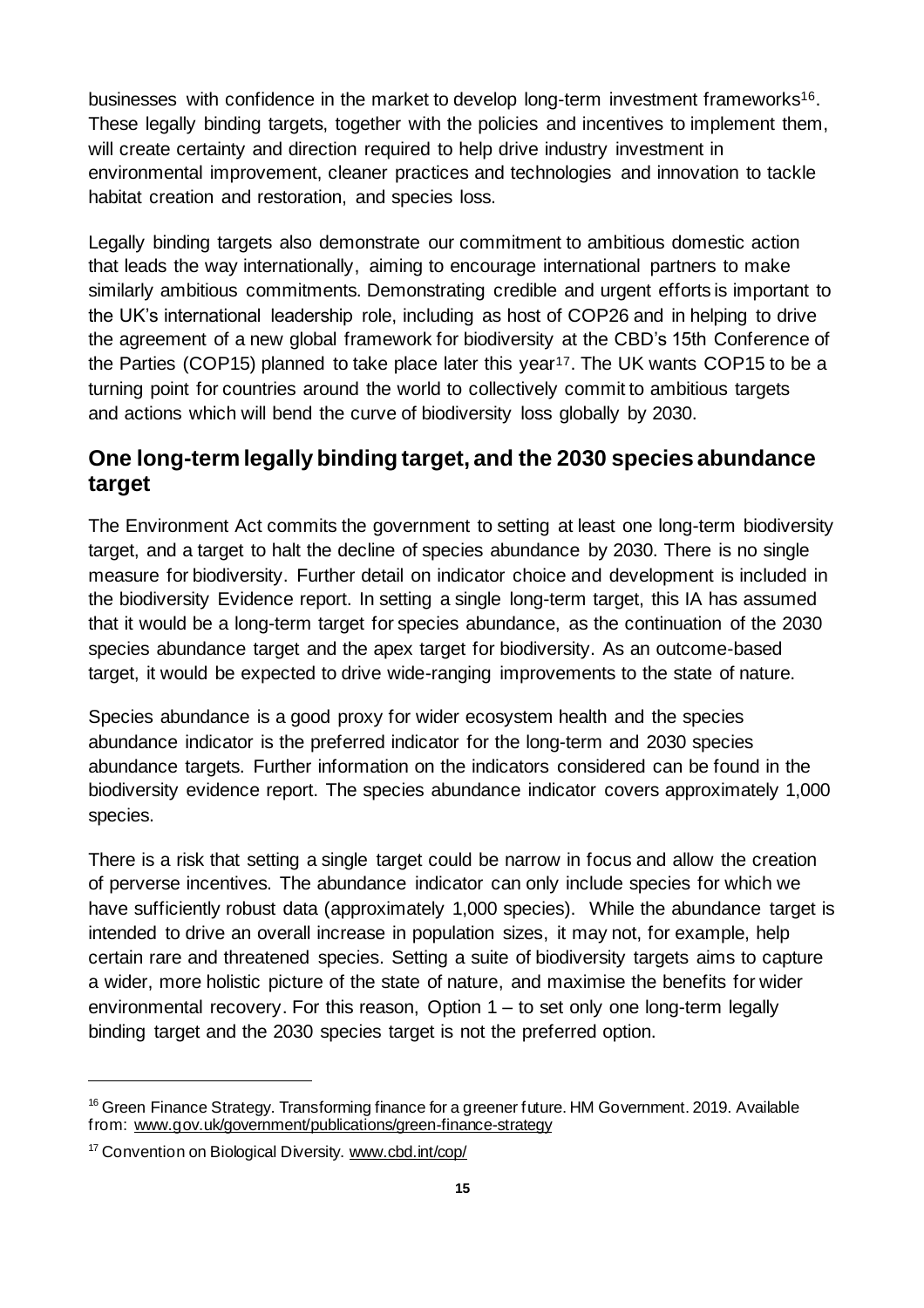### <span id="page-15-0"></span>**Option 2 – A suite of long-term legally binding targets, and the 2030 species abundance target – Preferred Option**

#### **The government proposes a suite of legally binding biodiversity targets**

The Environment Act commits the government to setting at least one long-term, legally binding target for biodiversity, as well as a 2030 species abundance target. Long-term, legally binding targets will drive action and create long-term certainty. As set out previously, this will also lead to benefits across the economy, public health and wellbeing, and in basic ecosystem services.

The government proposes a suite of biodiversity targets to drive the required change. As explained in section 4 below, these targets are complementary, with each supporting the achievement of the other targets. The proposed suite of targets will drive wide-ranging improvements and work together to create lasting change for both habitats and species. They will be supported by other Environment Act targets, and together will collectively improve the natural environment by tackling the drivers of biodiversity loss, including poor air and water quality.

The government proposes to set targets to:

- halt the decline in species abundance by 2030.
- increase species abundance by at least 10% by 2042, compared to 2030 levels.
- improve the England-level GB Red List Index for species extinction risk by 2042, compared to 2022 levels.
- create or restore in excess of 500,000 hectares of a range of wildlife-rich habitats outside protected sites by 2042, compared to 2022 levels.

This is the preferred option.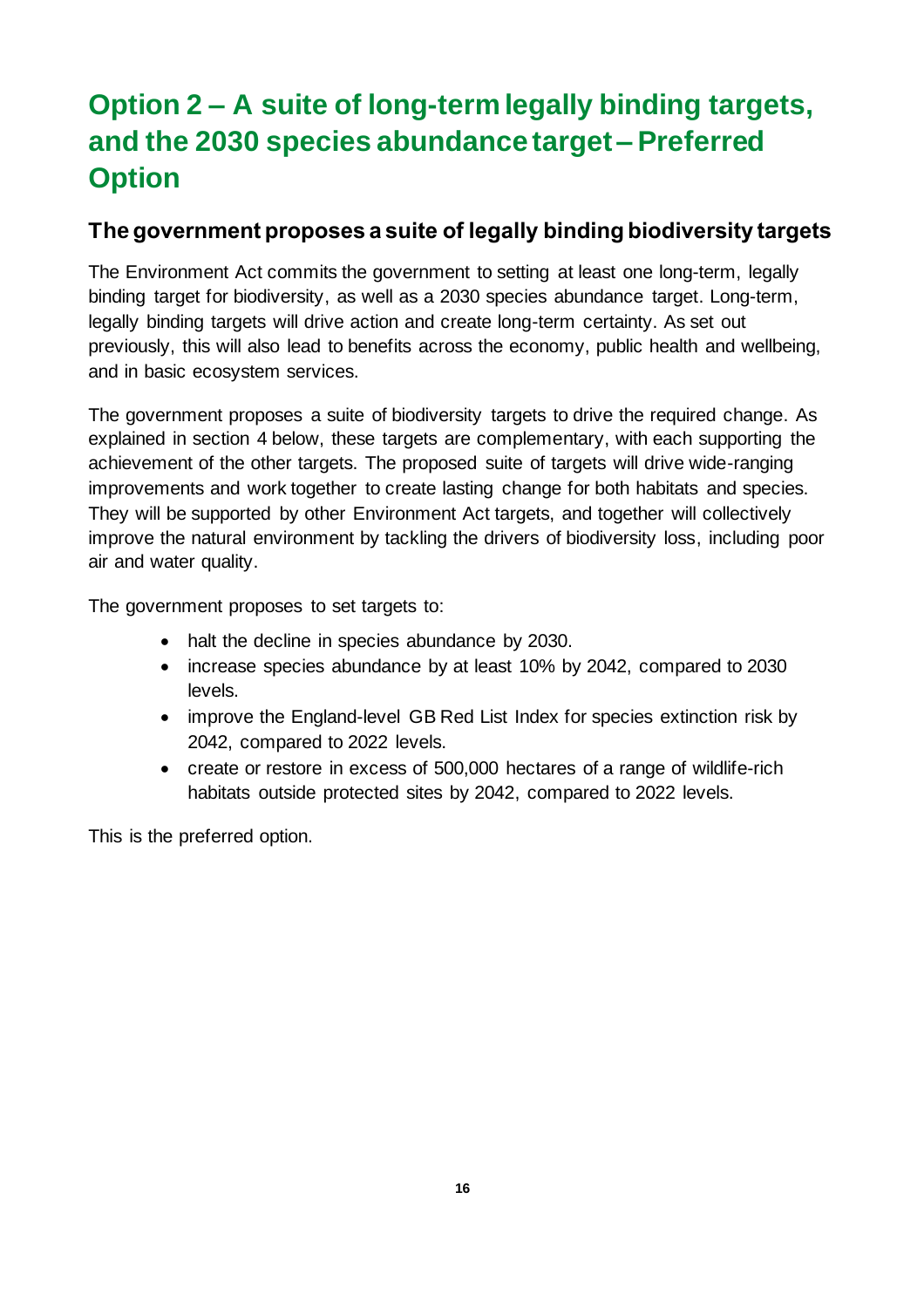# <span id="page-16-0"></span>**4. Policy objective**

A suite of legally binding biodiversity targets will drive wide-ranging improvements to the state of nature. They will deliver a range of ecosystem services including not only habitats for species, but flood alleviation, carbon sequestration, pollination and improvements in wellbeing. Climate change and biodiversity loss are interlinked problems, and naturebased solutions to tackle climate change will also be important for reducing pressures on biodiversity and increasing investment in habitats.

The suite of targets will work together to ensure biodiversity is recovered. Recovering wildlife will require more habitat; in better condition; in bigger patches that are more closely connected, in line with Lawton principles and our objectives for the Nature Recovery Network18. Species abundance gives us information about wider ecosystem health, with good quality, connected habitats supporting a greater abundance of species.

A complementary habitat creation and restoration target will support the recovery of a wide range of species beyond those included in the species abundance target. As the habitat needs of some species conflict with the needs of others, despite being part of the same ecosystem, a suite of approaches to habitat creation is necessary to avoid improving the status of some species at the cost of others. For example, lowland heath in Southern England, where management focussing on improving butterfly populations led to a decline in ant populations. The wider habitats target will deliver an ecosystem more resilient to both natural and human-made pressures, including climate change, that supports the species targets in a sustainable way and contributes to nature recovery.

#### **All proposed targets are SMART**

- **Specific:** All targets have a specific and clearly defined level to be achieved.
- **Measurable:** The method for objective measurement is clear and repeatable in each case, allowing results to be reproduceable within reason.
- **Achievable:** To be sure that each target is ambitious, yet achievable, the historic pace of change of our indicators and potential future trends was analysed. Also, an independent expert advice group (Biodiversity Targets Advisory Group) who provided scrutiny of the evidence-based approach for targets was created. The Secretary of State is satisfied that the target can be met.
- **Relevant:** All targets will track something of real-world importance to biodiversity.

<sup>&</sup>lt;sup>18</sup> Lawton JH, Brotherton PNM, Brown VK, Elphick C, Fitter AH, Forshaw J, Haddow RW, Hilborn, S, Leafe RN, Mac, GM, Southgate MP, Sutherland WJ, Tew TE, Varley J, Wynne GR. Making Space for Nature: a review of England's wildlife sites and ecological network. Report to Defra. 2010. Available from: [https://webarchive.nationalarchives.gov.uk/ukgwa/20130402170324/http:/archive.defra.gov.uk/environment/b](https://webarchive.nationalarchives.gov.uk/ukgwa/20130402170324/http:/archive.defra.gov.uk/environment/biodiversity/documents/201009space-for-nature.pdf) [iodiversity/documents/201009space-for-nature.pdf](https://webarchive.nationalarchives.gov.uk/ukgwa/20130402170324/http:/archive.defra.gov.uk/environment/biodiversity/documents/201009space-for-nature.pdf)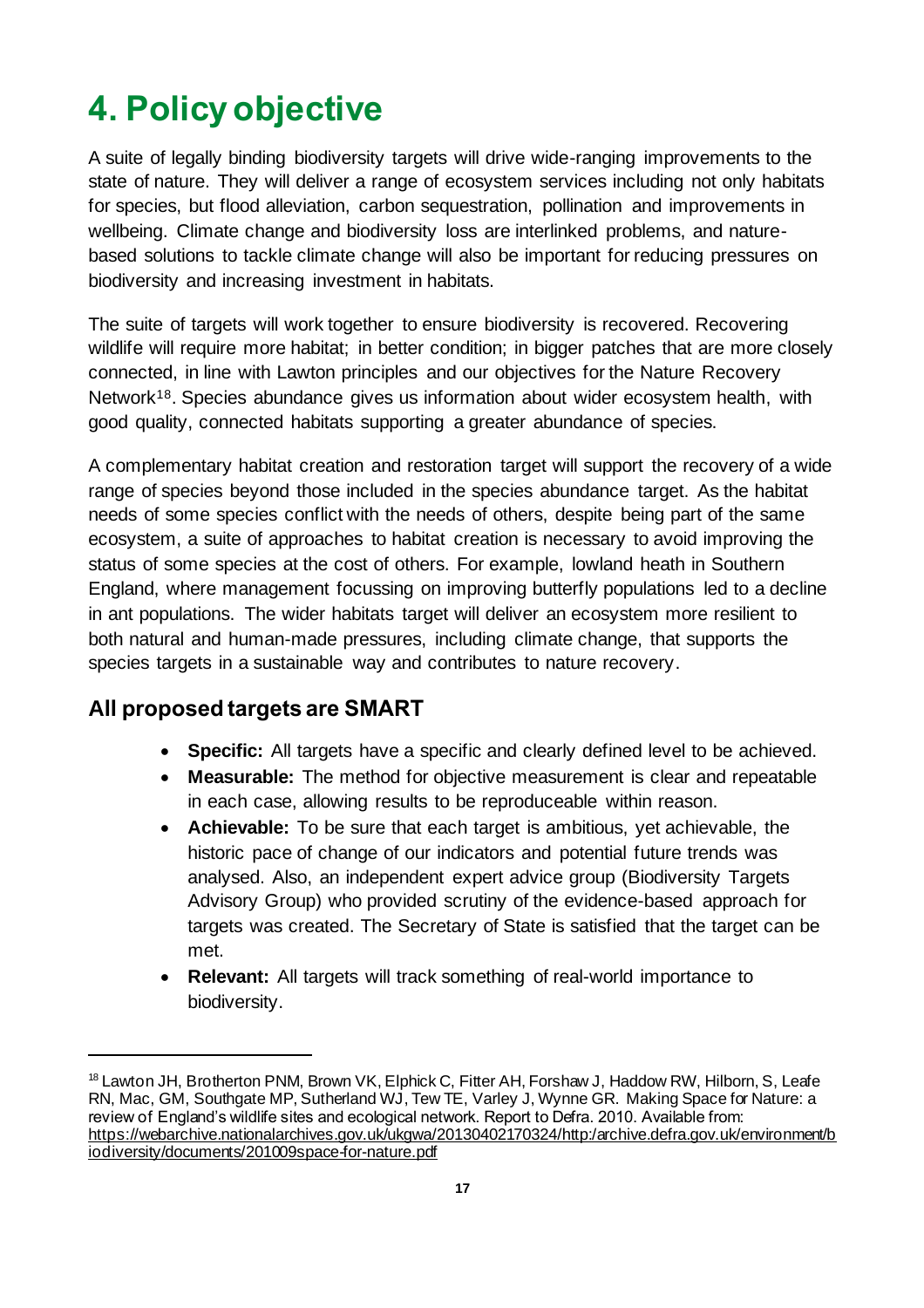• **Time-bound:** All targets are time-bound with a specific date by which it must be achieved, creating a clear deadline to focus policy action.

Environmental Improvement Plans (EIP) must contain five-yearly interim targets for each long-term legally binding target. EIPs must set out the steps the government intends to take to improve the natural environment, which is expected to include measures needed to meet its long-term and interim targets. These requirements will also apply to the 2030 species abundance target. This will allow for an ongoing assessment of whether the government is on track to meet its long-term target ambitions. The first review of the EIP will be completed by January 2023.

### <span id="page-17-0"></span>**4.1. Species abundance and extinction targets**

In the 25 Year Environment Plan, the government committed to taking action to recover threatened, iconic, or economically important species of animals, plants and fungi and, where possible, to prevent human induced extinction or loss of known threatened species. Trends show that, overall, species populations have declined over the last 40 years<sup>19</sup>.

Once the post-2020 Global Biodiversity Framework is agreed, Parties to the CBD will be expected to set their own national level targets and to report what contributions they have made. In England, we are leading the way internationally by setting key targets in law. Our 2030 species target demonstrates our commitment to ambitious domestic action, and we hope it will encourage international partners to make similarly ambitious commitments.

Setting targets to support species recovery will help us to engage people and galvanise public support for the recovery of biodiversity. Addressing species declines will see multiple benefits, with species targets not only helping us to prioritise species or groups of species for recovery but also to support and prioritise actions for the improvement of habitats and the ecosystem services they provide. A species target is therefore not just about the outcome for said species but about promoting broader investment and action in the environment from NGOs, landowners and others, including the wider public, to deliver a range of benefits to society and the economy.

A species abundance target and species extinction risk target will work together. The species extinction risk target will capture changes in populations of very rare species as well as more widespread species, to complement the species abundance targets.

The proposed species targets are:

• **2030 species abundance target**: to halt the decline in species abundance by 2030.

 $19$  England biodiversity indicators. 4a. Status of priority species: relative abundance. Available from [www.gov.uk/government/statistics/england-biodiversity-indicators](https://www.gov.uk/government/statistics/england-biodiversity-indicators)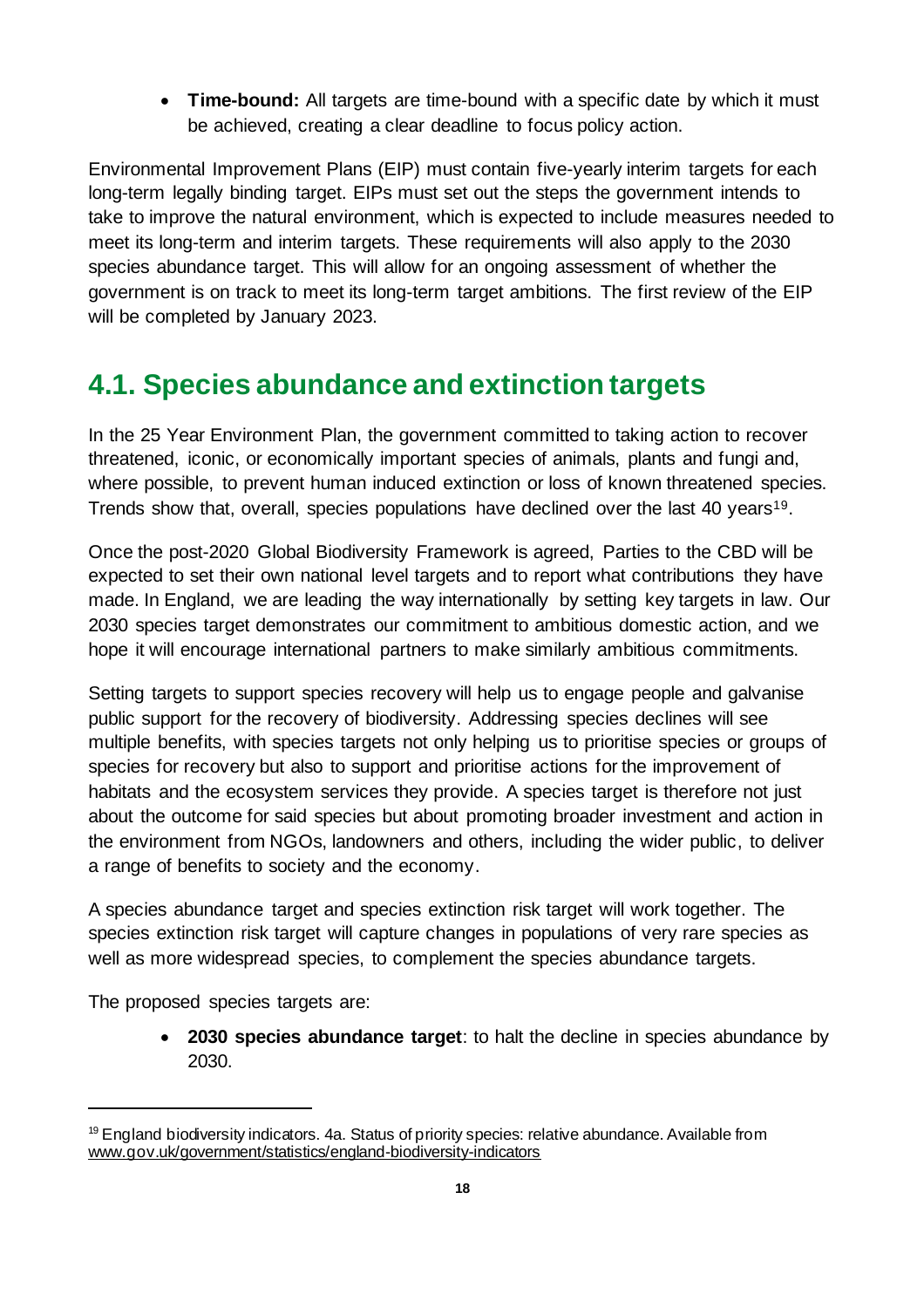- **Long-term species abundance target:** to increase species abundance by at least 10% by 2042, compared to 2030 levels.
- **Long-term species extinction risk target**: to improve the England-level GB Red List Index for species extinction risk by 2042, compared to 2022 levels.

### <span id="page-18-0"></span>**4.2 Wider habitats target**

The wider habitats target will be the most sensitive target to change as it directly measures action to create and restore habitat outside of the protected site network. Successful habitat restoration would be a clear indicator that positive change has been made and would help to guide future progress and action. Our evidence base shows that where we facilitate habitat creation or restoration, and where we address pressures, we see the signs of nature recovery.

The government wants to increase the number of wildlife-rich habitats in England. Many of our wetlands, woodlands, grasslands and coastal habitats have been lost. While losses have slowed, many natural and semi-natural habitats are in poor condition and not recovering as we would like. Patches of habitat are also often very fragmented, isolated, and too small to sustain thriving communities of species into the future. Historical data on species abundance and distribution consistently link species loss with habitat loss or degradation. Recovering biodiversity will require more habitat, in better condition, in bigger patches that are more closely connected<sup>20</sup>.

In the 25 Year Environment Plan, the government committed to create or restore 500,000 hectares of wildlife-rich habitats outside of protected sites as part of a Nature Recovery Network, to complement and connect our best wildlife sites. A statutory target of in excess of 500,000 hectares is expected to drive a net increase in creation and restoration of 'wildlife-rich' habitats across a range of habitat types. Maximising the habitat created and restored will support delivery of the 2030 species abundance target. Our ambition is to exceed 500,000 hectares, in order to drive wider nature recovery. Setting a legally binding target to support the 25 Year Environment Plan commitment will help us to act on habitat loss, to create and restore habitats outside of protected sites and bring habitats into appropriate management to recover biodiversity.

The proposed target is:

• **Wider habitats target:** to create or restore in excess of 500,000 hectares of a range of wildlife-rich habitats outside protected sites by 2042, compared to 2022 levels.

 $20$  In line with Lawton principles. The Natural Choice: Securing the value of Nature. Defra. 2011. Available from[: www.gov.uk/government/publications/the-natural-choice-securing-the-value-of-nature](http://www.gov.uk/government/publications/the-natural-choice-securing-the-value-of-nature)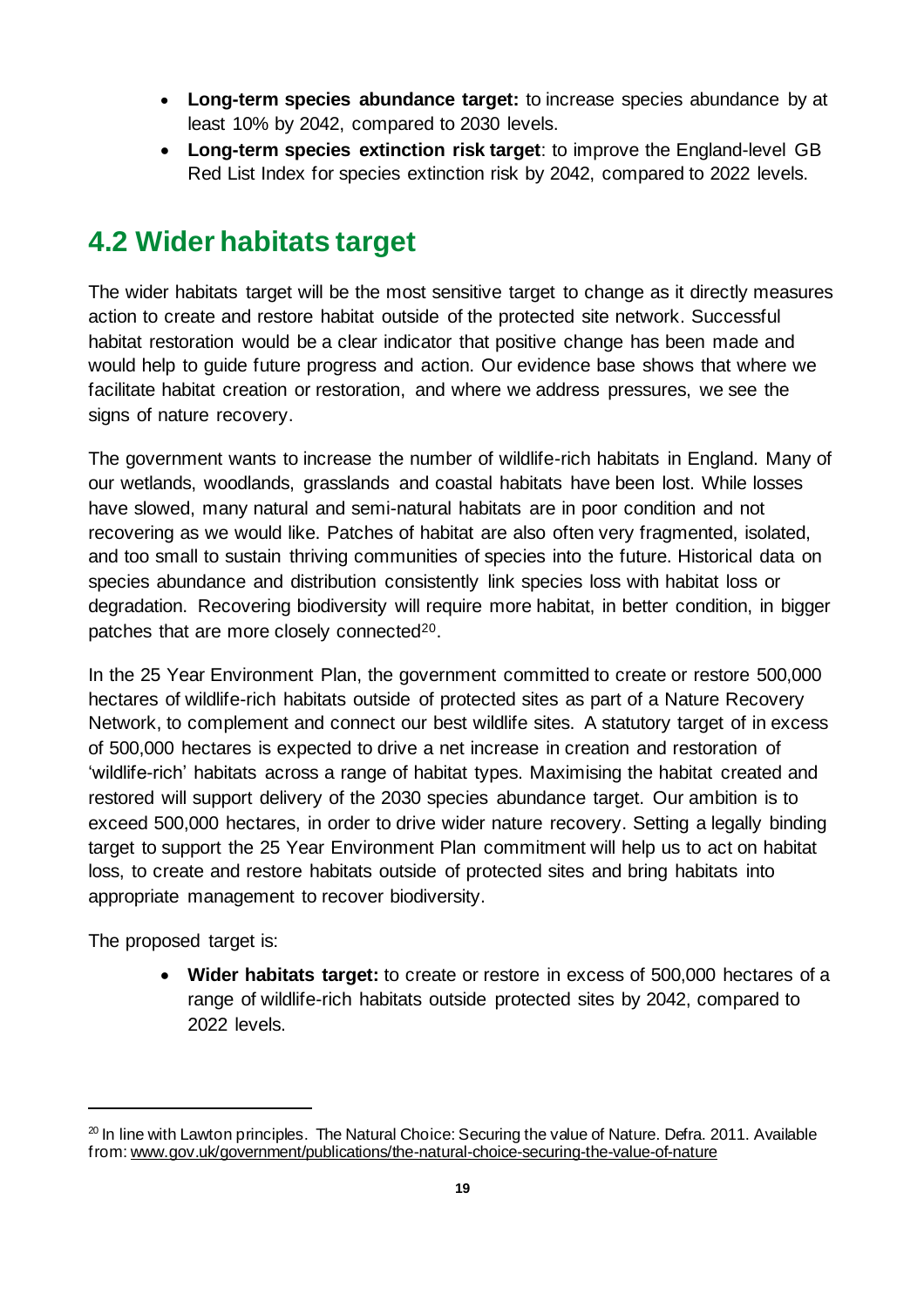# <span id="page-19-0"></span>**5. Summary and Preferred Option with description of implementation plan**

The suite of legally binding biodiversity targets will be laid in secondary legislation by 31 October 2022, alongside the long-term Environment Act targets in other priority areas. The Environment Act requires the government to produce Environmental Improvement Plans, which must contain five-yearly interim targets for each legally binding target. They must also set out the steps the government intends to take to improve the natural environment, which we expect would include measures needed to meet its targets. This will involve developing and delivering a mix of policy levers to ensure sufficient action is taken to support the delivery of the biodiversity targets. The government will be required to report on progress towards achieving the targets every year.

The Office for Environmental Protection (OEP) will hold the government to account on progress towards achieving the targets and every year can recommend how the government can make better progress. The government must respond to these recommendations, which will be published and laid before Parliament. The OEP will have the power to bring legal proceedings if the government breached its environmental law duties, including its duty to achieve the biodiversity targets.

There are a number of existing and future initiatives and policy levers that will contribute to progress towards meeting the Environment Act biodiversity targets. Many of these will also support delivery of wider Environment Act targets and other government environmental objectives, while in some cases balances and trade-offs will need to be sought. Research and analysis will be required to improve the existing evidence base and help ensure action is directed appropriately. An effective monitoring and evaluation programme will be essential for tracking our progress towards the targets, understanding the contribution of individual policy levers and adopting a dynamic, adaptive management approach that supports the system towards delivering the target outcomes.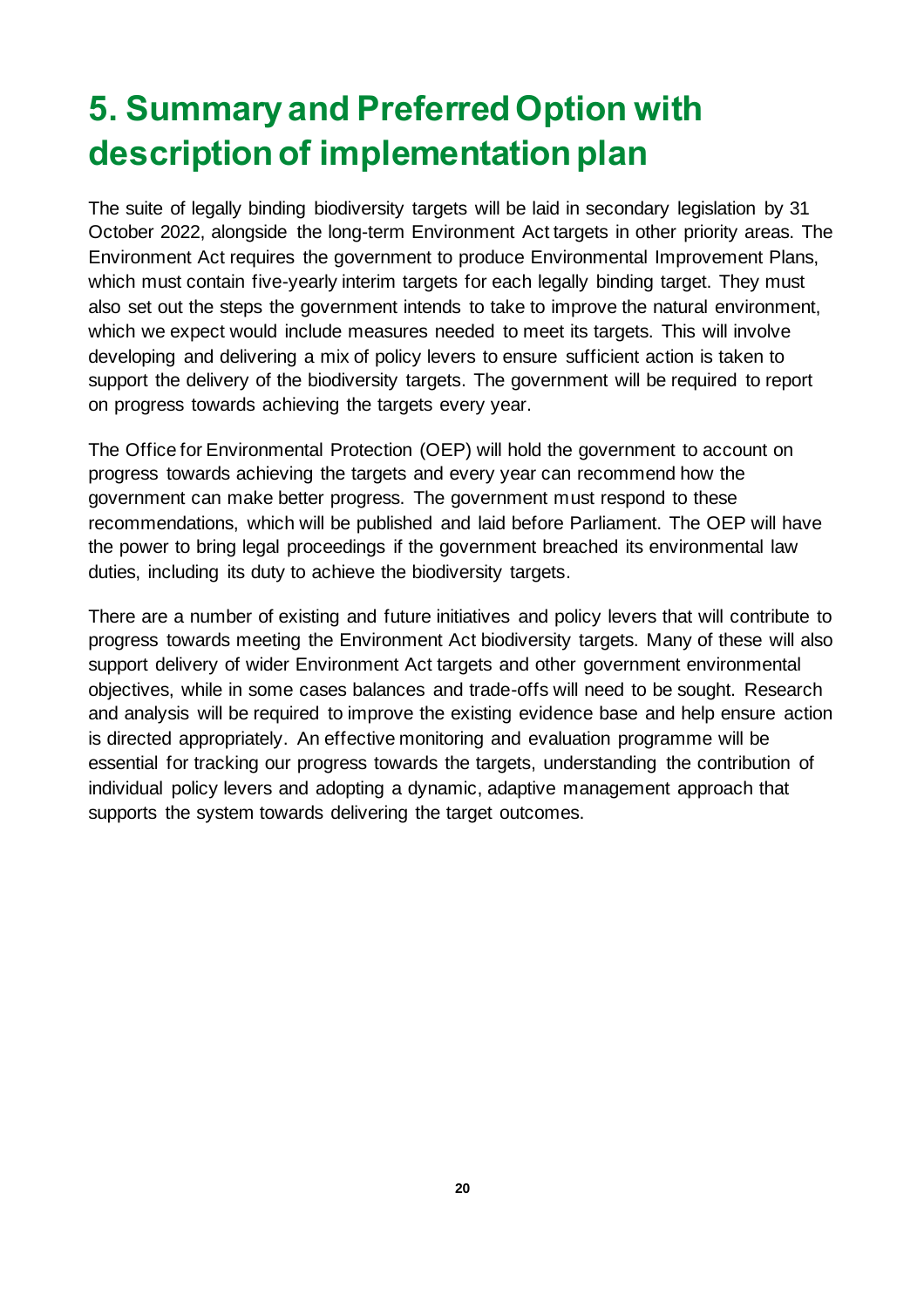## <span id="page-20-0"></span>**6. Monetised and non-monetised costs and benefits of each option (including administrative burden)**

This section provides a cost benefit analysis of the preferred option (Option 2 – introducing a suite of legally binding targets), compared to the counterfactua**l** (Option 0 – Do Nothing).

All the costs and benefits are estimated in 2019 prices and discounted to 2020 present values. This policy will come into effect in 2022, so we have therefore appraised the costs and benefits over a 78-year appraisal period from 2022 to 2100. This is to ensure consistency with other Environment Act targets where possible, allowing the impacts of all targets to be comparable.

### <span id="page-20-1"></span>**Option 0: Do Nothing – the counterfactual**

This option represents the continuation of the status quo with no legally binding Environment Act targets. To understand the baseline, the government commissioned research from ICF which examined biodiversity funding<sup>21</sup>. The research estimated the value of total biodiversity funding for the financial years from 2019/20 to 2024/25.

Protecting and improving biodiversity is a complex challenge, requiring efforts from a wide range of organisations within and outside of government. Defra's strategy for conserving biodiversity in England has long depended on partnerships involving statutory, voluntary, academic and business sectors, and there are a vast range of initiatives that contribute to progressing biodiversity outcomes. This means the policy landscape is complex and it is difficult to get a comprehensive picture of the expenditure and other resources that contribute towards our biodiversity goals. ICF used a number of methods to gather data on expenditure from a wide range of organisations including public sector funding (such as Agri-environment schemes), private sector funding and funding from environmental NGOs.

It is likely that the level and the composition of funding streams will change over the twenty-year target period. Due to the uncertainties involved, the estimated funding for the 2021/22 financial year is used in the baseline option analysis, as this is the best evidence available22.

<sup>&</sup>lt;sup>21</sup> ICF (2021) – publication forthcoming.

 $22$  Public sector funding: Legacy Agri-environment funding (i.e., Countryside Stewardship schemes and Higher-Level Environment Schemes), Farming in Protected Landscapes Programme, Nature for Climate funding, the Green Recovery Challenge Fund, Flood and Coastal Resilience Innovation Programme, Flood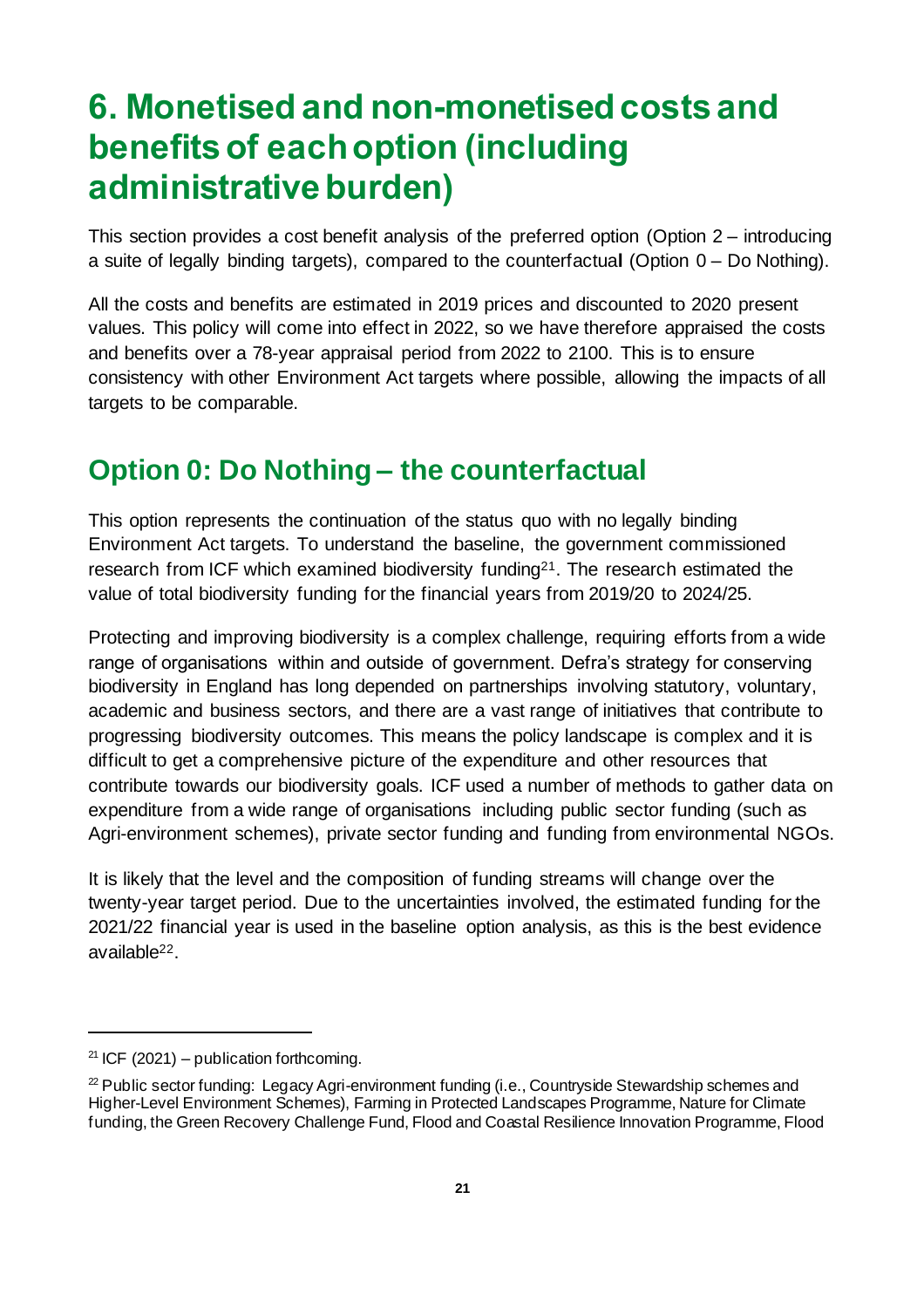#### **Wider habitats**

The baseline level of funding for the wider habitats target can be explored using the ICF funding analysis. Funding has been categorised as either public sector, private sector, or NGO funding. The funding analysis estimated that in the 2021/22 financial year £251m will be spent on wider habitats outside of protected sites actions, with £165m attributable to the public sector, £44m to the private sector and £42m to NGOs.

As the wider habitats target is action-based rather than outcome-based, the current rate of annual habitat creation is used to estimate the area of habitat created/restored in the absence of a legally binding wider habitats target. It is assumed that there will be a continuation of average delivery rates for Outcome 1B of Biodiversity 202023. The current rate of delivery is approximately 16,595 hectares of habitat per annum<sup>24</sup>. This means that over the 20-year target period it is estimated that, in the absence of a legally binding wider habitats target, approximately 331,900 hectares of habitat will be created or restored<sup>25</sup>.

#### **Species abundance and species extinction risk**

In the ICF 2021/22 funding analysis, it was not possible to distinguish between funding that was aimed at increasing mean species abundance and funding to reduce the risk of species extinction. This is because funding aimed at either will likely support the other. As such the funding analysis is presented as a total for species. This means that it is not possible to present separate baseline options for the species abundance and species extinction risk targets.

Defence Grant-in-Aid, Water Environment Improvement Fund, Natural Environment Investment Readiness Fund; High Speed 2 Biodiversity Woodland Fund

Private sector funding: Water related funding (PR19), and other private sector funding, E.g., Airport Community Trust Funds.

NGO funding: funding from a wide range of NGOs captured via primary data collection through a targeted questionnaire and secondary data collection from NGO annual returns to the Charity Commission website.

 $23$  Outcome 1B (For habitat and ecosystems on land, including freshwater environments): more, bigger and less fragmented areas for wildlife, with no net loss of priority habitat and an increase in the overall extent of priority habitats by at least 200,000 ha. Biodiversity 2020: A strategy for England's wildlife and ecosystem services. Defra. 2011. Available from[: www.gov.uk/government/publications/biodiversity-2020-a-strategy-for](https://www.gov.uk/government/publications/biodiversity-2020-a-strategy-for-england-s-wildlife-and-ecosystem-services)[england-s-wildlife-and-ecosystem-services](https://www.gov.uk/government/publications/biodiversity-2020-a-strategy-for-england-s-wildlife-and-ecosystem-services)

 $24$  This assumption is in line with the wider habitats outside of protected sites target trajectory. See biodiversity Evidence report for further details.

<sup>&</sup>lt;sup>25</sup> Delivered through the following mechanisms: Highways England Biodiversity Plan, National Trust Estate management. Environment Agency habitat creation programme, Forestry Commission – habitat creation, Forestry Commission – restoration of Ancient Woodland Sites, Forestry - Open Habitats Programme, Local Planning Authorities – Green Infrastructure delivery recorded by Natural England, Mineral Companies Sire Restoration, External Partners and Natural England – Restoration/Creation of priority habitats and arable field margins.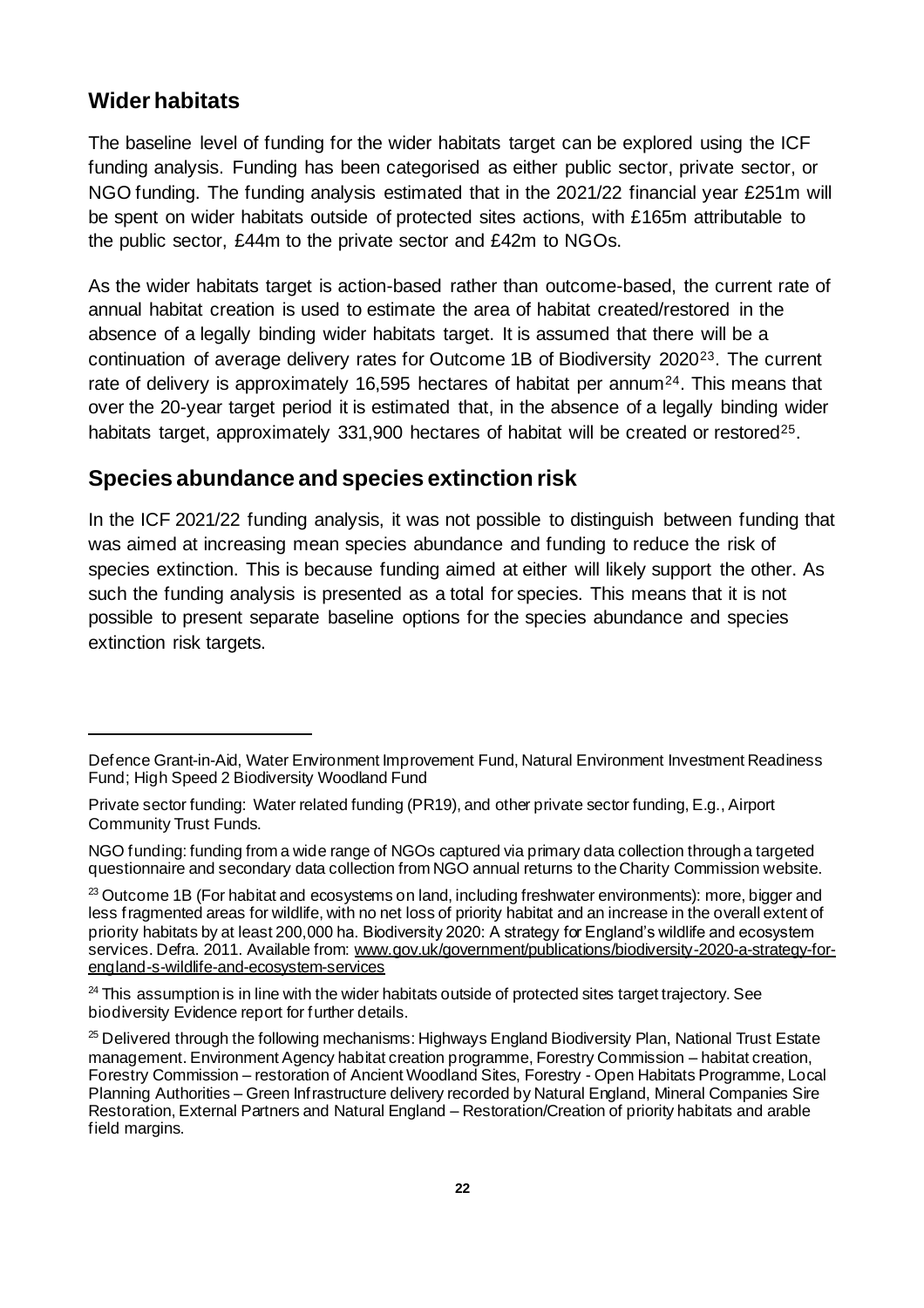Additionally, 2021/22 funding for protected sites is included in the species baseline. This is because, for species abundance and species extinction risk ambitions to be realised, action on improving the condition of protected sites in line with the 25 Year Environment Plan goal of restoring 75% of our terrestrial and freshwater protected sites to favourable condition is vital. In a workshop held with stakeholders and experts to assess the desirability and feasibility of potential species targets, improving the condition of protected sites was consistently seen as essential for delivery of the species targets.

The funding analysis estimated that in the 2021/22 financial year £577m will be spent on species and protected sites actions, with £420m attributable to the public sector, £19m to the private sector and £138m to NGOs. This is used as the estimate of baseline annual spending that supports species under the status quo.

### <span id="page-22-0"></span>**Option 2: A suite of long-term legally binding targets, and the 2030 species abundance target (Preferred Option)**

The impacts of introducing legally binding biodiversity targets relative to 'Option 0 - Do nothing' will depend on the specific policies introduced to meet the targets. This Impact Assessment does not put forward all the government policies that could potentially be introduced over the next 20 years to meet the targets. Instead, it presents an illustrative assessment of the potential costs and benefits associated with setting these targets, based on the key conservation actions that would be required. The exact costs and benefits will depend on how the targets are implemented.

Meeting these targets will be complex. It will need government, land managers, the public, the private sector, and NGOs to all work together and contribute. It is expected that environmental land management schemes will play a crucial role by providing incentive payments to reward farmers and land managers for actions that support biodiversity across the farmed landscape. We are also looking at how to increase private sector investment in nature, and a Nature Recovery Green Paper published in March explores the possibility of regulatory changes to support biodiversity.

The distribution of impacts on different groups and sectors will also depend on how the targets are implemented.

#### **Scale of costs**

To inform the development of potential Environment Act biodiversity targets, independent research was commissioned from ICF and eftec which examined 'The Costs and Benefits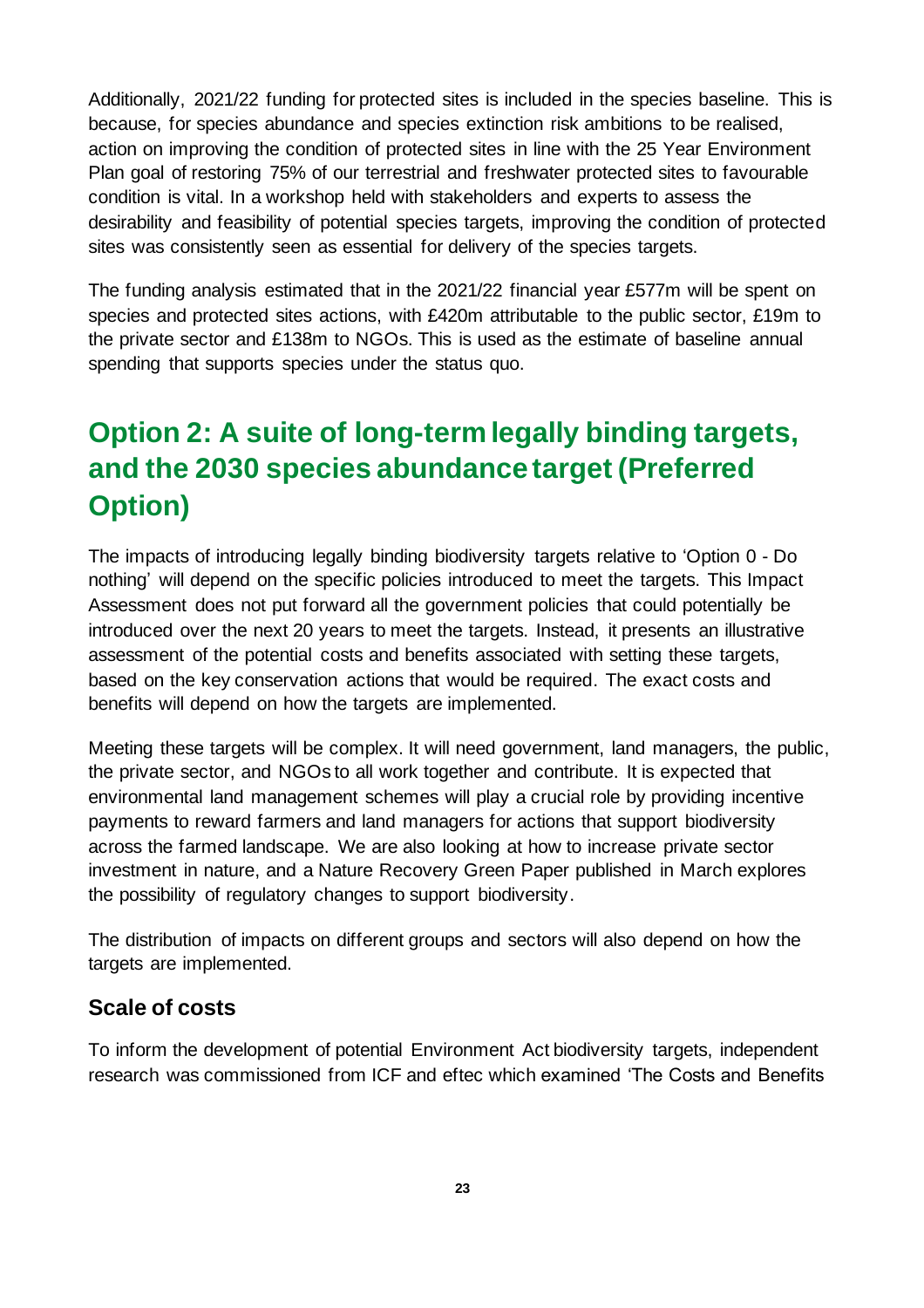of England's biodiversity ambitions'26. This research forms the basis of the costs and benefits explored below.

This research provides estimates of the costs of direct conservation actions for three longterm target areas:

- Creating and/or restoring priority habitats outside of protected sites.
- Increasing species abundance.
- Preventing species extinctions.

The researchers worked with the relevant experts in Natural England to develop a methodology for assessing the costs of each of the potential legally binding biodiversity target areas set out above. For each target area, a judgement was made on the necessary actions that would be required to achieve the targets. The costs of these actions were then estimated; further detail is provided in the respective target areas below. The actions deemed necessary to achieve the targets are based on reasoned judgement by experts rather than on scientific evidence. However, these policy pathways are illustrative, and no decisions have yet been made on appropriate delivery policies.

The three targets are interlinked, and it is expected that action under one target will contribute towards the achievement of another target. To ensure that actions are not costed multiple times under different biodiversity targets, actions that are required to achieve the wider habitats target were defined and quantified first. The actions defined and costs quantified under the species targets are therefore additional to those captured under the wider habitats target. Thus, the achievement of the species abundance target is contingent on successfully carrying out the actions identified as necessary to meet the wider habitats target. Similarly, the actions and costs of the species extinction risk target are additional to the other target areas.

All costs and benefits are assessed over the period 2022 to 2100 due to the long timeframes for the benefits to accrue for biodiversity conservation action. The costs and benefits are presented in 2019 prices and discounted to 2020 present values where monetised. This is to ensure consistency with other Environment Act targets where possible, allowing the impacts of all targets to be comparable.

#### **Wider habitats**

The costs and benefits of a legally binding wider habitats target have been informed by ICF and eftec research mentioned above, the methodology of which has been set out in detail in the below section. The wider habitats target is to create or restore in excess of 500,000 hectares of a range of wildlife-rich habitats outside of protected sites by 2042, compared to 2022 levels. The estimated costs of this target are examined below

 $26$  ICF and eftec, 2021. The costs and benefits of England's biodiversity ambitions – Publication forthcoming.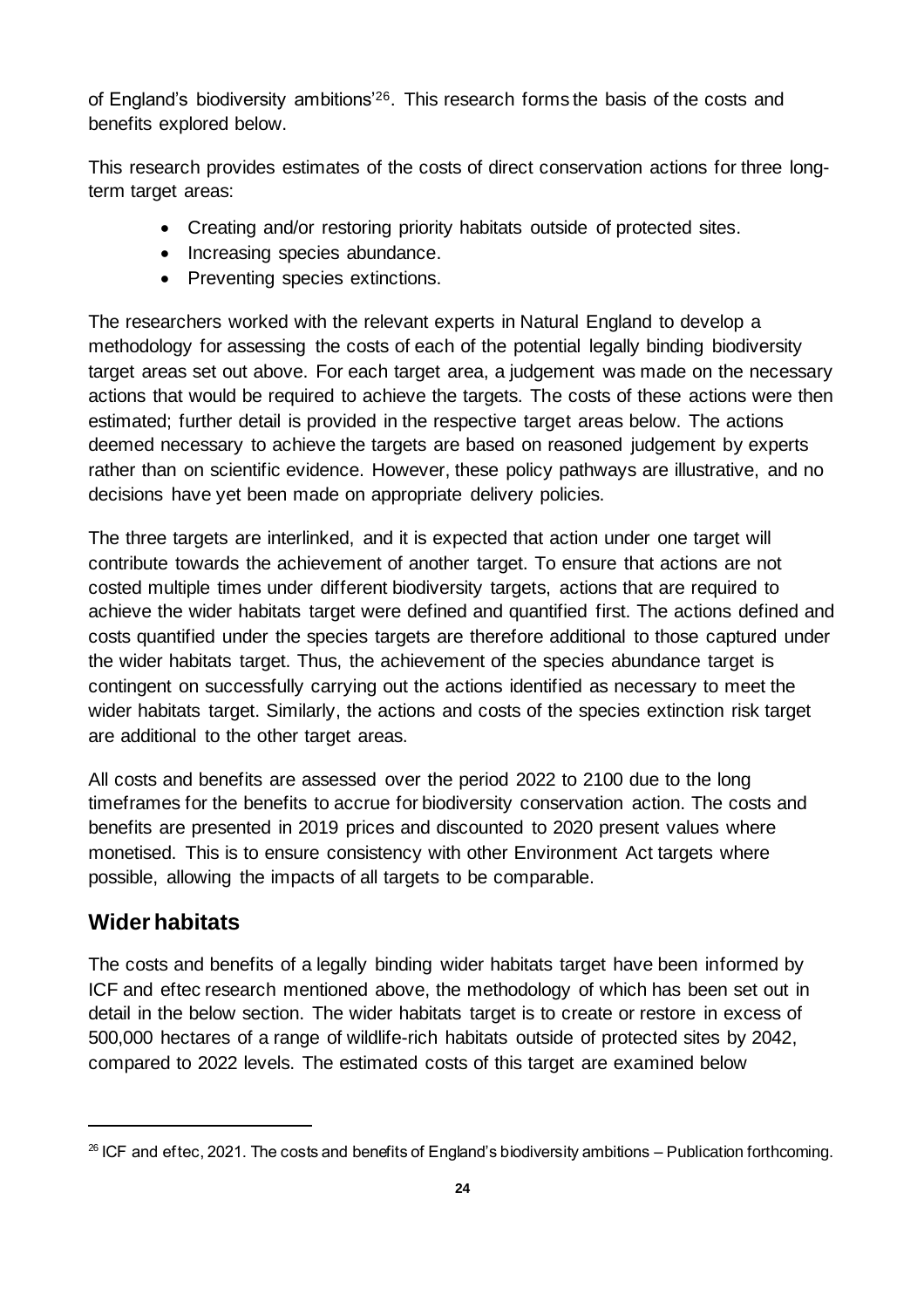To calculate the costs of implementing a wider habitats target, the baseline level of habitat creation of 331,900 hectares (over 2023-2042 period) that was set out in the wider habitats 'Option 0 - Do nothing' was subtracted from the legally binding target of creating/restoring 500,000 hectares of wildlife-rich habitats. Thus, the target would require an additional 168,100 hectares of wildlife-rich habitats to be created or restored by 2042, compared to the projected amount that would be created under Option 0.

Due to the nature of the Environment Act targets setting process, there is inevitable overlap between some the actions needed to achieve different targets and subsequently the costs of achieving the targets. Woodland creation, which will contribute towards the 17.5% woodland cover target, will also contribute to the wider habitats target. The woodland cover target assumes that 80% of woodland creation will be broadleaf. This implies deciduous woodland creation of 8,000 hectares per year from 2025 under the woodland cover target. It is not known how much deciduous woodland creation will occur outside of Sites of Special Scientific Interest (SSSIs), but 88% of current deciduous woodland is outside SSSIs.

As a simplification, the analysis assumes that this same percentage will apply to new woodland creation. It has been assumed that 7,000 hectares of woodland creation per year will count towards the priority habitats target. This equates to 140,000 hectares over the whole target period to 2042. To minimise the risk of double counting, the monetised costs and benefits of this woodland creation are only included in the woodland cover target and not in this Impact Assessment. If the woodland cover target is not met, the costs of meeting the wider habitats target is likely to increase

The wider habitats target is action-based. Therefore, the main direct conservation actions identified as necessary to achieving the target are creation, restoration and maintenance of wildlife-rich habitats outside of protected sites. The wider habitats target does not specify the required balance between habitat creation and restoration activities. The wider habitats target could potentially be met by any balance of creation and restoration activities. For the purposes of this cost benefit analysis, an equal 50:50 split of habitat creation and restoration by area has been assumed. This assumption is explored in the sensitivity analysis set out at a later point in this IA.

In the analysis, it is assumed that any restoration and/or creation activity will be carried out between 2023 and 2042, with an equal amount of priority habitat created and restored each year. This is an assumption made solely for analytical purposes and in practice may not be possible at the beginning of the target period. The wider habitat target is not prescriptive about the hectarage of habitat that needs to be created or restored each year and in reality, the area of habitat created/restored may be higher in later years. This could potentially have a small impact on the actual costs of this target. This will be considered further for the Final Stage IA.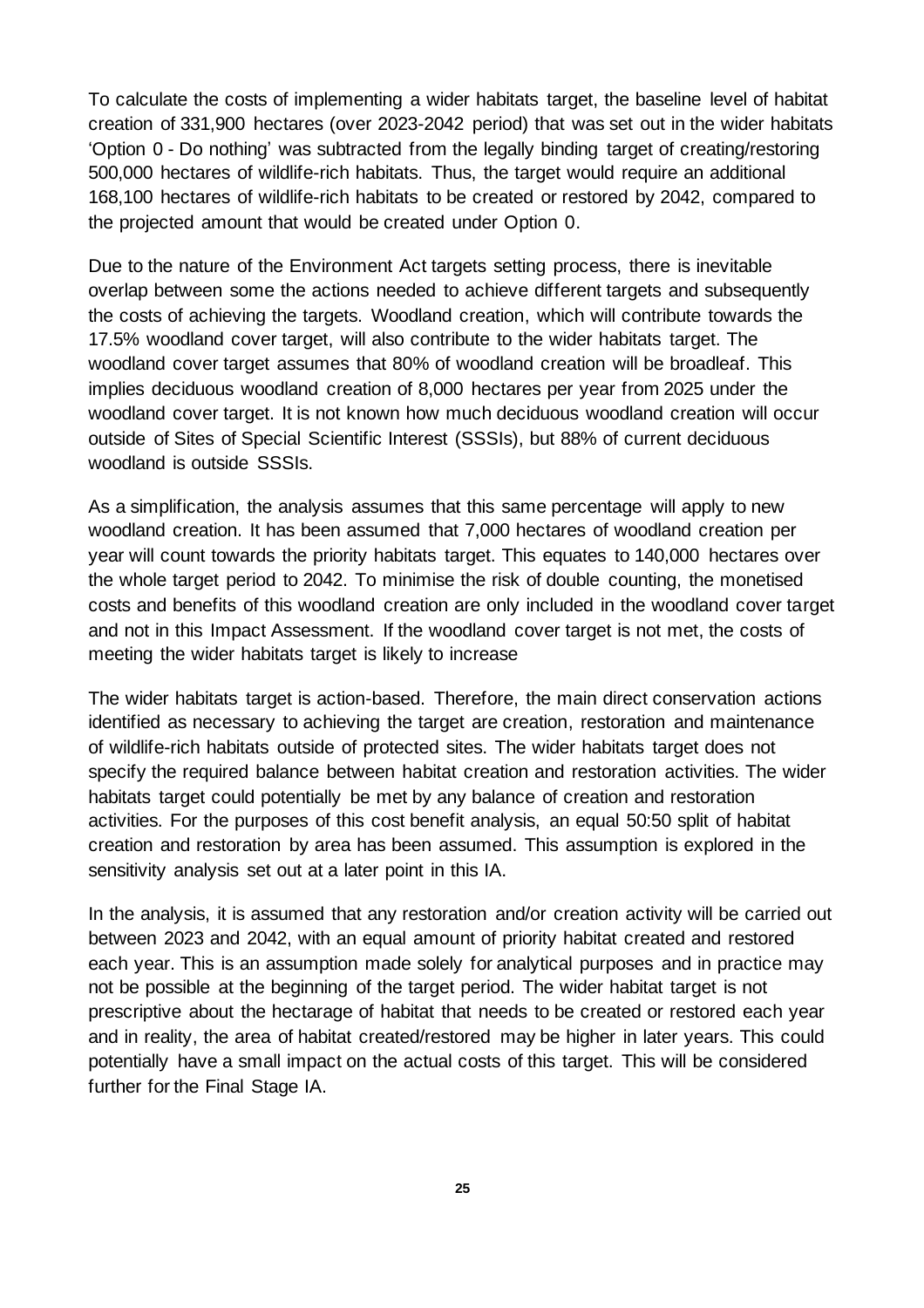Additionally, whilst the types of habitats that may contribute towards the target are known27, the specific hectarage of each habitat type created and restored is not specified as part of the wider habitats target. For the purposes of this IA, it has been assumed that the targets will include a range of habitat types that are most amenable to area-based creation and restoration targets28. The creation mix follows a similar percentage breakdown of relevant habitats for England Biodiversity targets to Rayment (2017) <sup>29</sup>. The restoration mix is proportionate to current habitat area not in Countryside Stewardship, Higher Level Stewardship or Forestry Commission agreements. These assumptions will be considered further in the Final Stage IA.

The specific hectarage of each priority habitat type either created or restored is estimated by multiplying the creation and restoration percentage of each priority habitat type by the total hectarage that would be created and restored each year. The cost of maintaining existing priority habitat outside of protected sites has been included as well as the cost of maintaining additional habitat that has been created or restored.

Unit creation, restoration and maintenance costs for each priority habitat type were collected by the researchers from a range of sources including a literature review, data from habitat creation and restoration projects funded by LIFE, National Lottery Heritage Fund (NLHF) and the Environment Agency and interviews of staff in Natural England, the Environment Agency, the Forestry Commission and environmental NGOs. The cost of maintaining existing priority habitat outside of protected sites has been included as well as the cost of maintaining additional habitat that has been created or restored.

The average annual creation, restoration, and maintenance costs of meeting the target have been calculated by multiplying the estimated area of habitat created, restored, and maintained each year by the unit cost per hectare of creation and restoration according to habitat type (see table 1).

Table 1 shows the estimated average annual cost between 2023-2042 of meeting the wider habitats (outside of protected sites) Environment Act target. It is estimated that the average annual creation cost of meeting the wider habitats target is £13.2m. As described

 $27$  See the consultation document for list of habitats suggested.

<sup>&</sup>lt;sup>28</sup> The following habitats have been included within the scope of this analysis: Coastal Saltmarsh, Coastal Sand Dunes, Coastal Vegetated Shingle, Maritime Cliff and Slope, Mudflats, Saline Lagoons, Lowland Calcareous Grassland, Lowland Dry Acid Grassland, Lowland Meadows, Purple Moor-Grass and Rush Pastures, Upland Calcareous Grassland, Upland Hay Meadow, Lowland Heathland, Mountain Heaths and Willow Scrub, Upland Heathland, Limestone Pavement, Traditional Orchard, Blanket Bog, Coastal and Floodplain Grazing Marsh, Lowland Fens, Lowland Raised Bog, Reedbeds, Upland Fens Flushes and Swamps.

 $29$  To avoid double counting deciduous woodland has been excluded as the costs and benefits of creating such habitat has been captured in the woodland cover target. Assessing the costs of Environmental Land Management in the UK. Final Report. A report for the RSPB, the National Trust and The Wildlife Trust. Rayment. 2017. Available from: https://nt.global.ssl.fastly.net/documents/assessing-the-costs-ofenvironmental-land-management-in-the-uk-final-report-dec-2017.pdf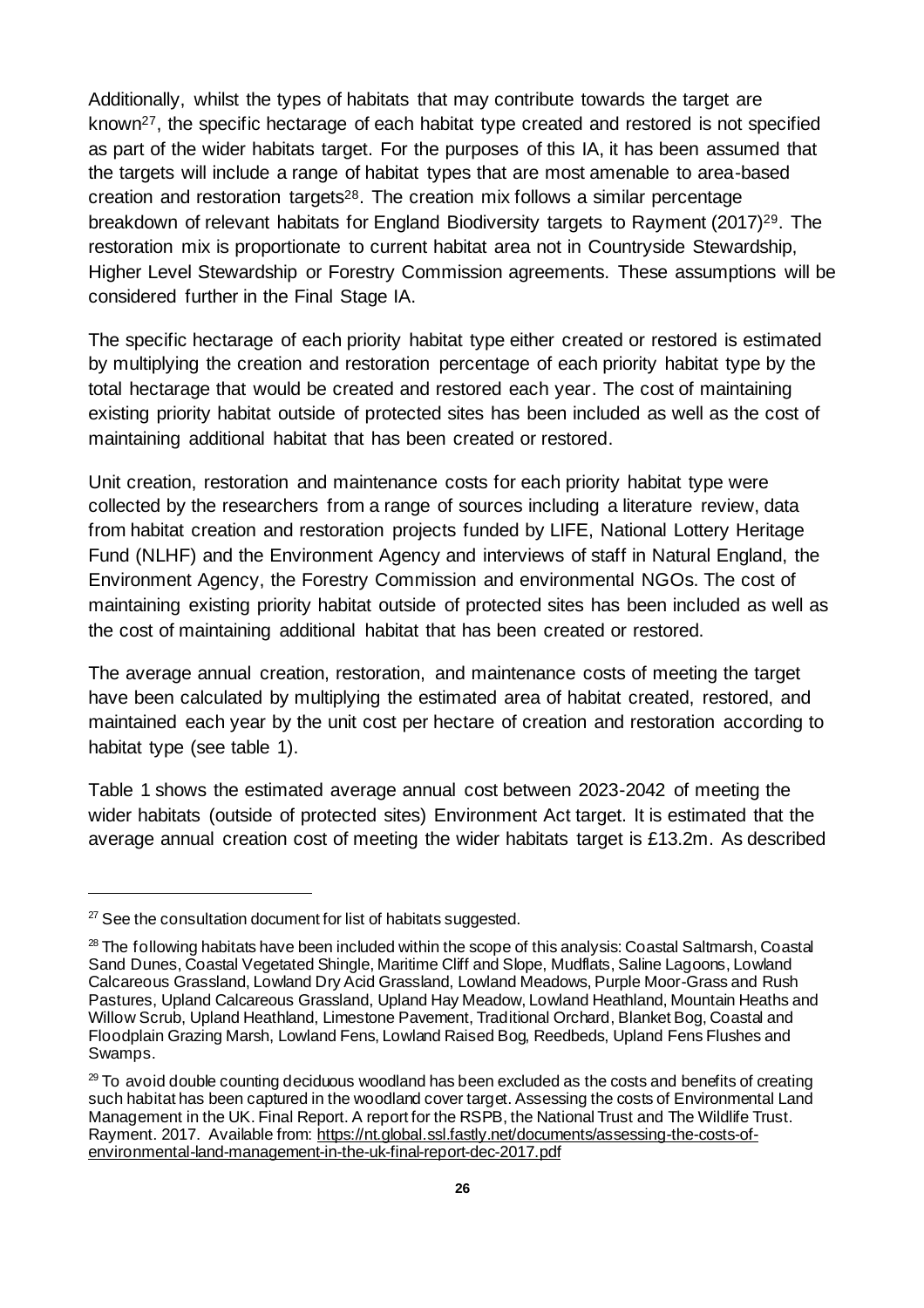above it is assumed that the other half of the target will be met by the restoration of priority habitats outside of protected sites. The estimated average annual restoration cost of meeting this target is £2.5m. Creation costs are considerably higher than restoration costs and if more of the target is met through creation activities, the estimated average annual cost will be much higher. The average annual maintenance cost of meeting the wider habitats target is estimated to be £31.0m. The maintenance costs include the cost of maintaining existing priority habitats and additional priority habitats created or restored.

Following on from the approach taken in GHK (2006<sup>30</sup> and 2011<sup>31</sup>), a 15% mark up on the costs of meeting this target has been added. This is to take into account central planning, administration, and co-ordinating costs.

Familiarisation costs to business of the wider habitats target have not been estimated as this Impact Assessment does not put forward all of the possible government policies that could potentially help to meet this target. Further detail on the familiarisation costs of individual future policies that contribute towards this target will be assessed within their individual future Impact Assessments.

#### **Table 1***:* **The estimated average annual cost between 2023-2042 of meeting the proposed legally binding wider habitats target, £m.**

| <b>Action</b>                                                          | Cost, £m |
|------------------------------------------------------------------------|----------|
| <b>Restoration</b>                                                     | 2.5      |
| <b>Creation</b>                                                        | 13.2     |
| <b>Maintenance</b>                                                     | 31.0     |
| <b>Central</b><br>planning,<br>administration<br>and co-<br>ordinating | 7.0      |
| <b>Total</b>                                                           | 53.8     |

<sup>&</sup>lt;sup>30</sup> UK Biodiversity Action Plan: Preparing Costings for Species and Habitat Action Plans. Costings Summary Report. Revised Report to Defra and Partner. GHK Consulting LTD and RPS. 2006. Available from: [www.cbd.int/financial/finplanning/uk-speciescost.pdf](https://www.cbd.int/financial/finplanning/uk-speciescost.pdf)

<sup>&</sup>lt;sup>31</sup> Benefits of SSSIs in England and Wales - Summary. GHK. 2011. Available from: <http://randd.defra.gov.uk/Document.aspx?Document=sssis-benefits-non-technical-summary.pdf>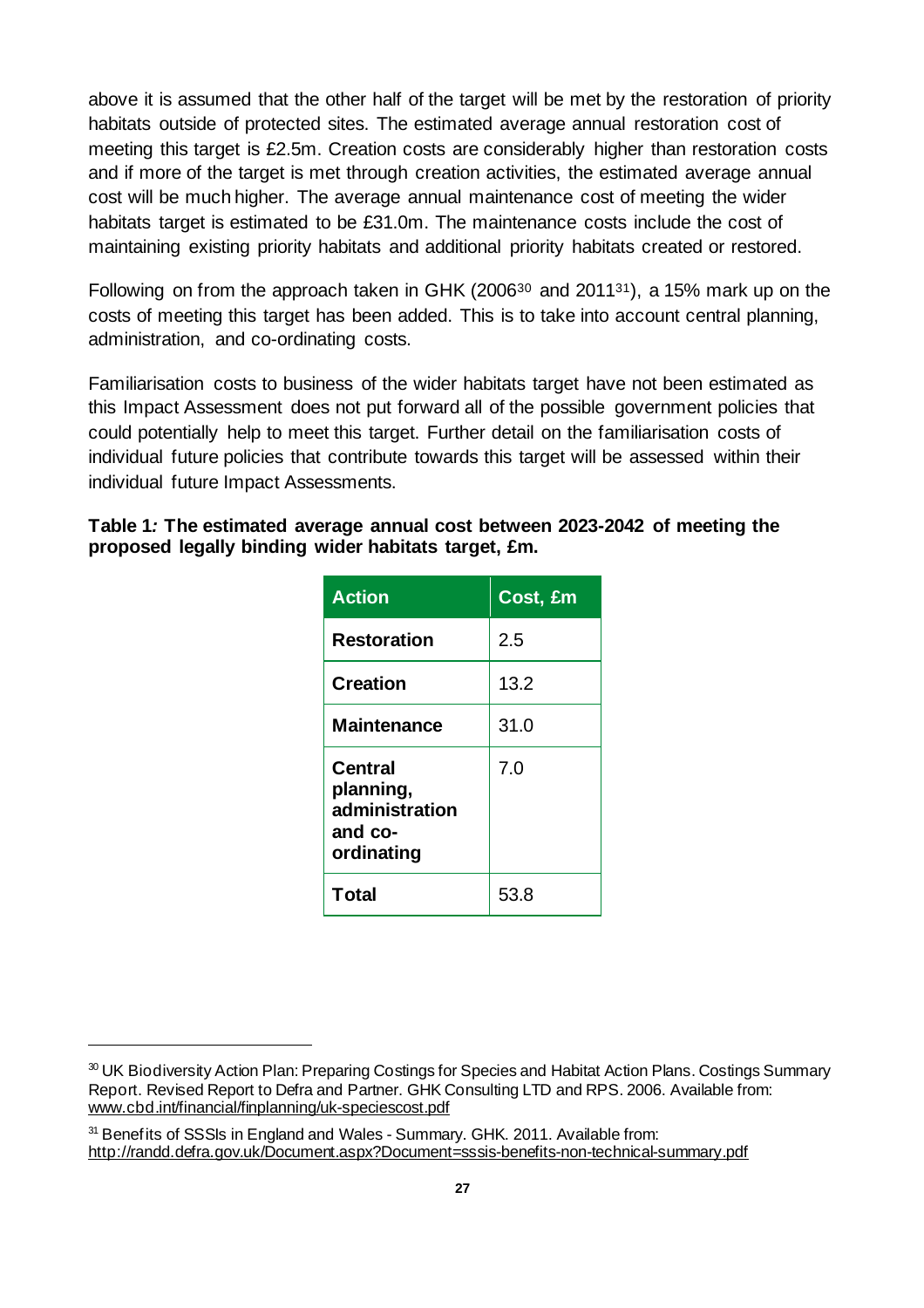#### **Proportion of costs borne by businesses**

The target places a duty on government and does not itself lead to any direct costs to business.

Any future costs to businesses of meeting a legally binding wider habitats target will be dependent on how the target is implemented. However, it is expected that some of the costs of meeting the habitat target will be borne by the private sector, for example, this may be voluntary contributions or to comply with other regulatory measures. Any future regulatory change will be subject to an Impact Assessment in which the costs to businesses will be explored. Similarly, any contributions made under the framework of existing regulations –for example Biodiversity Net Gain - would already be captured in other Impact Assessments and are not an impact of the introduction of this target. In this way, this target alone does not create additional costs to businesses.

While the target itself does not lead to a cost to business, to understand the proportion of the costs of meeting the habitat target that are likely to be met by businesses rather than government, existing expenditure on habitat creation and restoration has been examined. The ICF funding analysis estimated that in the 2021/22 financial year, 66% of funding for wider habitats activities was from the public sector and 17% originated from the private sector (with the remaining 17% funding coming from NGOs)<sup>32</sup>.

If the 2021/22 breakdown of wider habitats funding between the public and private sector is used to estimate the relative proportion paid by government and businesses, the estimated average annual cost to government of meeting the wider habitats target is £35.3m and the estimated contribution by businesses is £9.4m.

However, it is likely that in the future an increasing amount of wider habitats activities will be financed by the private sector. HMG has set an ambitious target to raise at least £500m in private finance for nature's recovery every year by 2027, rising to more than £1bn a year by 203033. This could mean that businesses' contribution towards meeting this target could be greater in future.

To create and restore habitats requires targeted action from landowners and managers, particularly in the agricultural sector given 70% of UK land is farmed. This will be supported in part by agri-environment schemes, which will offer land managers the opportunity to be financially rewarded for taking actions that contribute to the delivery of the targets. The three new, complementary environmental land management schemes will offer choice of support for more regenerative approaches to farming and the creation or restoration of habitats in appropriate areas. The Government intends to ensure that all

 $32$  ICF (2021) – publication forthcoming.

<sup>&</sup>lt;sup>33</sup> Autumn Budget and Spending Review. Policy paper. HM Treasury. 2021. Available from: [www.gov.uk/government/publications/autumn-budget-and-spending-review-2021-documents/autumn](https://www.gov.uk/government/publications/autumn-budget-and-spending-review-2021-documents/autumn-budget-and-spending-review-2021-html)[budget-and-spending-review-2021-html](https://www.gov.uk/government/publications/autumn-budget-and-spending-review-2021-documents/autumn-budget-and-spending-review-2021-html)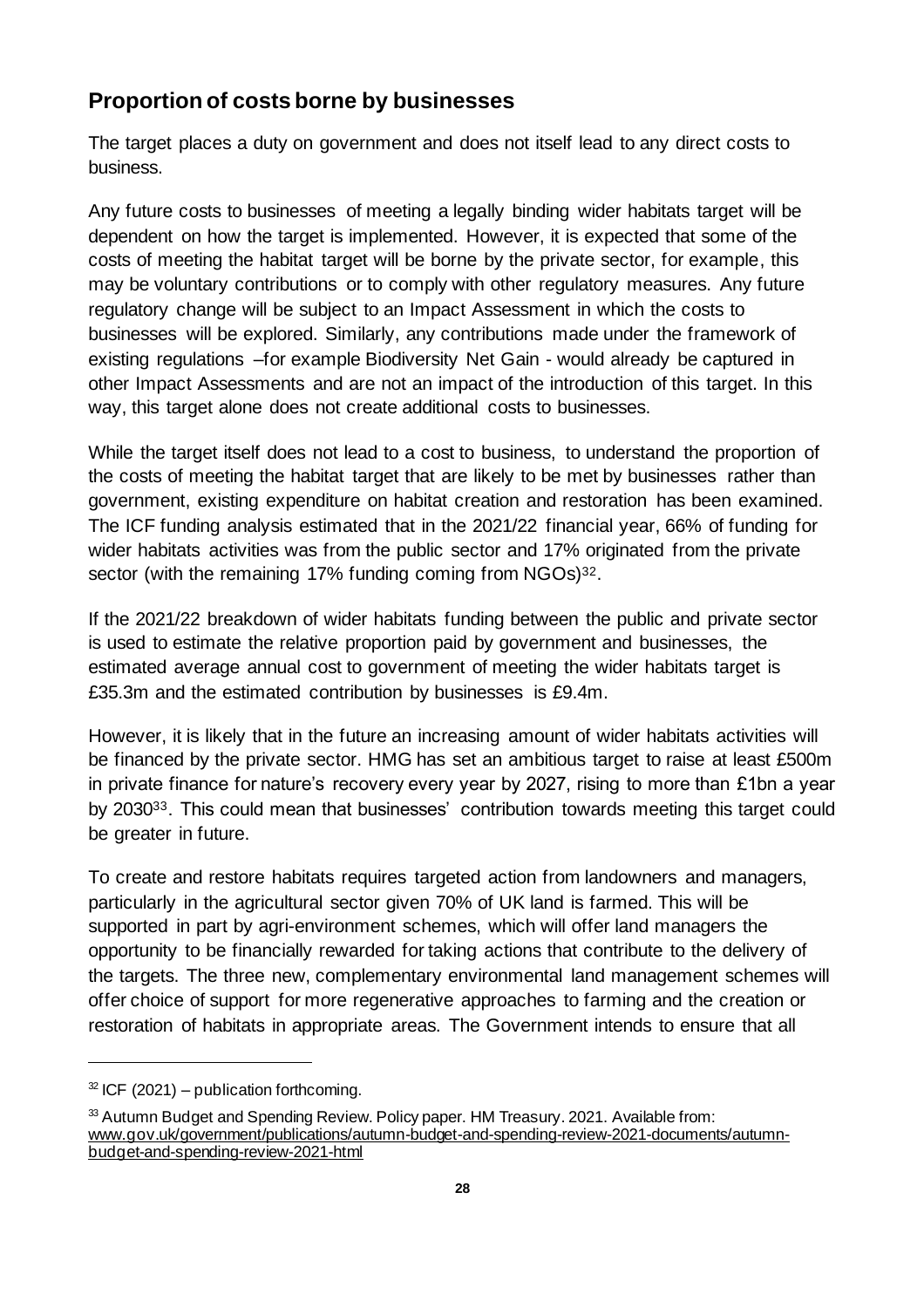environmental land management schemes are fully compatible with the blending of public and private finance, and that public money does not "crowd out" private investment. Enabling private revenue streams and investment will give farmers and land managers more opportunity to derive an attractive return from delivering ecosystem services.

The housing and development sector will contribute to delivering the targets, primarily through Biodiversity Net Gain which will require developers to offset the impact of their development on biodiversity by enhancing or creating habitat. The Biodiversity Net Gain Impact Assessment estimates that 15,900 ha of non-developed land is to be developed annually. Biodiversity Net Gain aims to deliver a minimum of 10% of habitat gain. The impact assessment further estimates an annual creation or enhancement of between 1,551 and 17,060 ha. The expected impacts of Biodiversity Net Gain are set out in more detail in the published BNG Impact Assessment.

Water companies also manage substantial areas of land and will be able to contribute to meeting all the proposed targets. The Environment Act water targets will be key to addressing off-site pressures through reducing water, and other related, pollution. Further details on the impacts of the water targets are included in the water targets Impact Assessment.

#### **Species targets**

- **to halt the decline in species abundance by 2030 and increase species abundance by at least 10% by 2042, compared to the 2030 levels.**
- **to improve the England-level GB Red List Index for species extinction risk by 2042, compared to 2022 levels.**

The costs and benefits of the proposed legally binding species Environment Act targets have been informed by the ICF and eftec research, whose methodology is set out in detail below.

The proposed species targets are outcome-based, and so in order to assess the costs and benefits of meeting them, it was first necessary to define a package of actions required to achieve a certain outcome. The researchers' assessment of the package of actions required was informed by advice from experts in Natural England and is supported by the findings of the expert elicitation workshops (for more information see the biodiversity Evidence report). The main actions required to achieve the species targets, which have been costed for this IA, are:

- 1. widespread adoption of land management which supports the recovery of species (to increase the abundance of wider countryside species that are more likely to be reliant on farmed habitats).
- 2. an increase in targeted investment for threatened species.
- 3. increased investment in protected sites.
- 4. a step change in habitat creation and restoration.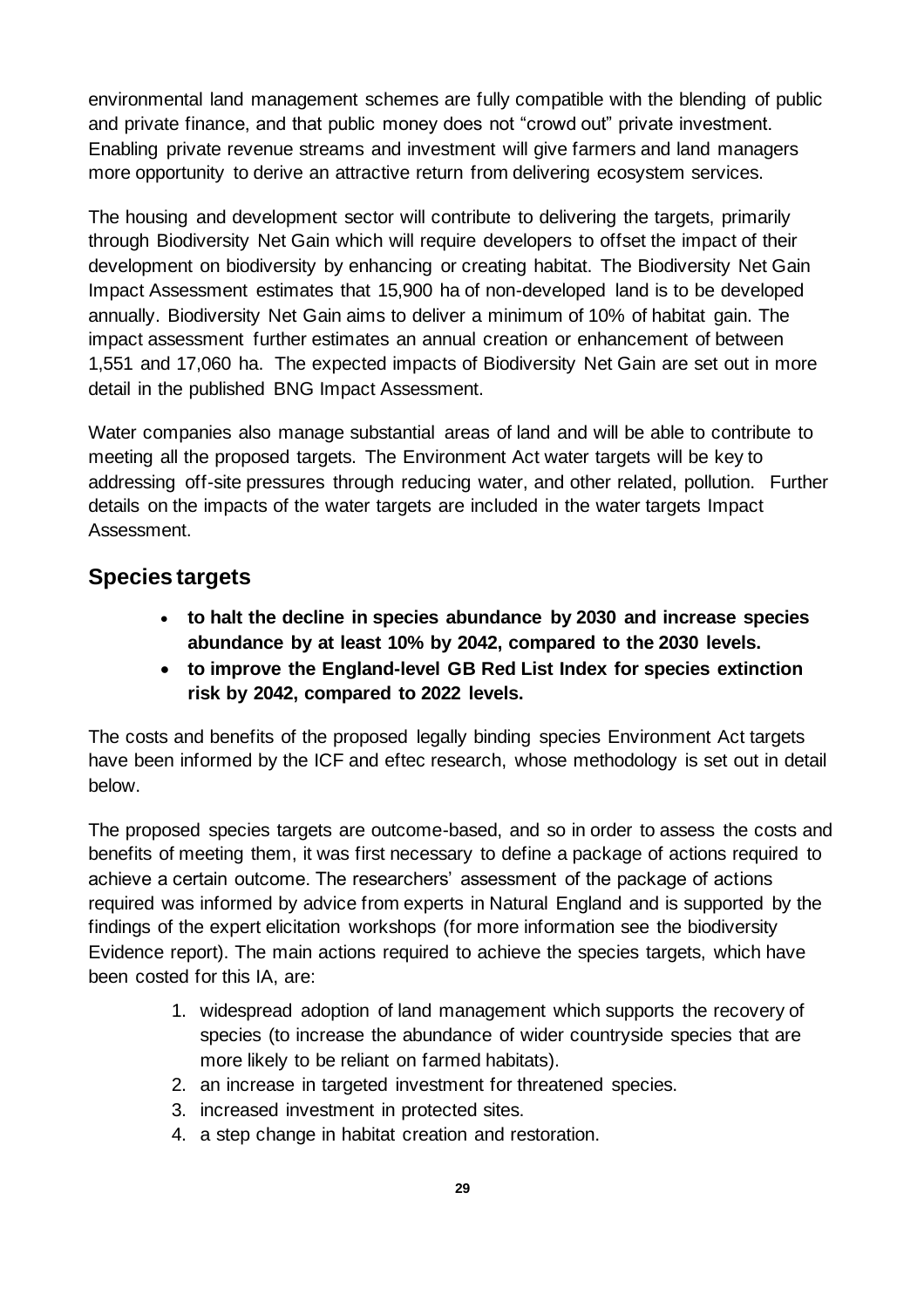The costs of a step change in habitat creation and restoration are already captured under the wider habitats target, set out in the previous section. To reduce the risk of double counting costs, for the species targets, we have only included the costs of the other three sets of actions required to deliver the species targets; habitat creation or restoration is excluded here.

Familiarisation costs to business of species targets have not been estimated as this Impact Assessment does not put forward all of the possible government policies that could potentially help to meet these targets. Further detail on the familiarisation costs of individual future policies that contribute towards these targets will be assessed within their individual future Impact Assessments.

#### **Species friendly land management**

In this IA, it is assumed that widespread adoption of species-friendly land management is required to increase the abundance of wider countryside species that are more likely to be reliant on farmed habitats. This would include land management actions such as creating hedgerows and providing food and cover for farmland birds.

While the costs of delivering species friendly land management necessary to achieve the targets will depend on the specific policy levers used, for the purposes of the analysis, the unit costs have been estimated based on the latest available information regarding the Sustainable Farming Incentive<sup>34</sup> (which are based on the cost of the actions plus income forgone) to illustrate the scale of resources that may be required to deliver the species targets.. Each payment rate is associated with differing extent of Agri-environment action at farm level, with higher payment rates relating to additional actions being carried out.

The Sustainable Farming Incentive proposals outline standards which will deliver actions assumed to benefit species. Sustainable Farming Incentive proposals are still in development and could be subject to change. The proposed Sustainable Farming Incentive standards outlined in ICF and eftec (2021) that were available at the time the research was undertaken are as follows<sup>35</sup>:

- **Hedgerow standard** Includes prescriptions for management and cutting, buffer strips and hedgerow trees.
- **Arable standard** Requires management of a proportion of arable area to provide resources for farmland birds, pollinators and other beneficial insects. This includes nesting and cover areas; insect and flower rich habitat; winter seed food and/or unharvested low input cereal, overwintered stubbles. Also

<sup>34</sup> [www.gov.uk/government/publications/sustainable-farming-incentive-scheme-pilot-launch](https://www.gov.uk/government/publications/sustainable-farming-incentive-scheme-pilot-launch-overview/sustainable-farming-incentive-defras-plans-for-piloting-and-launching-the-scheme)[overview/sustainable-farming-incentive-defras-plans-for-piloting-and-launching-the-scheme](https://www.gov.uk/government/publications/sustainable-farming-incentive-scheme-pilot-launch-overview/sustainable-farming-incentive-defras-plans-for-piloting-and-launching-the-scheme)

<sup>&</sup>lt;sup>35</sup> The Sustainable Farming Incentive standards and related payment rates have been updated since the ICF and eftec (2021) research was undertaken. Over the next few months, further work is ongoing to refine our biodiversity targets Impact Assessment, before the Final Stage IA.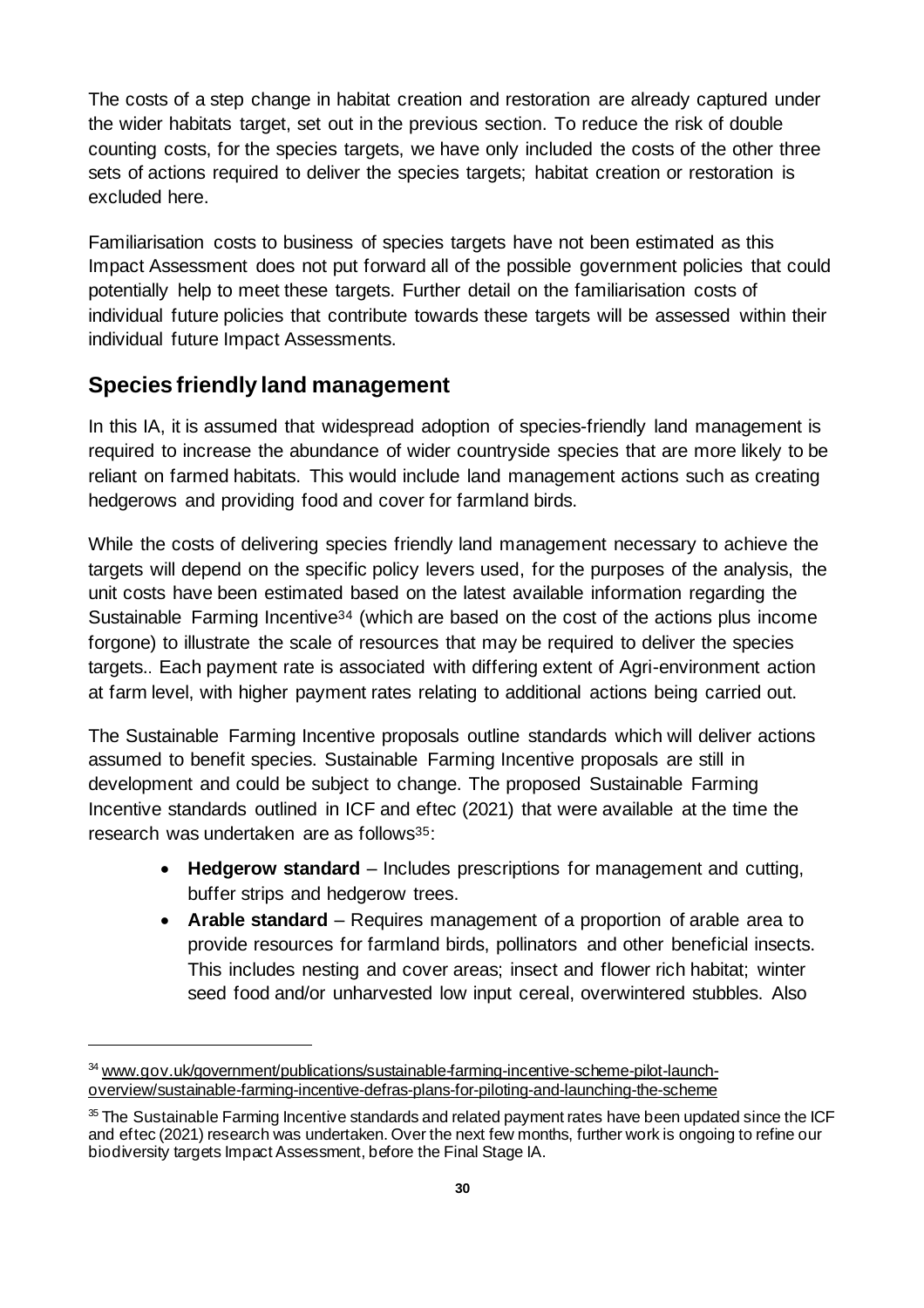includes requirements for nutrient management and, for higher payments, enhanced wildlife habitat.

- **Improved grassland standard** Includes sward management, uncut margins, buffers around trees, nutrient management plan, taking areas out of management, and for higher payments specific rules on silage cutting, clover, ditches, nutrients, slurry, and manures.
- **Semi-improved/ unimproved grassland standard** Includes rules on management of nutrients and weeds, buffering field trees, uncut margins, avoiding poaching and overgrazing, ditch management, sward management, and for higher payments management of rushes, scrub, hay meadow, wildflowers, and water levels.

Although some evidence does exist relating to the response of birds within the Farmland Bird Index (FBI) and Agri-environment schemes at the local level (see biodiversity Evidence report for more information), there is limited evidence on the relationship between action taken under Agri-environment schemes and changes in species abundance at national level.

Modelling undertaken by UKCEH, and RSPB (see the biodiversity Evidence report) based upon empirical data on the response of farmland birds to higher level Agri-environment schemes in England found that around 40% of farms would need to adopt nature friendly farming to halt the decline of farmland birds by either 2030 or 2040 and that this would need to increase to around 65% to halt and reverse the decline of farmland birds by 2030 and put it on an upward trajectory. In order to return the FBI to its 2022 value by 2040 it would require a steady increase to 68% in 2040. The modelling assumed that these farms would adopt options similar to the old Higher Level Stewardship scheme in which a small proportion of the land area was covered by nature-friendly options (e.g., as sown field margins). The modelling was based only on farmland birds in the FBI, rather than all species in the abundance indicator. The authors note that these estimates should be treated with caution given the high uncertainty in the data and assumptions made but that they provide a sense of the step-change in action required.

In ICF and eftec (2021), it was assumed that 80% of hedgerow, arable land, improved grassland and unimproved/semi-improved grassland would need to be covered by similar standards and associated prescriptions (with a small proportion of each farm used for nature friendly options) to deliver improvements to species abundance. This assumption was informed by expert judgement from Natural England about the scale of action required in order to meet the species abundance targets. However, there is uncertainty around this assumption. It is worth noting that an 80% coverage rate could be ambitious to achieve.

For the purposes of this Consultation Stage IA this assumption from ICF and eftec (2021) that coverage of species-friendly land management options would be adopted on 80% farmed land, with a small proportion of land for each farm used for nature friendly options has been adopted. However, given the high level of uncertainty, sensitivity analysis has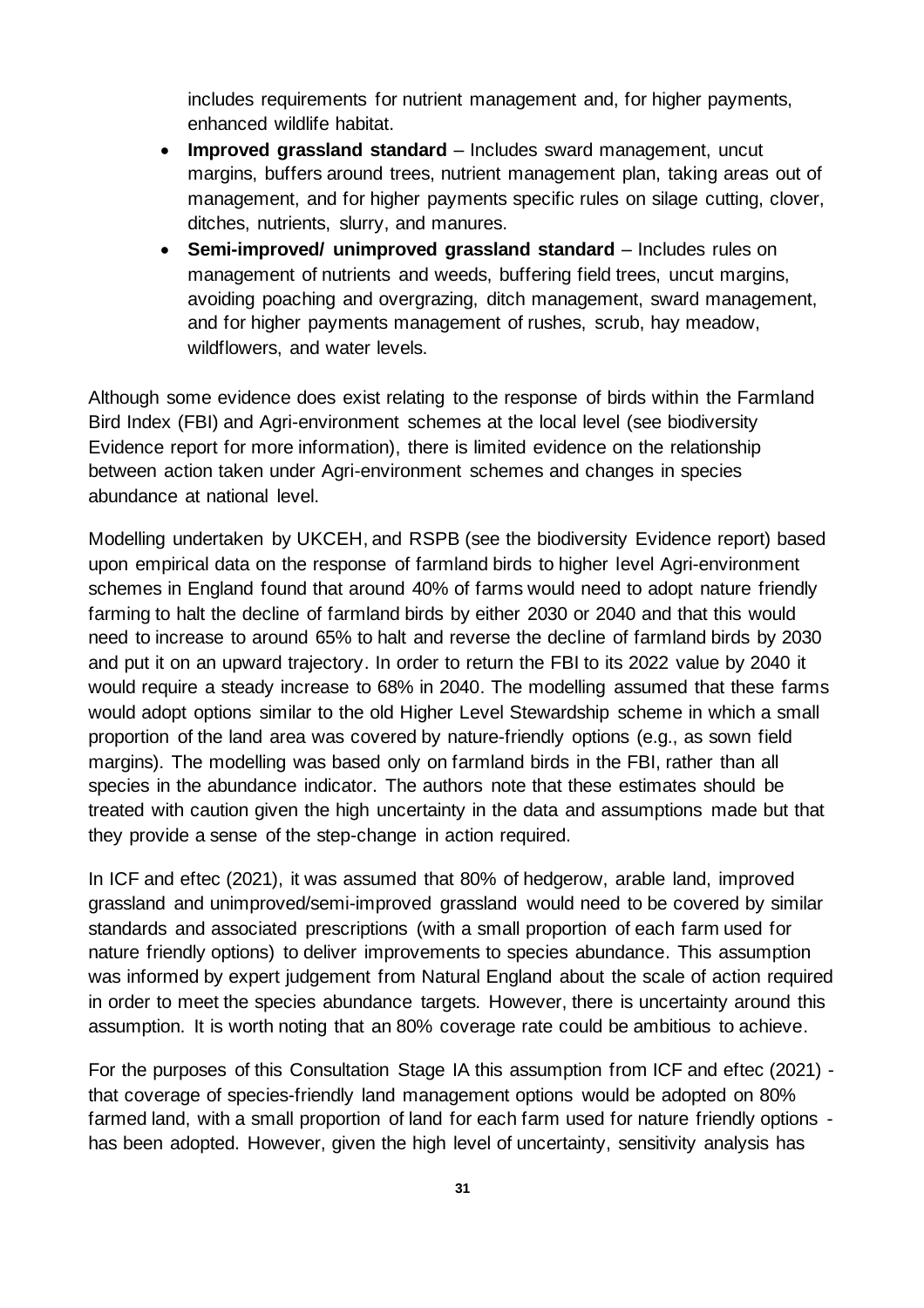also been undertaken, assessing the costs of meeting the target if a lower coverage of species friendly land management options on farmed land is sufficient to meet the species abundance targets; this is explained in more detail in sensitivity test 4.

There is also uncertainty around the assumed unit costs to deliver these species friendly management options. While the assessment assumes fixed unit costs per hectare based on Sustainable Farming Incentive payments (which are based on estimated costs of delivering the action and income forgone), it is possible that the future average unit costs of delivering the activities at the required scale may be higher than assumed. To address this uncertainty, the impact of higher unit costs for species friendly land management actions is explored further in sensitivity test 3.

To estimate the annual cost of implementing widespread uptake of species friendly land management measures, the area/length of land in each standard has been multiplied by the land area required and the relevant unit cost.

#### **Targeted investment for threatened species**

The types of targeted species actions that are included in the targeted species investment cost estimates include:

- Field survey work and species status assessment work.
- Research into species ecology/pressures/means of recovery.
- Field trial of management options.
- Habitat/site management actions.
- Policy and legislative actions.
- Advisory actions.
- Species protection work.

There is a lack of evidence linking actions to outcomes for species and for this IA it has not been possible to model the effect of specific targeted actions on the outcomes of specific species. For a subset of threatened species though, Natural England do have an existing database assessing the actions required for each species and the associated cost. For the purposes of this analysis, it has been assumed that the average costs for other species requiring targeted action will be similar to the average costs for the subset of species that Natural England have existing cost estimates for.

To calculate the direct conservation cost of meeting this target, the average cost per species has been multiplied by the number of species requiring targeted action. There is uncertainty around how many species will require targeted action over the target period. For the purposes of this IA, it is assumed that over the 20-year target period the number of species that will require targeted action will be 2500, based on Natural England advice to inform the ICF and eftec project (2021). These assumptions will be considered further in the Final Stage Impact Assessment.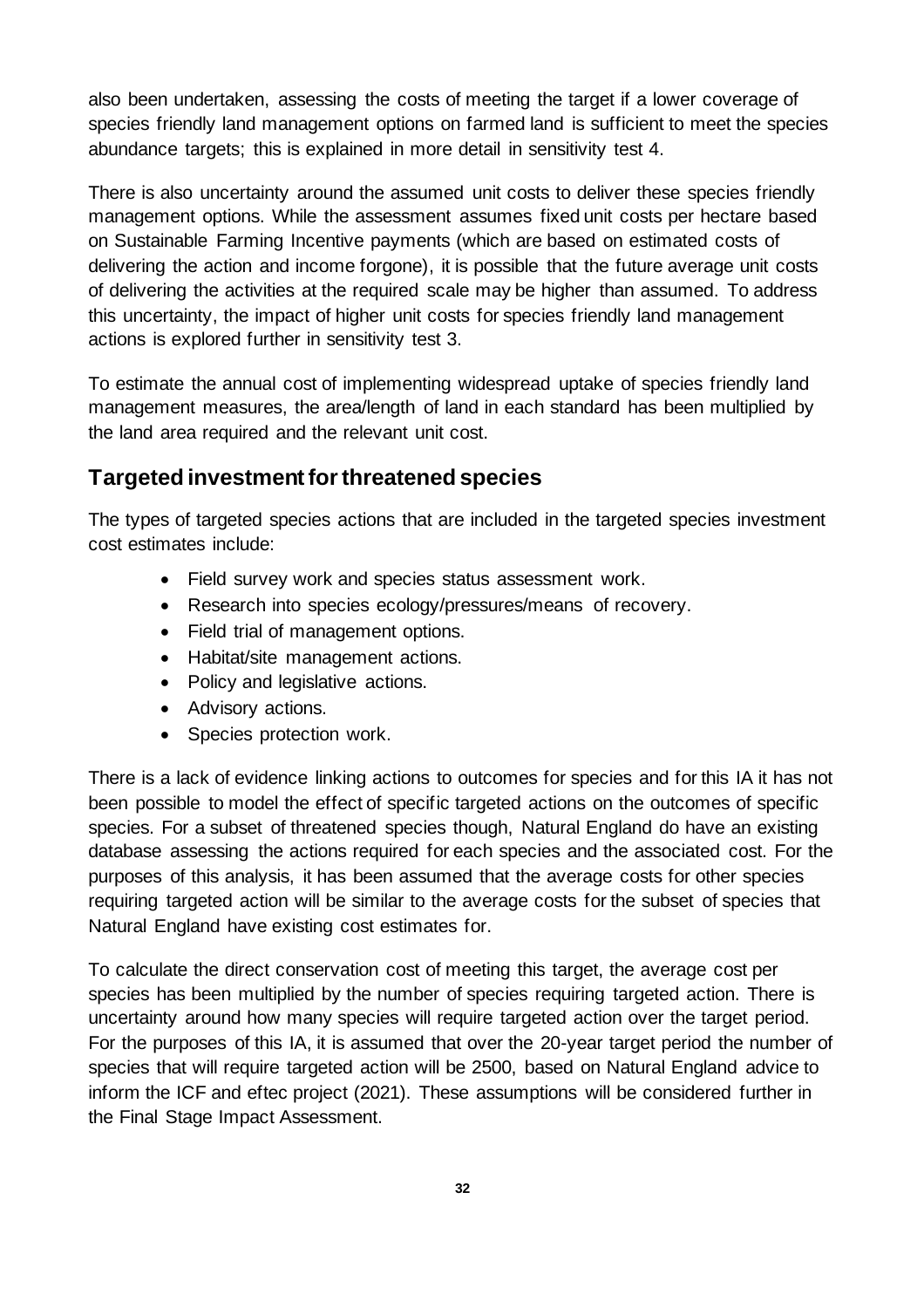Additionally, Natural England estimated that the cost of future of the number of species that require targeted species action will be £150,000 annually over a 10-year period (between 2023 and 2032)36.

#### **Increased investment in protected sites**

While Option 2 (the preferred option) does not include a legally binding protected sites target, improving site condition will be a core part of achieving our species abundance and extinction risk targets. [For example, protected sites have been shown to have positive impacts on the abundance of rare and habitat specialist bird species included in the Breeding Bird survey<sup>37</sup>. The Breeding Bird survey data is included in the species abundance indicator.] Advised by Natural England, actions necessary to achieve the 25 Year Environment Plan goal of restoring 75% of terrestrial and freshwater protected sites to favourable condition were identified. This IA therefore assumes that it will be necessary to carry out protected sites actions in order to achieve the species targets.

The protected sites actions monetised in this cost benefit analysis include:

- Ongoing habitat management.
- Direct management or capital works.
	- Water related site management/restoration.
	- Diffuse pollution action.
	- Flood and coastal erosion risk management.
	- Habitat creation or restoration.
	- Additional direct management works.
- Management advice/plan.
	- Invasives/biosecurity plan.
	- Other plan/agreement.
	- Site Nitrogen Action Plan.
	- Advice.
- Investigation/research/monitoring.
- Other.

The remediation costs included in the analysis are based upon the cost estimates included in the Improvement Programme for England's Natura 2000 Sites (IPENS) study<sup>38</sup>. This study provides the only available cost estimates for SSSIs (Sites of Special Scientific Interest), which underpin the majority of European sites. The IPENS estimates informed

<sup>&</sup>lt;sup>36</sup> Based on unpublished Natural England cost estimates.

<sup>&</sup>lt;sup>37</sup> A Barnes et a., Do Conservation Designations Provide Positive Benefits For Bird Species And Communities? British Trust For Ornithology. 2022. This is a draft paper.

<sup>&</sup>lt;sup>38</sup> Improvement Programme for England's Natura 2000 Sites (IPENS) Planning for the future Programme Report – a summary of the programme findings. Natural England. 2015. Available from: <http://publications.naturalengland.org.uk/publication/5757712073752576>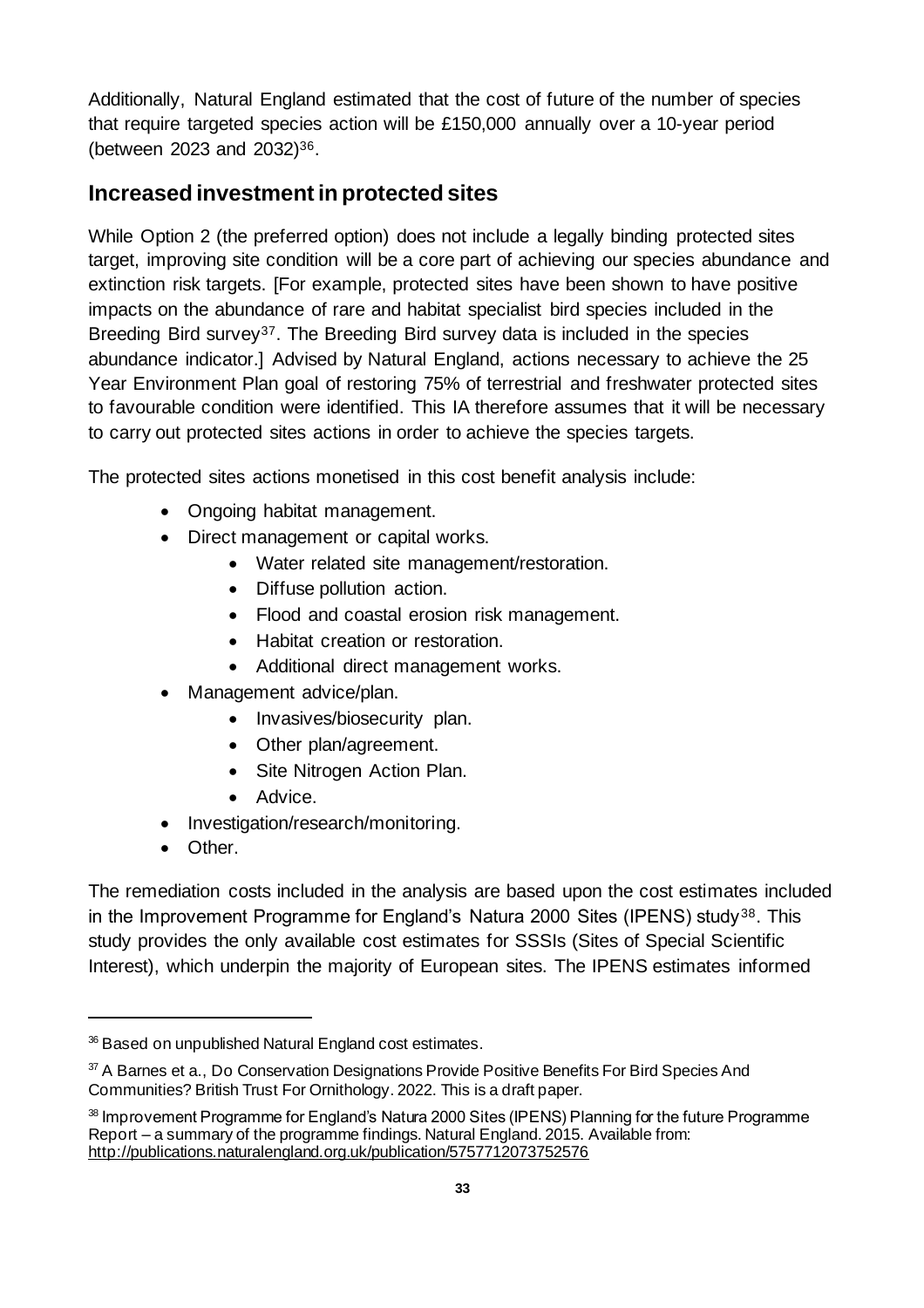the costings set out in the Prioritised Action Framework (PAF) for England's Natura 2000 sites<sup>39</sup>, which estimated costs of £1.3 to £1.4 billion over six years between 2015 and 2021.

The remediation costs to improve condition of protected sites is calculated by upscaling the PAF remediation costs for a subset of SSSIs to all SSSIs, by area.

The protected sites maintenance costs are estimated by multiplying the area of terrestrial SSSI (Sites of Special Scientific Interest) habitats<sup>40</sup> by the unit cost per hectare for each habitat<sup>41</sup>

As with the wider habitats target areas, the costs of the actions judged to be required to achieve the species targets are increased by 15% to account for central planning, administration, and co-ordination costs.

<sup>39</sup> Natura 2000. Format for a prioritised action framework (PAF) for Natura 2000. For the EU Multiannual Financing Period 2014-2020. England including marine to 12 nautical miles (2nd edition). (Version 30 March 2016). Available fro[m: https://hub.jncc.gov.uk/assets/1b21d5b4-e87a-42db-a3af-894f10d40e4e](https://hub.jncc.gov.uk/assets/1b21d5b4-e87a-42db-a3af-894f10d40e4e)

<sup>&</sup>lt;sup>40</sup> As measured by the England Biodiversity indicators[. www.gov.uk/government/statistics/england](http://www.gov.uk/government/statistics/england-biodiversity-indicators)[biodiversity-indicators](http://www.gov.uk/government/statistics/england-biodiversity-indicators)

<sup>&</sup>lt;sup>41</sup> Unit cost estimates are taken from Rayment (2019). Rayment M. Paying for public goods from land management: How much will it cost and how might we pay? Final report. A report for the RSPB, the National Trust and The Wildlife Trusts. 2019. Available from[: www.wildlifetrusts.org/sites/default/files/2019-](https://www.wildlifetrusts.org/sites/default/files/2019-09/Paying%20for%20public%20goods%20final%20report.pdf) [09/Paying%20for%20public%20goods%20final%20report.pdf](https://www.wildlifetrusts.org/sites/default/files/2019-09/Paying%20for%20public%20goods%20final%20report.pdf)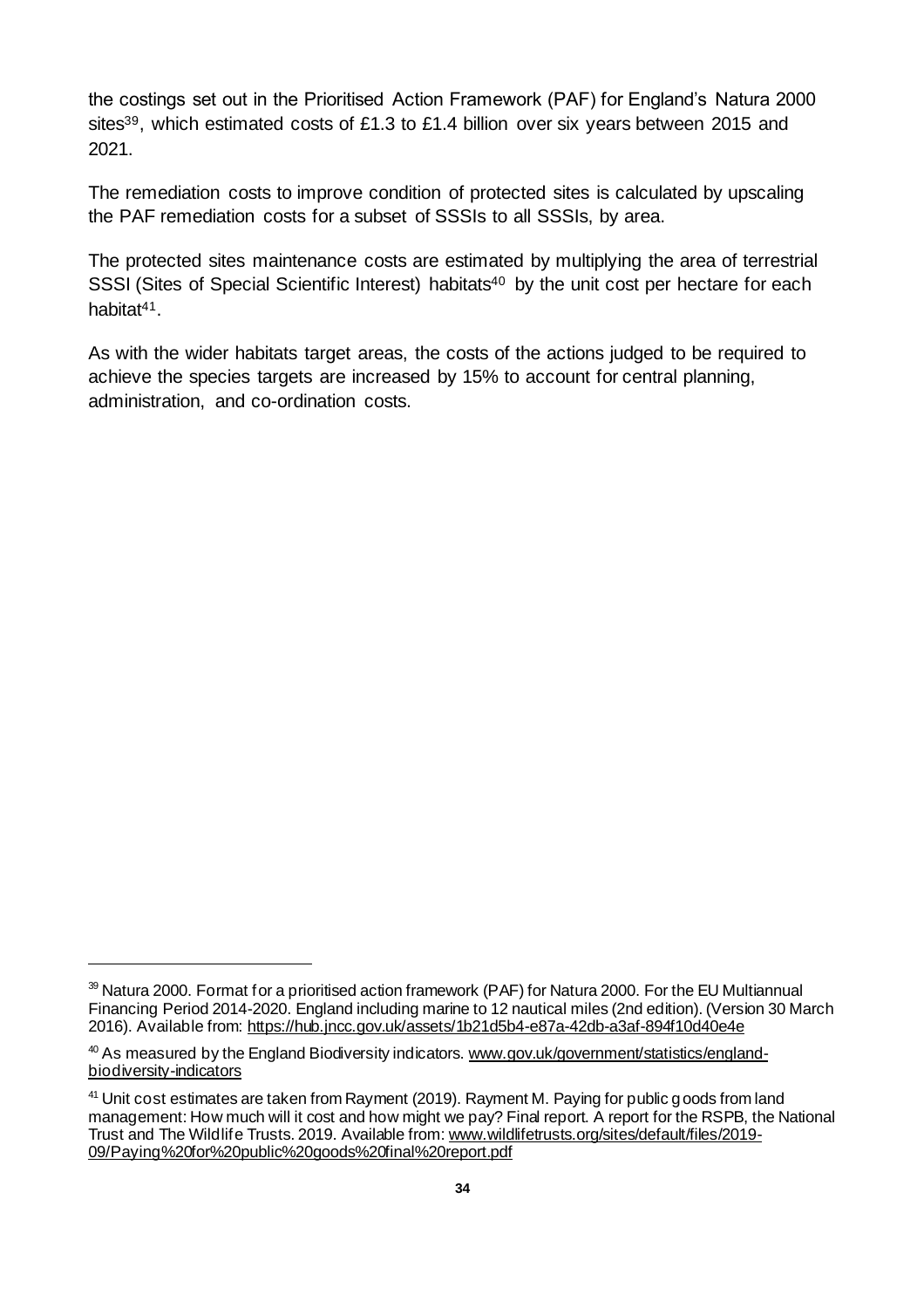**Table 2: Estimated absolute average annual cost of meeting species targets between 2023-2042**

| Actions required to meet species targets                                        | Average annual cost, £m                                |       |
|---------------------------------------------------------------------------------|--------------------------------------------------------|-------|
| <b>Species friendly land</b>                                                    | Hedgerow                                               | 68.5  |
| management                                                                      | Arable land                                            | 234.7 |
|                                                                                 | Improved grassland                                     | 116.5 |
|                                                                                 | Semi-improved/unimproved<br>grassland                  | 83.4  |
| <b>Targeted investment for</b><br>threatened species                            | Assessment of species<br>requiring targeted investment | 0.07  |
|                                                                                 | Targeted species actions                               | 46.4  |
| Increased investment in<br>Maintenance of protected<br>protected sites<br>sites |                                                        | 72.3  |
|                                                                                 | Remedial actions on<br>protected sites                 | 59.5  |
| Central planning, administration and co-ordinating (15%<br>mark-up)             | 102.2                                                  |       |
| <b>Total</b>                                                                    | 783.7                                                  |       |

The estimated average annual costs presented in table 2 do not take into account the baseline level scenario, and action that will already likely occur in the absence of a legally binding species target. The estimated costs presented above are representative of all action judged to be necessary to achieve the species targets.

To understand the estimated *additional* costs of implementing a legally binding species targets, the baseline level of funding estimated for the 2021/22 financial year needs to be deducted from the estimated costs presented in table 2.

As explained in Option 0, the funding analysis estimated that in the 2021/22 financial year £577m will be spent on species and protected sites actions (that contribute to the achievement of the species targets). By deducting this baseline scenario level funding for the 2021/22 financial year from the total estimated annual cost of the species abundance and species extinction risk targets, it is estimated that the cost of the additional actions needed to achieve the species targets is £206.6m.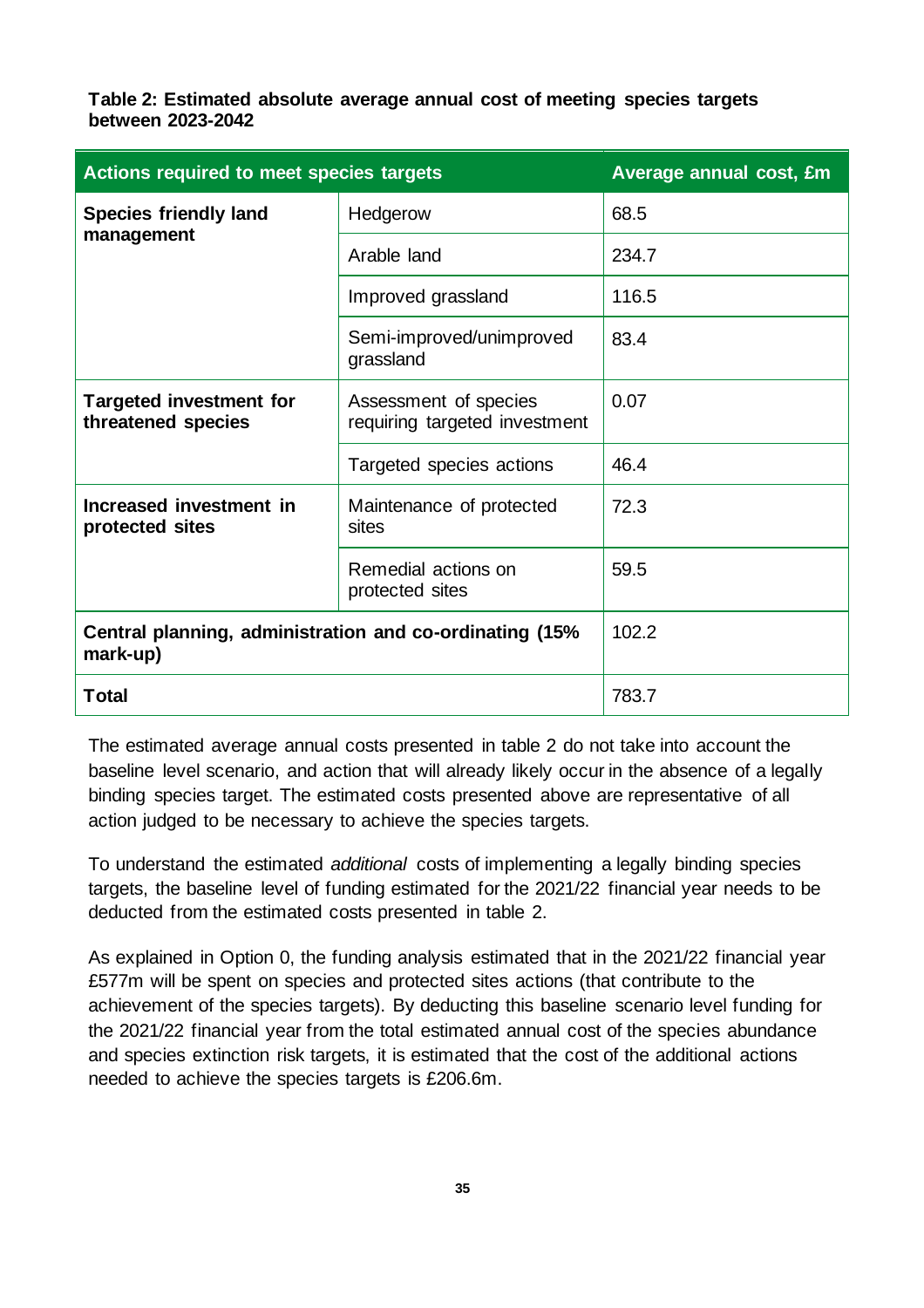#### **Proportion of costs borne by businesses**

The ICF funding analysis estimated that in the 21/22 financial year 73% of funding for species-focused activities came from the public sector and 3% originated from the private sector (with the remaining 24% of funding coming from NGOs)<sup>42</sup>.

It is possible that in the future an increasing number of wider species-focused activities will be financed by the private sector. The government has set an ambitious target to raise at least £500m in private finance for nature's recovery every year by 2027, rising to more than £1bn a year by 2030. This could mean that the contribution of business towards meeting this target could be greater in future. However, there is a high degree of uncertainty regarding future private sector funding for terrestrial biodiversity activities.

If the 21/22 breakdown of species funding and the protected sites funding which contributes towards the species targets between the public and private sector is used to estimate the relative proportion paid by government and businesses, the estimated cost to the public sector of meeting the species abundance and species extinction risk targets is £150.4m and the estimated contribution by businesses is £6.7m.

Legally binding species abundance and species extinction risk targets alone do not create additional costs to businesses. While regulatory levers could create additional costs to businesses, any future regulatory change will be subject to an Impact Assessment in which the costs to businesses will be explored. In the above the potential relative contribution of businesses has been estimated based upon existing funding levels from the private sector for wider species-based activities. However, this is not a direct cost to businesses.

### <span id="page-35-0"></span>**Sensitivity analysis**

As explained throughout the IA, there is a high degree of uncertainty around the costs and benefits of meeting the proposed targets. The most substantial uncertainty is the responsiveness of biodiversity outcomes to specific policy actions. To address some of the uncertainties highlighted throughout this IA, sensitivity analysis (detailed below) has been undertaken. The impact of climate change on the achievability, costs and benefits of the targets proposed in this IA is also discussed below.

### <span id="page-35-1"></span>**Sensitivity 1: Balance of creation and restoration activities**

In the wider habitats cost analysis presented earlier in this IA, it was assumed that there will be an equal balance between the hectarage of wildlife-rich habitats created and

 $42$  ICF (2021) – publication forthcoming.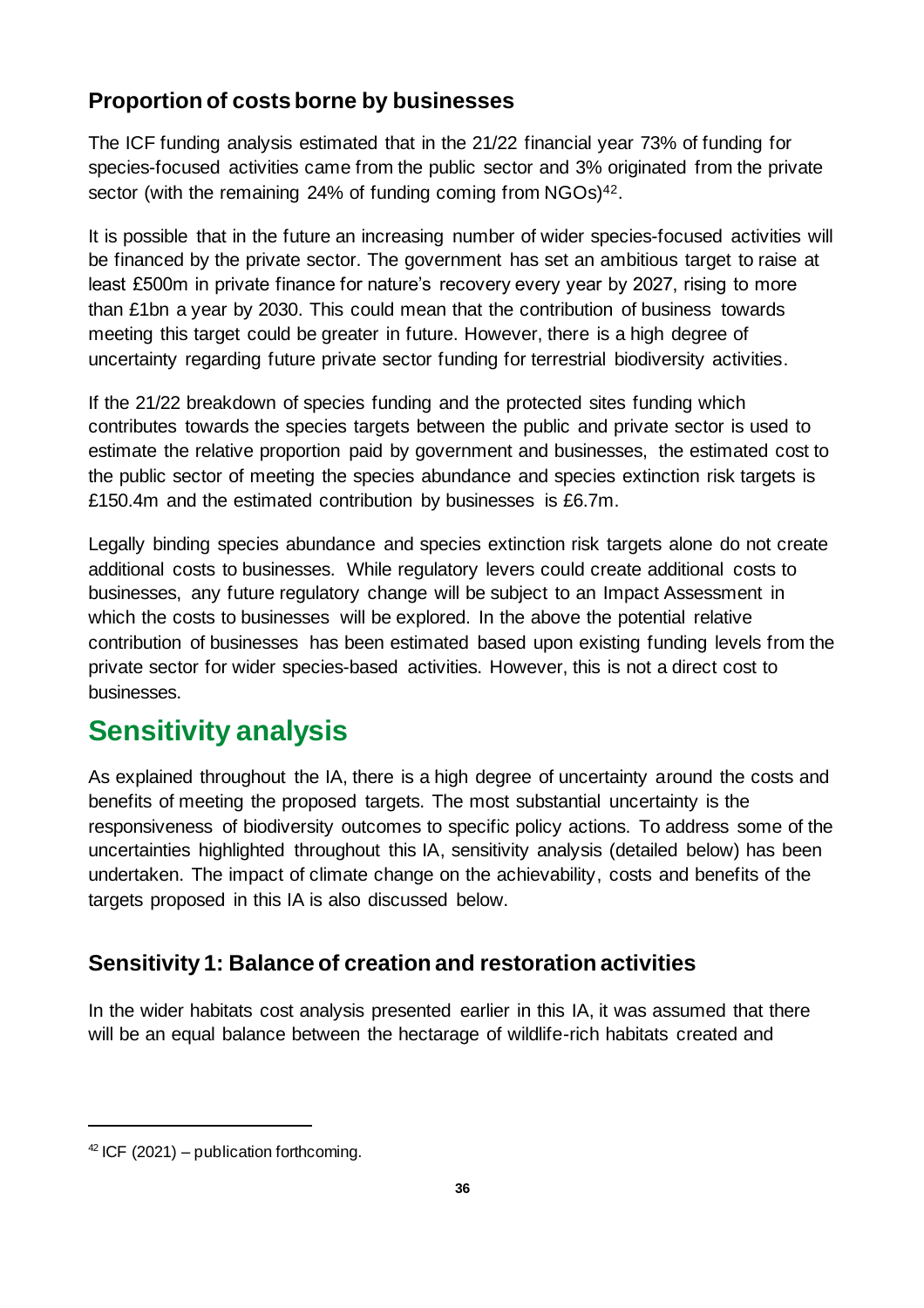restored. In reality, the proposed wider habitats target is not prescriptive about the balance between creation and restoration activities and therefore this proportion may vary.

Unit creation costs for the habitats included in the analysis exceed the unit restoration costs. Thus, if more than 50% of wildlife-rich habitat is created then the costs of meeting the wider habitats target will likely be higher than presented in the wider habitats cost analysis.

Table 3 illustrates the estimated average annual cost of meeting the wider habitats target through the creation of priority habitat only. For the cost estimates presented in table 3 it is assumed that no restoration activity takes place. Under this assumption the estimated average annual cost of meeting the wider habitats target is £63.1m, compared to an estimated £53.8m when the wider habitat target is met through 50% creation and 50% restoration activities.

**Table 3: Estimated annual average cost of meeting the proposed wider habitats target via creation of wildlife-rich habitats only (2023-2042, £m)**

| <b>Action</b>                                            | Cost, £m |
|----------------------------------------------------------|----------|
| <b>Creation</b>                                          | 26.5     |
| <b>Maintenance</b>                                       | 28.4     |
| Central planning,<br>administration and<br>co-ordinating | 8.2      |
| <b>Total</b>                                             | 63.1     |

#### **Sensitivity 2: Higher habitat creation and restoration unit costs**

For the wider habitats target, the payment rates (unit cost estimates) used to inform the costs estimates are based on evidence from recent conservation projects as well as Agrienvironment payment rates.

It is possible that the average future unit costs to deliver those actions at sufficient scale may be higher than assumed in the IA. As such the impact of an arbitrary increase of 50% of the unit costs has been explored in table 4. This is to explore the potential impact on the average annual cost of meeting the wider habitats target if the average unit costs are higher.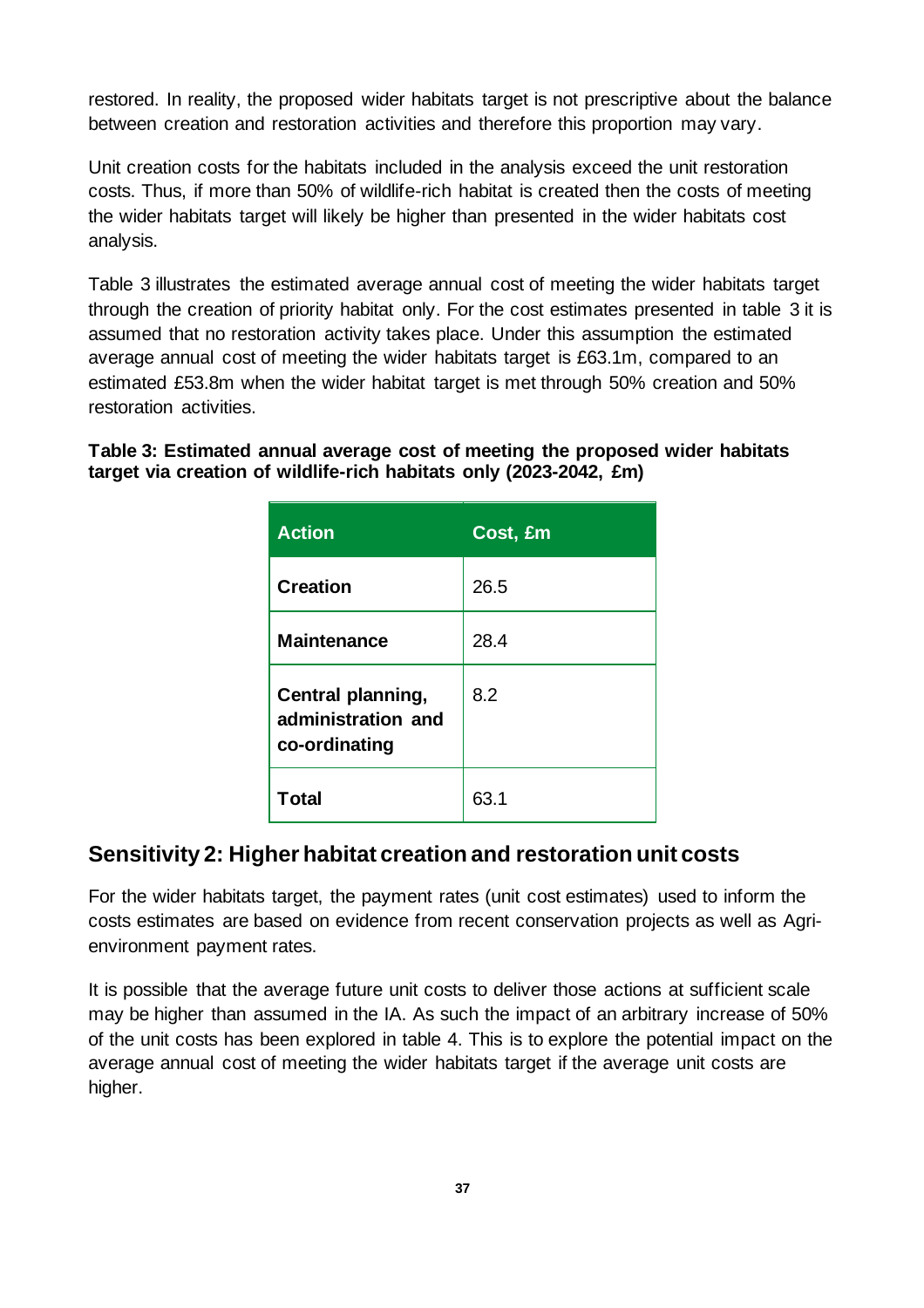**Table 4: Estimated average annual cost of meeting the proposed wider habitats target with 50% higher unit costs (2023-2042, £m)**

| <b>Action</b>                                                             | Cost, £m |
|---------------------------------------------------------------------------|----------|
| <b>Creation</b>                                                           | 19.9     |
| <b>Restoration</b>                                                        | 3.8      |
| <b>Maintenance</b>                                                        | 46.4     |
| Central planning,<br>administration and<br>co-ordinating (15%<br>mark-up) | 10.5     |
| Total                                                                     | 80.6     |

Table 4 illustrates that the estimated average annual cost of meeting the wider habitats target when assuming a 50% increase in the habitat creation and restoration unit costs is £80.6m43. This is compared to an estimated £53.8m when the payment rates have not been arbitrarily increased by 50%.

#### **Sensitivity 3: Higher unit costs for species abundance measures**

As previously explained, a key requirement deemed necessary to achieve the species abundance targets is species friendly land management actions such as that incentivised by grassland, arable and hedgerow standards under the proposed Sustainable Farming Incentive scheme. In the species abundance cost analysis, unit costs have been informed by the intermediate and advanced Sustainable Farming Incentive payment rates.

It is possible that the average future unit costs to deliver sufficient coverage of species friendly land management options could be higher than has been assumed. As such an arbitrary increase of 50% of the unit costs has been considered in the sensitivity analysis. This is to explore the potential impact on the average annual cost of meeting the targets, if unit costs are higher.

<sup>&</sup>lt;sup>43</sup> Assuming the wider habitats target is achieved by 50% creation and 50% restoration.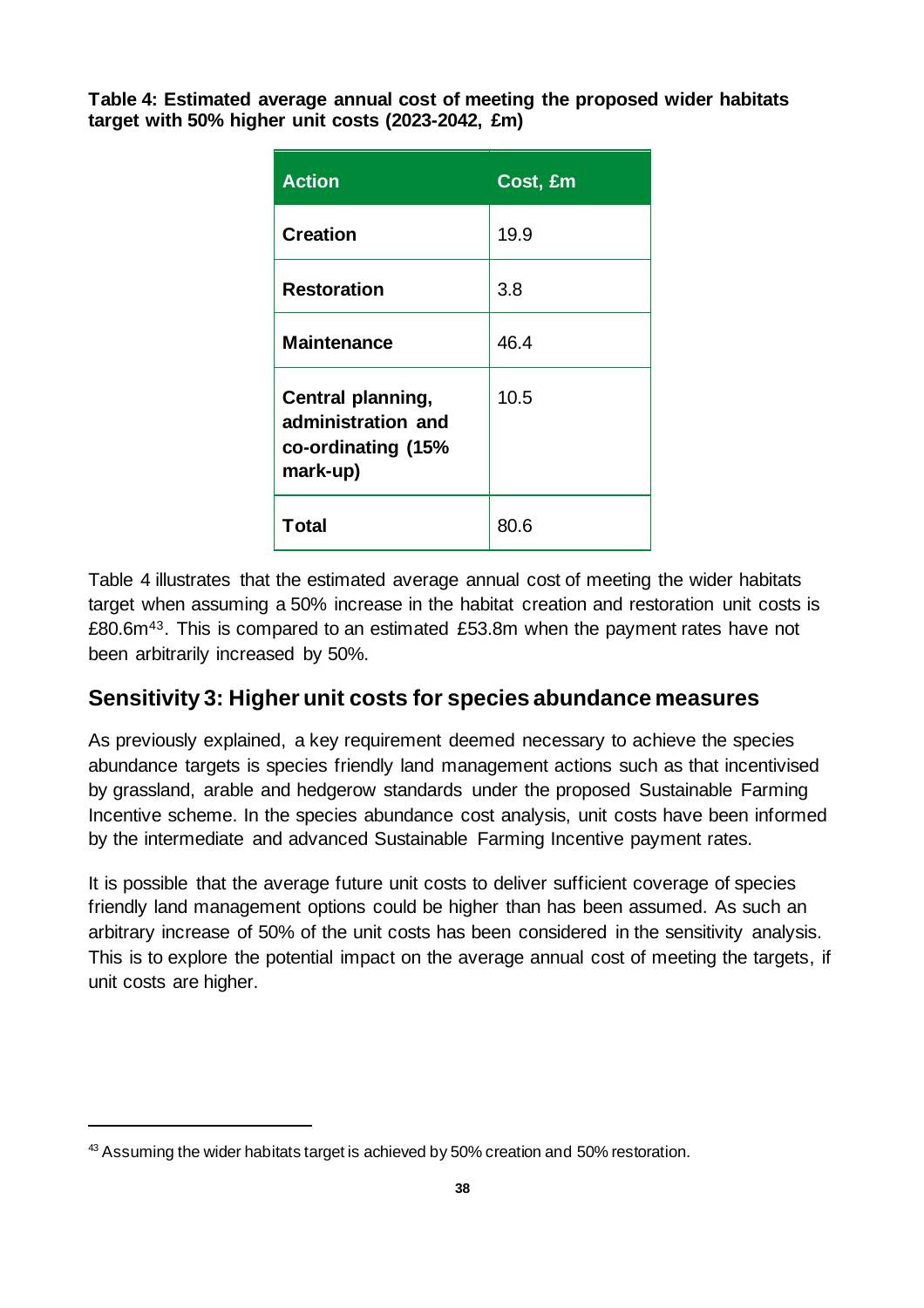**Table 5: Average annual cost of meeting the species targets with 50% higher payment rates**

| <b>Actions required to meet species targets</b>                       |                                                           | Average annual cost, £m |
|-----------------------------------------------------------------------|-----------------------------------------------------------|-------------------------|
| <b>Species friendly land</b><br>management                            | Hedgerow                                                  | 102.8                   |
|                                                                       | Arable land                                               | 352.0                   |
|                                                                       | Improved grassland                                        | 174.8                   |
|                                                                       | Semi-improved/unimproved<br>grassland                     | 125.1                   |
| <b>Targeted investment for</b><br>threatened species                  | Assessment of species<br>requiring targeted<br>investment | 0.07                    |
|                                                                       | Targeted species actions                                  | 46.4                    |
| Increased investment in<br>protected sites                            | Maintenance of protected<br>sites                         | 72.3                    |
|                                                                       | Remedial actions on<br>protected sites                    | 59.5                    |
| Central planning, administration and co-ordinating<br>$(15% mark-up)$ |                                                           | 140.0                   |
| <b>Total</b>                                                          |                                                           | 1,073                   |

Table 5 illustrates the estimated average annual cost of undertaking all the actions judged to be necessary to achieve the species Environment Act targets when assuming a 50% increase in the unit costs.

When taking into account the £577m of funding in the Do Nothing option it has been estimated that under this scenario the additional average annual cost of meeting the species abundance and species extinction risk targets is £495.9m, compared to baseline funding levels.

There is a high degree of uncertainty around the future unit costs of species friendly land management actions, thus this sensitivity test has been undertaken. Over the next few months, further work is ongoing to refine our biodiversity targets Impact Assessment, before the Final Stage IA.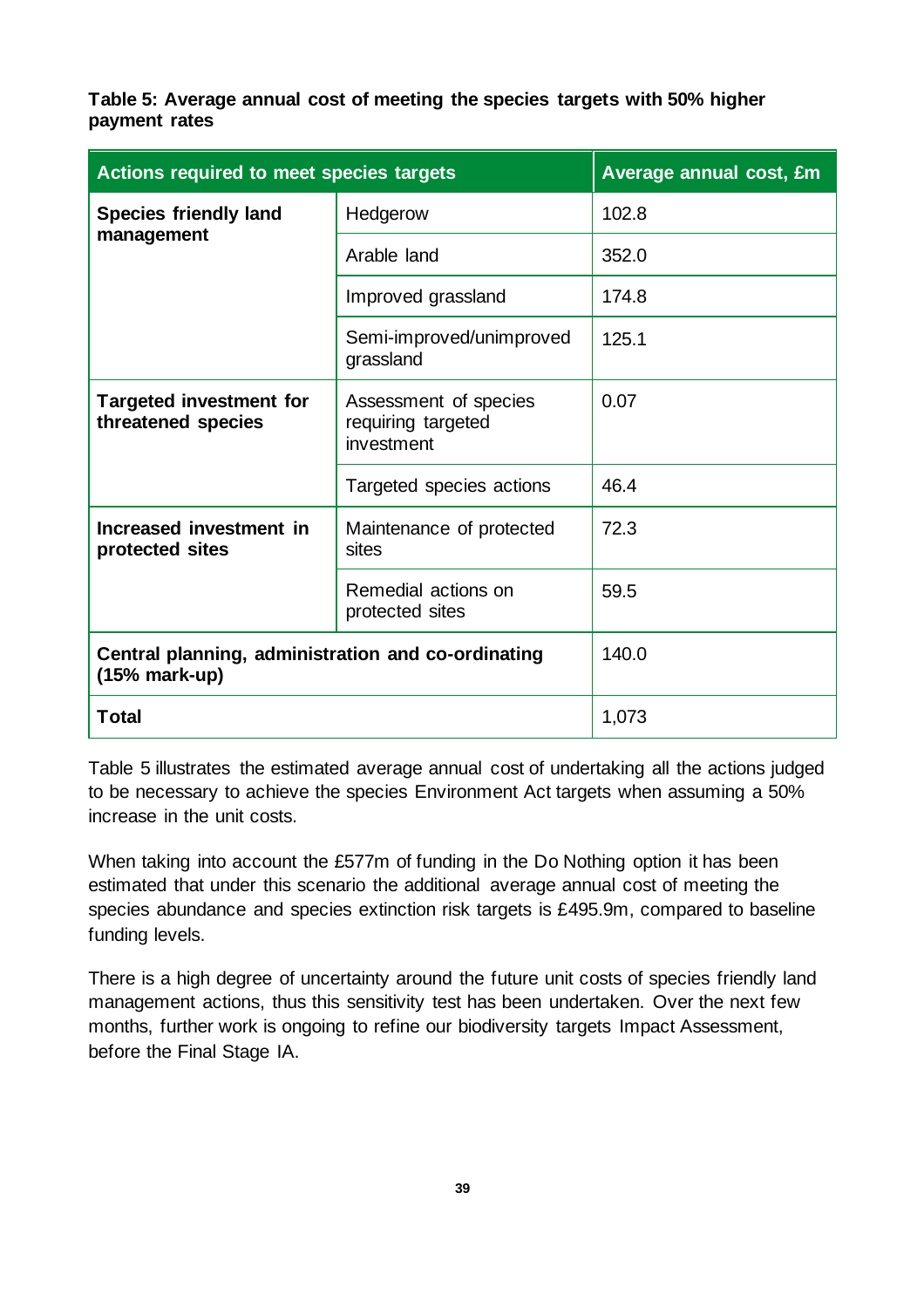#### **Sensitivity test 4: Lower coverage of species friendly land management options on farmed land**

As previously noted, there is a high degree of uncertainty around the aggregate scale of action necessary to deliver the required outcomes for species abundance. It is assumed in ICF and eftec (2021) that it would be necessary for 80% of hedgerow, arable land, improved grassland and unimproved/semi-improved grassland to adopt nature-friendly actions on a small proportion of their land similar to those proposed under the Sustainable Farming Incentive schemes, to deliver improvements to species abundance.

Modelling undertaken by UKCEH, and RSPB (see the biodiversity Evidence report) based upon empirical data on the response of farmland birds to higher level agri-environment schemes in England found that around 40% of farms would need to adopt nature friendly farming to halt the decline of farmland birds by either 2030 and that this would need to increase to around 68% by 2040 to return the FBI to its 2022 value by 2040.

Given the high level of uncertainty, this sensitivity test assesses the costs of meeting the target if a lower coverage of species friendly land management options on farmed land is required to meet the species abundance targets. Whilst the UKCEH and RSPB modelling and the ICF and eftec (2021) assumption (that for 80% of hedgerow, arable land, improved grassland and unimproved/semi-improved grassland, species friendly actions are adopted on a small proportion of each farm) are not directly comparable<sup>44</sup>, the UKCEH and RSPB modelling indicates that lower coverage of species friendly land management options on farmed land could provide a substantial step change. As a result, for analytical purposes in this sensitivity test an alternative assumption - that it would be sufficient for 65% of hedgerow, arable land, improved grassland and unimproved/semi-improved grassland to provide species friendly actions on a small proportion of the land – has also been tested.

<sup>&</sup>lt;sup>44</sup> The UKCEH and RSPB modelling refers to number of farms, whereas the ICF and eftec (2021) assumption is based on percentage of farmed land. The UKCEH and RSPB modelling is based on the farmland bird index rather than the species abundance indicator.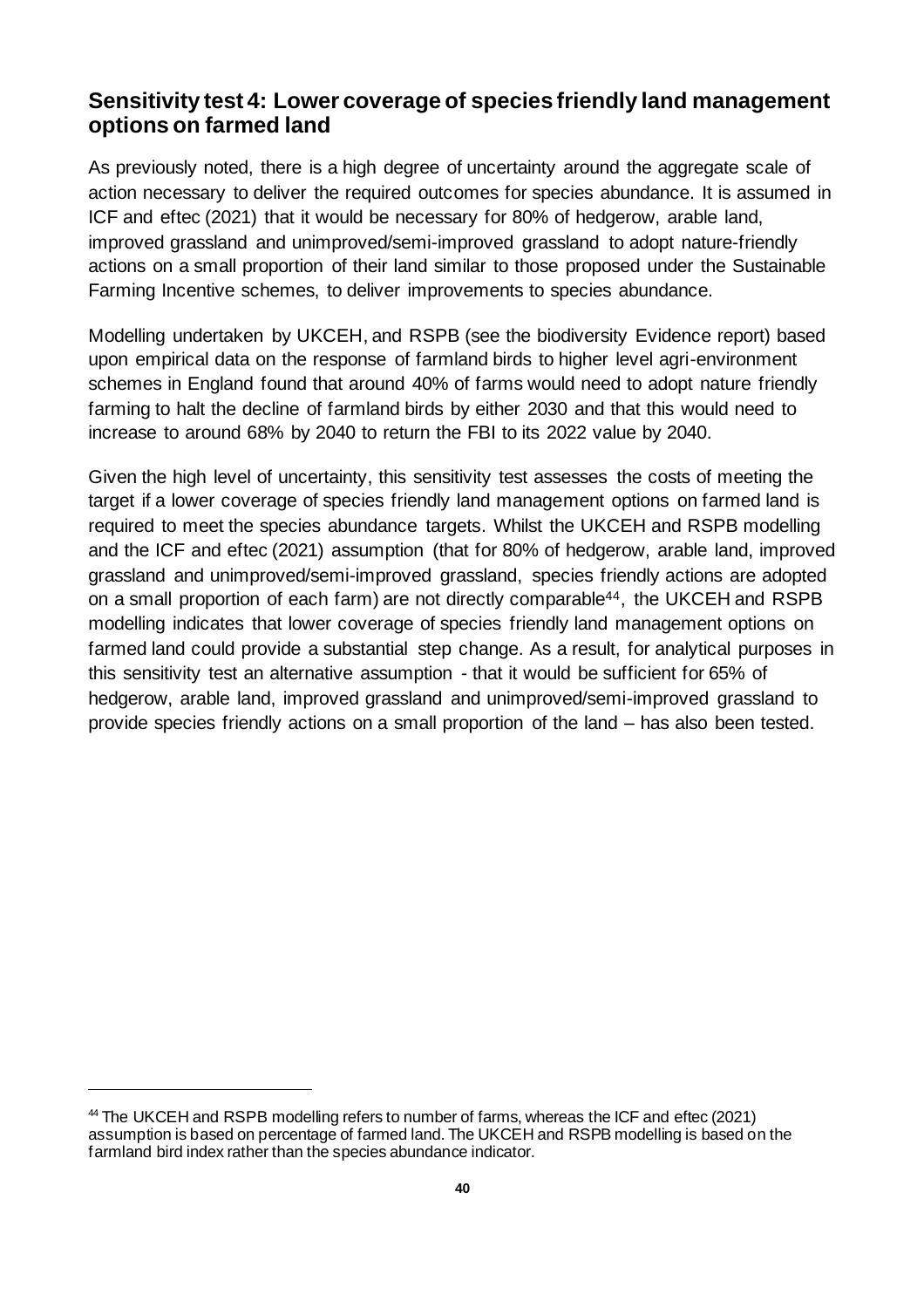**Table 6: Average annual cost of when it is assumed that 65% coverage of species friendly land management options on farmed land will help achieve the proposed species targets**

| Actions required to meet species targets                              |                                                           | Average annual cost, £m |
|-----------------------------------------------------------------------|-----------------------------------------------------------|-------------------------|
| <b>Species friendly land</b><br>management                            | Hedgerow                                                  | 55.7                    |
|                                                                       | Arable land                                               | 190.7                   |
|                                                                       | Improved grassland                                        | 94.7                    |
|                                                                       | Semi-improved/unimproved<br>grassland                     | 67.8                    |
| <b>Targeted investment for</b><br>threatened species                  | Assessment of species<br>requiring targeted<br>investment | 0.07                    |
|                                                                       | Targeted species actions                                  | 46.4                    |
| Increased investment in<br>protected sites                            | Maintenance of protected<br>sites                         | 72.3                    |
|                                                                       | Remedial actions on<br>protected sites                    | 59.5                    |
| Central planning, administration and co-ordinating<br>$(15% mark-up)$ |                                                           | 88.1                    |
| Total                                                                 |                                                           | 675.2                   |

Table 6 illustrates the estimated average annual cost of undertaking all the actions judged to be necessary to achieve the Environment Act species targets when assuming 65% of hedgerow, arable land, improved grassland and unimproved/semi-improved grassland would need to be covered by species friendly actions (on a small proportion of their land), to deliver improvements to species abundance.

When taking into account the £577m of funding in the Do Nothing option it has been estimated that under this scenario the additional average annual cost of meeting the species abundance and species extinction risk targets is £98.1m, compared to baseline funding levels.

#### **Sensitivity 5: Climate change**

Some of the actions that are costed for targeted species interventions and for protected sites improvement relate to climate change (for example where further research has been identified as needed to explore the impacts of climate change on a particular species, or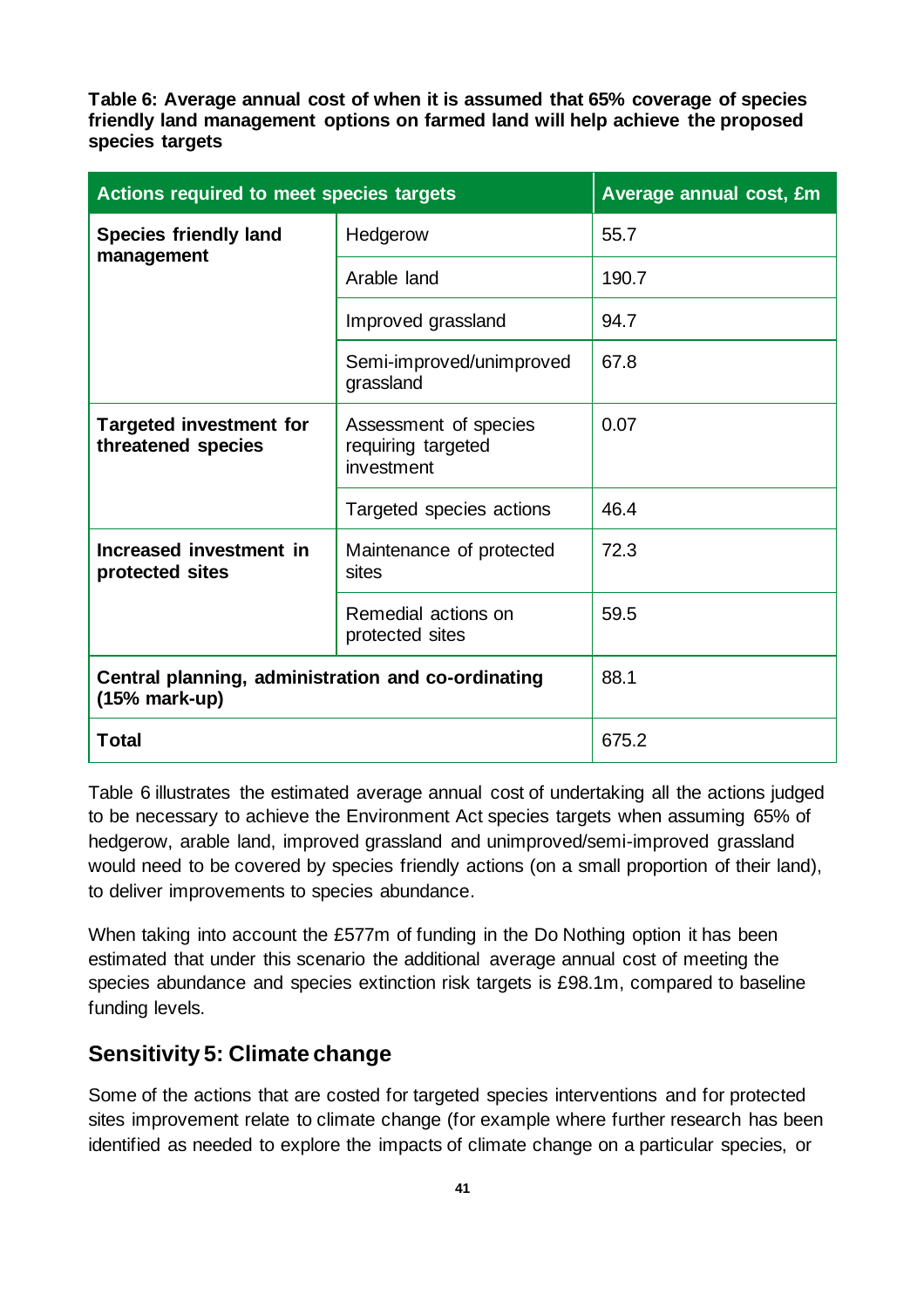where climate adaptation actions have been identified as necessary for a specific site). However, the overall impacts of climate change have not been explicitly taken into account in the analysis presented in this IA. It is likely that climate change will negatively affect the ability of species and habitats to recover. This may mean that actions additional to those as identified as required in this IA may be needed to meet the biodiversity targets. This could potentially substantially increase the costs of meeting the targets.

Further analysis has been commissioned to quantify the impact of climate change on the achievability and the costs and benefits of achieving the targets proposed in this IA. This analysis in currently being undertaken and will be available for inclusion in the Final Stage IA.

Early results of this analysis indicate climate change could affect the achievability of the proposed targets and lead to a considerable cost increase for delivery. The additional pressure of climate change on vulnerable species might increase the annual costs of maintaining abundance (of threatened species) by up to 28% (for all species)<sup>45</sup>.

Additionally, the indicative analysis estimates that the impact of climate change on threatened species could potentially increase the annual cost of meeting the species extinction risk proposed target by up to 57%. It is estimated that the pressure of climate change on the annual costs of meeting the wider habitats target is much lower than for the proposed species targets with annual costs potentially increasing by up to 3%. As part of the regular reporting framework under the Environment Act, we will monitor the impact of climate change on our targets and consider how to respond.

### <span id="page-41-0"></span>**Benefits**

The benefits of biodiversity targets have been assessed using a natural capital approach<sup>46</sup>. The ICF and eftec (2021) research only provided a partial assessment of the benefits of the biodiversity targets based on pragmatism and on what it was possible to include given data limitations, the available evidence and due to the policy ambitions not being spatially defined. The benefit assessment focusses on the benefits from habitat creation and restoration inside and outside of protected sites. A quantified assessment of the other direct conservation actions judged as necessary for meeting the species abundance and species extinction risk targets has not been possible. The research provided a preliminary estimate of the potential scale of the benefits of the wider habitats and species targets (the latter through the contribution of protected sites actions to the species targets). It is likely

<sup>&</sup>lt;sup>45</sup> The impact of climate change on species abundance depends on what is counted. The analysis presented only includes species for which are expected to experience declines as a result of climate change. Analysis is ongoing and is unpublished.

<sup>46</sup> As set out in Enabling a Natural Capital Approach (ENCA) guidance. Available from: [www.gov.uk/guidance/enabling-a-natural-capital-approach-enca](https://www.gov.uk/guidance/enabling-a-natural-capital-approach-enca)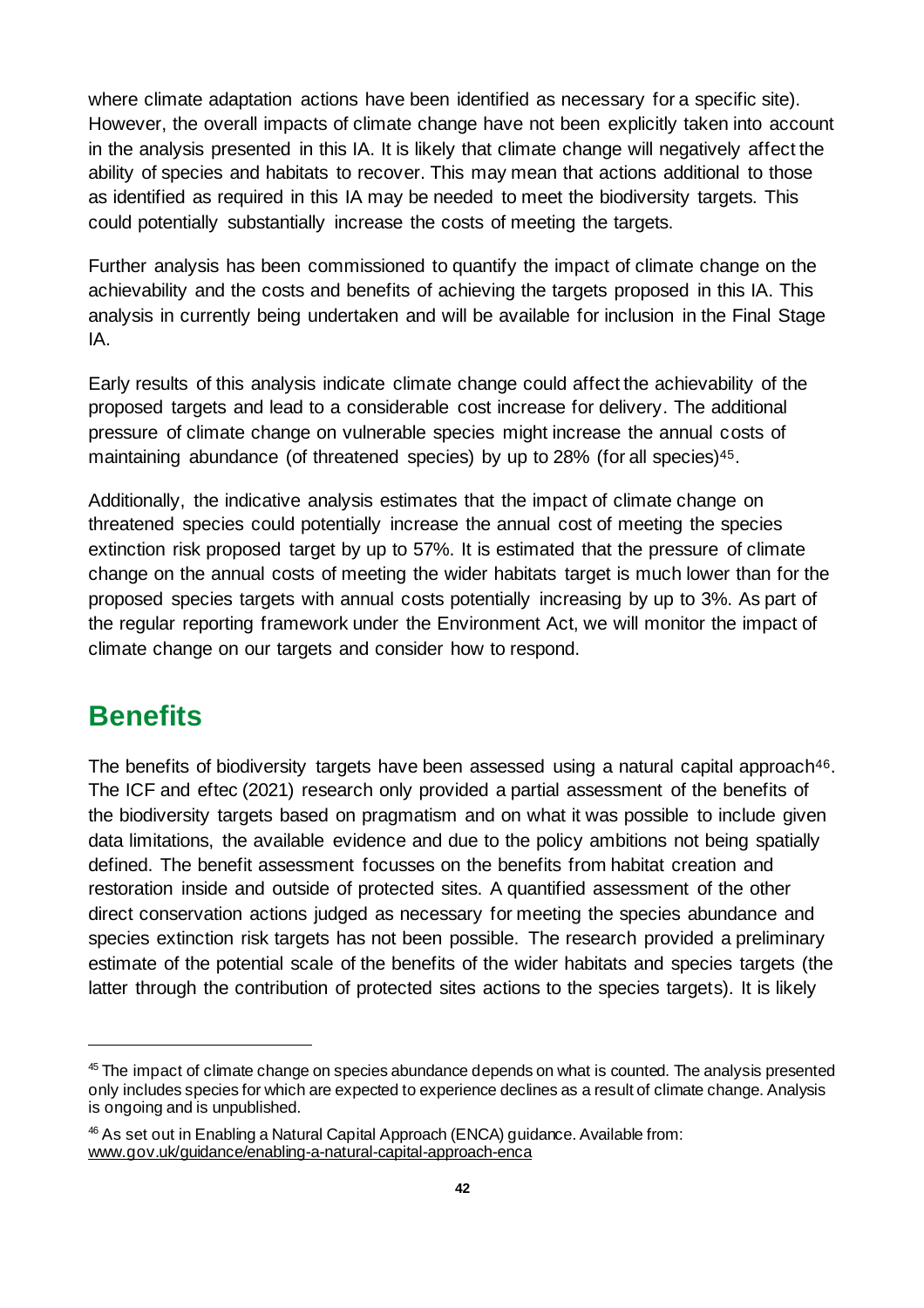that the monetised benefit of this target is underestimated in this IA. The benefits scoped into the assessment of this target include:

- **Regulating services**: Carbon sequestration and air quality regulation.
- **Cultural services**: Recreation and physical health.

For analytical purposes it is assumed that habitat creation will occur mostly on agricultural land, and a benefit unit value by hectarage for conversion from agricultural use to the specific habitat is estimated for the assessed benefits. These benefit unit values are applied to the total hectarage of habitat created over the assessment period to estimate the impact on benefits provision.

For restoration and maintenance action for habitats the impact on the benefit is modelled as a change in the profile of the benefits provided over the assessment period. A restored habitat is improved from a degraded state to good condition. Evidence on how ecosystem services change in response to a change in condition is limited. As a result, for the purposes of this analysis the degraded state is assumed to provide 50% of the benefit provided by a habitat in good condition (i.e., the full benefit unit value for the benefit from that habitat), and improve to good condition (i.e., providing 100% of the benefit unit value) over the course of 20 years from the beginning of the target period. The added value from the restoration activity is the additional benefit provision over the assessment period.

For approaches which maintain habitat in good condition, it is assumed that without maintenance, the habitat would degrade leading to a decline in the benefits provided. This avoided decline is assumed within the model as a gradual reduction in benefits to 0% of the benefit provided by a habitat in good condition over 60 years. The added value from the maintenance activity is the avoided loss in benefit over the assessment period.

While the modelling for habitat creation applies specific benefit unit values to the area of habitat created and provides a reasonable approximation of benefit provision, the approach to modelling restoration and maintenance has an added layer of assumption around the level of benefit provided by a degraded habitat. It is widely understood that the condition of a habitat is directly related to its ability to provide benefits. However, the function by which this occurs is not well understood for specific habitats and the range of benefits provided, which likely do not react in linear or even highly correlated ways.

Therefore, the assumptions applied for restoration and maintenance activities are not considered robust and the resulting estimates should be interpreted as demonstrating an indicative range of potential impact. Over the next few months, further work is ongoing to refine the assumptions and the analysis presented in this Consultation Impact Assessment, before the Final Stage IA.

#### **Carbon sequestration**

The carbon sequestration benefit has been estimated by multiplying the estimated tonnes of carbon dioxide equivalent (CO2e) sequestered (through wetland and grassland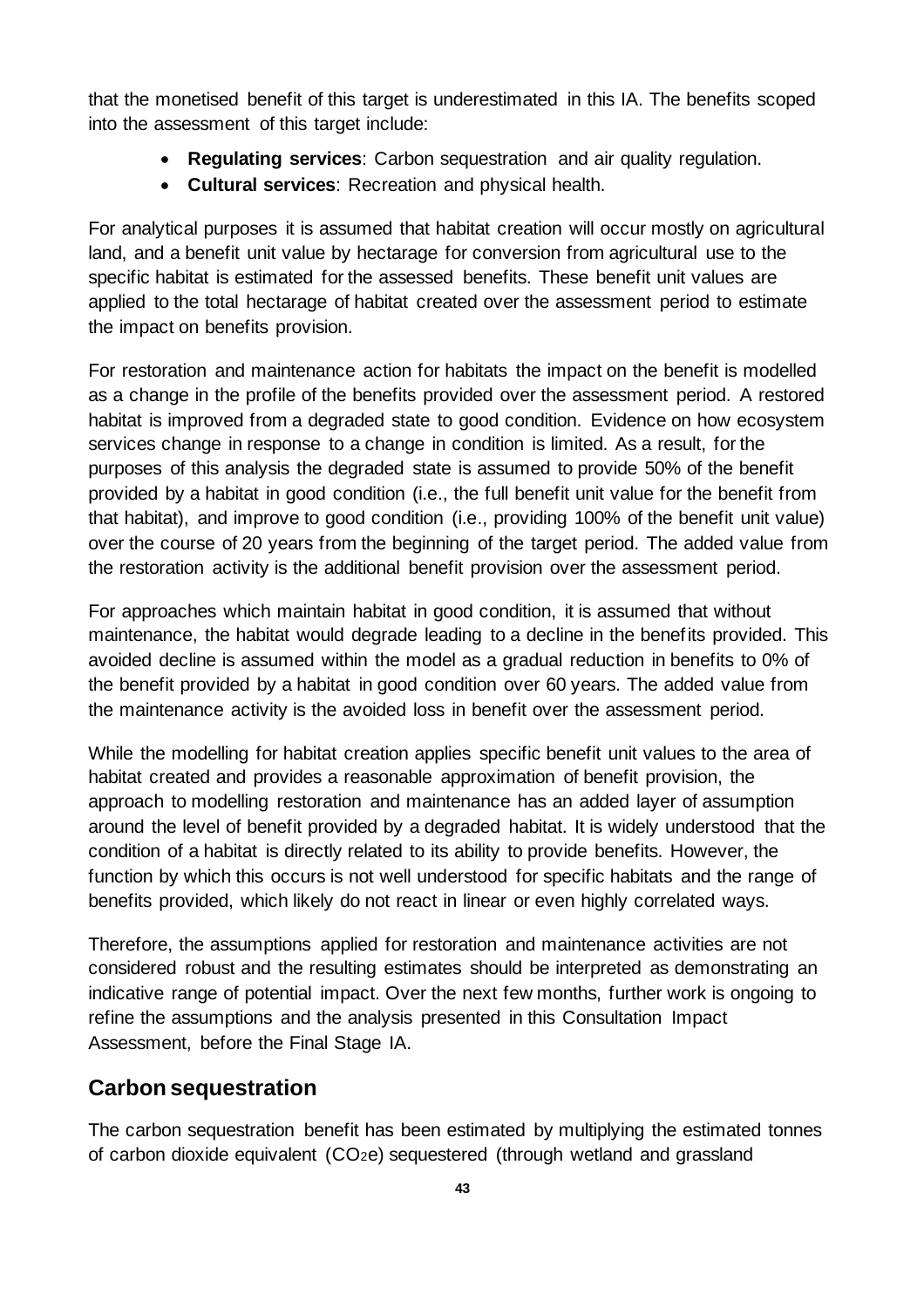habitats<sup>47</sup>) by the non-traded central price per tonne of  $CO<sub>2</sub>e$  in 2019 prices<sup>48</sup>. For habitat creation, the agriculture to habitat conversion sequestration rate is used for the first 10 years, the average carbon sequestration rate is used thereafter. The total amount of  $CO<sub>2</sub>$ equivalent sequestered is estimated by multiplying these per hectare rates with the total change in hectares of the respective habitat type due to the policy intervention.

#### **Air regulation**

This benefit relates to the human health benefits of the removal of particulate matter  $(PM<sub>2.5</sub>)$  from the air by woodland<sup>49</sup>. The value of this is estimated through the reduced exposure of people to the relevant pollutants, and the resulting avoided healthcare cost.

To avoid double counting, the air regulation benefits associated with creating and restoring woodland outside of protected sites are not quantified in this IA but are considered within the woodland cover target. The air regulation benefits associated with improving the condition of woodland in protected sites (as an action included under the species targets) have been included in this IA.

The net change in annual air quality improvements is estimated for woodland in SSSIs. The PM2.5 removal and value per hectare is multiplied by the area of woodland in SSSIs that is restored and maintained. The benefit of removal is estimated as the avoided health costs (treatment and productivity) plus welfare value (CEH and eftec, 2019) <sup>50</sup>. This factors in changes in the pollution and population levels from 2015 to 2030; values decline between 2015 and 2030 and are assumed constant post 2030.

#### **Recreation**

Recreation benefits are measured by the number of visits to accessible greenspaces, and the average welfare value and physical health benefits associated with these visits. The online Outdoor Recreation Valuation tool (ORVal)<sup>51</sup> is used to help quantify the recreation benefits of creating and restoring habitats under the biodiversity targets.

 $50$  CEH and eftec. Pollution Removal by Vegetation tool. Available from: [https://shiny](https://shiny-apps.ceh.ac.uk/pollutionremoval/)[apps.ceh.ac.uk/pollutionremoval/](https://shiny-apps.ceh.ac.uk/pollutionremoval/)

<sup>&</sup>lt;sup>47</sup> Carbon sequestration from woodland habitats have not been considered in this as they are included in the woodland cover target.

 $48$  The amount of  $CO<sub>2</sub>e$  sequestered is valued following BEIS guidance. Valuation of greenhouse gas emissions: for policy appraisal and evaluation. BEIS. 2021. Available from:

[www.gov.uk/government/publications/valuing-greenhouse-gas-emissions-in-policy-appraisal/valuation-of](https://www.gov.uk/government/publications/valuing-greenhouse-gas-emissions-in-policy-appraisal/valuation-of-greenhouse-gas-emissions-for-policy-appraisal-and-evaluation)[greenhouse-gas-emissions-for-policy-appraisal-and-evaluation](https://www.gov.uk/government/publications/valuing-greenhouse-gas-emissions-in-policy-appraisal/valuation-of-greenhouse-gas-emissions-for-policy-appraisal-and-evaluation)

<sup>49</sup> As noted in ICF and eftec (2021), publication forthcoming, estimates are available for other habitats such as enclosed farmland and coastal margins, but the value of these is negligible compared to the value of woodland so only the air regulation of woodland habitats is included in this analysis.

<sup>&</sup>lt;sup>51</sup> Outdoor Recreation Valuation Tool (ORVal: Version 2.0). Developed by the Land, Environment, Economics and Policy Institute (LEEP) at The University of Exeter. Available from: [www.leep.exeter.ac.uk/orval/](https://www.leep.exeter.ac.uk/orval/)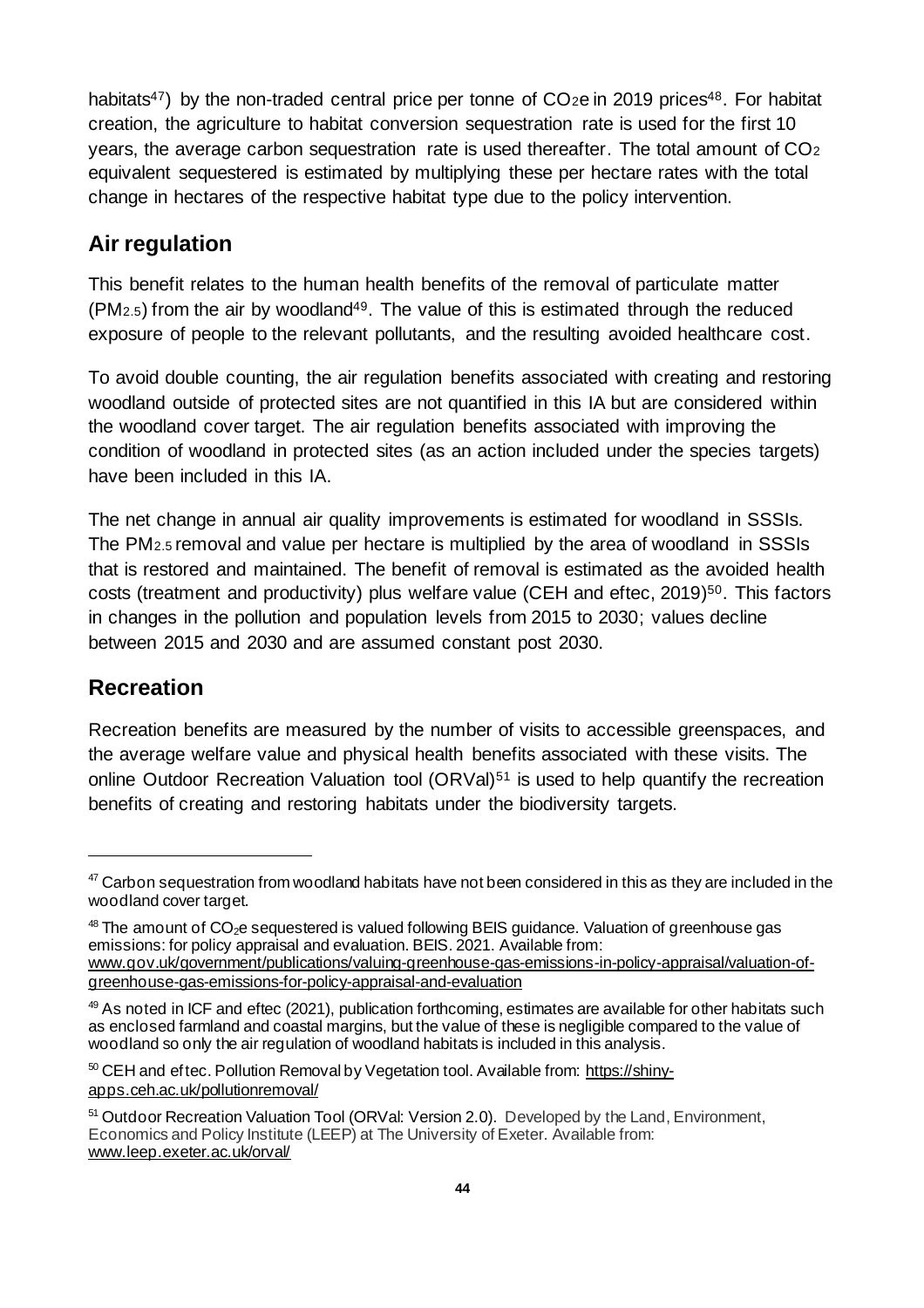The possible future policy interventions to achieve the targets are not defined spatially, thus a broad estimate of the recreational benefits of the targets can be based on a generic location, the actual realised benefits will be highly dependent on where the specific actions occur. As a result, the value heatmap function in ORVal is applied. This feature returns the number of visits and welfare value for a grid of 25 possible site locations around the point specified by the user. This allows for average values to be taken if the general location of the areas is known. Six representative locations were chosen to show how the value of recreational benefits would be expected to change in different locations. The resulting number of sampled locations is 150 (25 possible site locations for each of the six representative locations). A representative value for the whole of England is derived as the average value of the six locations.

The sample of six case Local Authorities in England have been chosen to demonstrate how their locational characteristics would be expected to affect the value of benefit provision by the policy intervention. The six Local Authorities in England that were chosen to demonstrate how the value of recreational benefits may change based on different locations and their metrics on the location characteristics are presented in Table 7.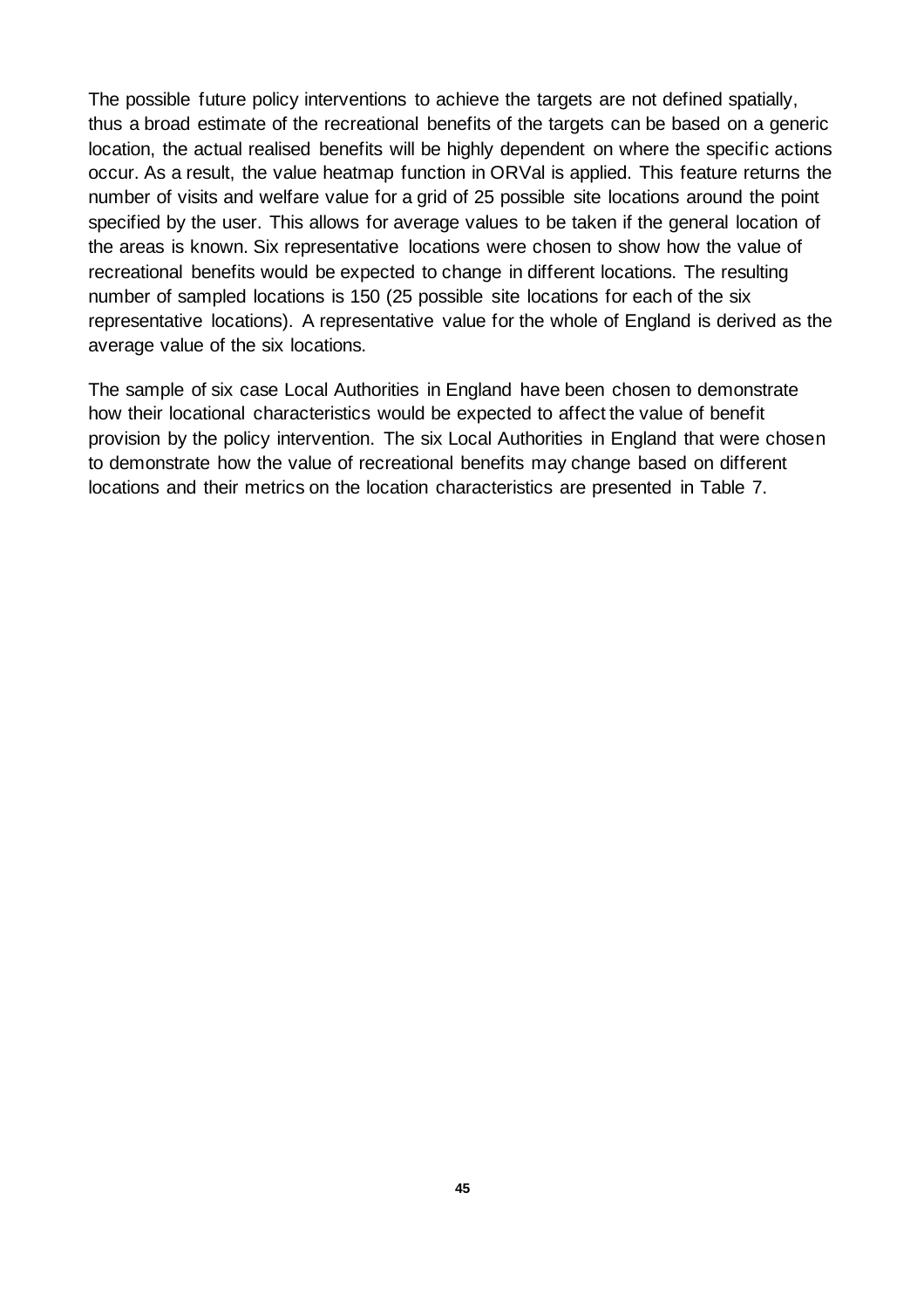**Table 7: Location specific characteristics of the six representative locations that can impact recreational value<sup>52</sup>**

| <b>Local authority</b>                 | <b>Average</b><br>income | <b>IMD overall</b><br>score | <b>Population</b><br>density    | <b>Green space</b><br>per capita |
|----------------------------------------|--------------------------|-----------------------------|---------------------------------|----------------------------------|
| <b>Carlisle</b>                        | Medium income            | Medium<br>deprivation       | Low population<br>density       | High level of<br>substitutes     |
| <b>Mole Valley</b>                     | Medium income            | Low deprivation             | Medium<br>population<br>density | High level of<br>substitutes     |
| <b>Nuneaton and</b><br><b>Bedworth</b> | Medium income            | Medium<br>deprivation       | High population<br>density      | Low level of<br>substitutes      |
| <b>Lichfield</b>                       | High income              | Low deprivation             | Medium<br>population<br>density | Medium level of<br>substitutes   |
| <b>Hartlepool</b>                      | Low income               | High deprivation            | Medium<br>population<br>density | Medium level of<br>substitutes   |
| <b>Bracknell forest</b>                | High income              | Low deprivation             | Medium<br>population<br>density | High level of<br>substitutes     |

There is a non-linear relationship between the size of an open greenspace and the number of visits/value – adding additional hectares of open greenspace results in smaller increases in the number of visits. As the size of site created increases, the marginal value of the new visits declines. Therefore, the size of the new habitat created, restored or maintained needs to be accounted for to consider this diminishing marginal utility effect. Since the size of each site is not known, for the purposes of the benefits assessment, the average area of a SSSI (total SSSI in England divided by the total number of SSSI sites) was used as a proxy for the size of the habitats in the model. Rounded to the nearest 50 gives an assumed size of 250 hectares for each site.

<sup>52</sup> Based on . 'Valuing Environmental Impacts: Practical Guidelines for the Use of Value Transfer in Policy and Project Appraisal. eftec. 2010 Available from[: www.gov.uk/government/publications/valuing](https://www.gov.uk/government/publications/valuing-environmental-impacts-guidelines-for-the-use-of-value-transfer)[environmental-impacts-guidelines-for-the-use-of-value-transfer](https://www.gov.uk/government/publications/valuing-environmental-impacts-guidelines-for-the-use-of-value-transfer)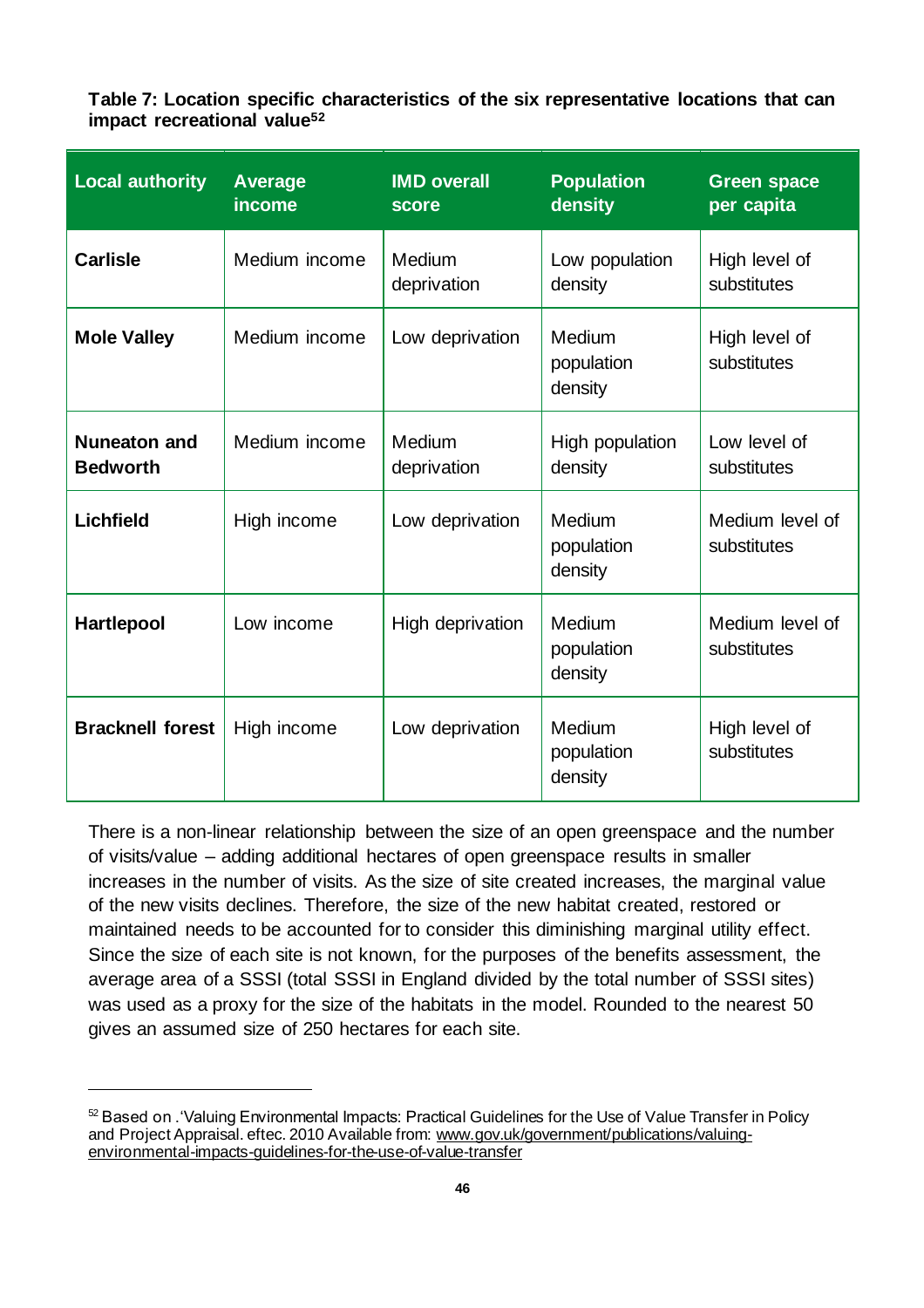ORVal estimates both the number of total visits and new visits that would be made if the site was not there. The number of new visits is multiplied by the average value per total visit (i.e., total welfare value divided by the total number of visits). The annual values reported are the welfare values for the new visits. It is assumed that 50% of habitats are accessible to the public to account for the possibility that some habitats which are situated away from population centres or are not readily accessible to the public.

To estimate the recreational value from the changes in habitat areas, the number of new visits and the associated welfare value for sites of 250 hectares have been estimated. The per hectare value is derived by dividing the ORVal estimates by 250. For habitat creation, the new visits are assumed to reach full value 5 years after the habitat is created, whereafter the visits/value are assumed to remain constant.

#### **Physical health**

If people are active during their visits to created or restored habitats, recreational activities can provide physical health benefits. To estimate these physical health benefits, the proportion of the visits that are active, the health benefits of active recreation (in terms of improvements in Quality Adjusted Life years – QALYs<sup>53</sup>) and the economic value of health improvement (in terms of the avoided health cost due to improvements in QALYs) are taken into account.

It is assumed that 51.5% of recreation visits are 'active,' where an 'active visit' is defined as one undertaken by a person who meets recommended physical activity guidelines either fully, or partially, during weekly visits<sup>54</sup>. This assumption is applied to the increase in annual visits to greenspaces identified by ORVal, to estimate the number of annual active visits. For habitat creation, active visits linearly increase for the first 5 years, whereafter the visits remain constant.

The physical health benefit is measured as the improvement in QALYs. It is assumed the relationship between physical activity and QALYs is cumulative and linear55. The costeffectiveness threshold of a QALY<sup>56</sup> which represents the additional cost that must be imposed on the health system to forgo one QALY of health through displacement is used as a proxy for health costs, reflecting the avoided health costs when QALY is improved by

<sup>53</sup> QALY is a health measurement used widely in health and health economics research. QALY of zero denotes death, and 1 denotes full health.

<sup>54</sup> White MP, Elliott LR, Taylor T, Wheeler BW, Spencer A, Bone A, Depledge MH, Fleming LE. Recreational physical activity in natural environments and implications for health: A population based cross-sectional study in England. Preventive Medicine. 2016.

<sup>&</sup>lt;sup>55</sup> Beale S, Bending M, Trueman P. An economic analysis of environmental interventions that promote physical activity. University of York: York Health Economics Consortium. 2007.

<sup>56</sup> Claxton K, Martin S, Soares M, Rice N, Spackman E, Hinde S, Devlin N, Smith PC, Sculpher M. Methods for the estimation of the National Institute for Health and Care Excellence cost-effectiveness threshold. Health Technol Assess. 2015. Available from:<https://pubmed.ncbi.nlm.nih.gov/25692211/>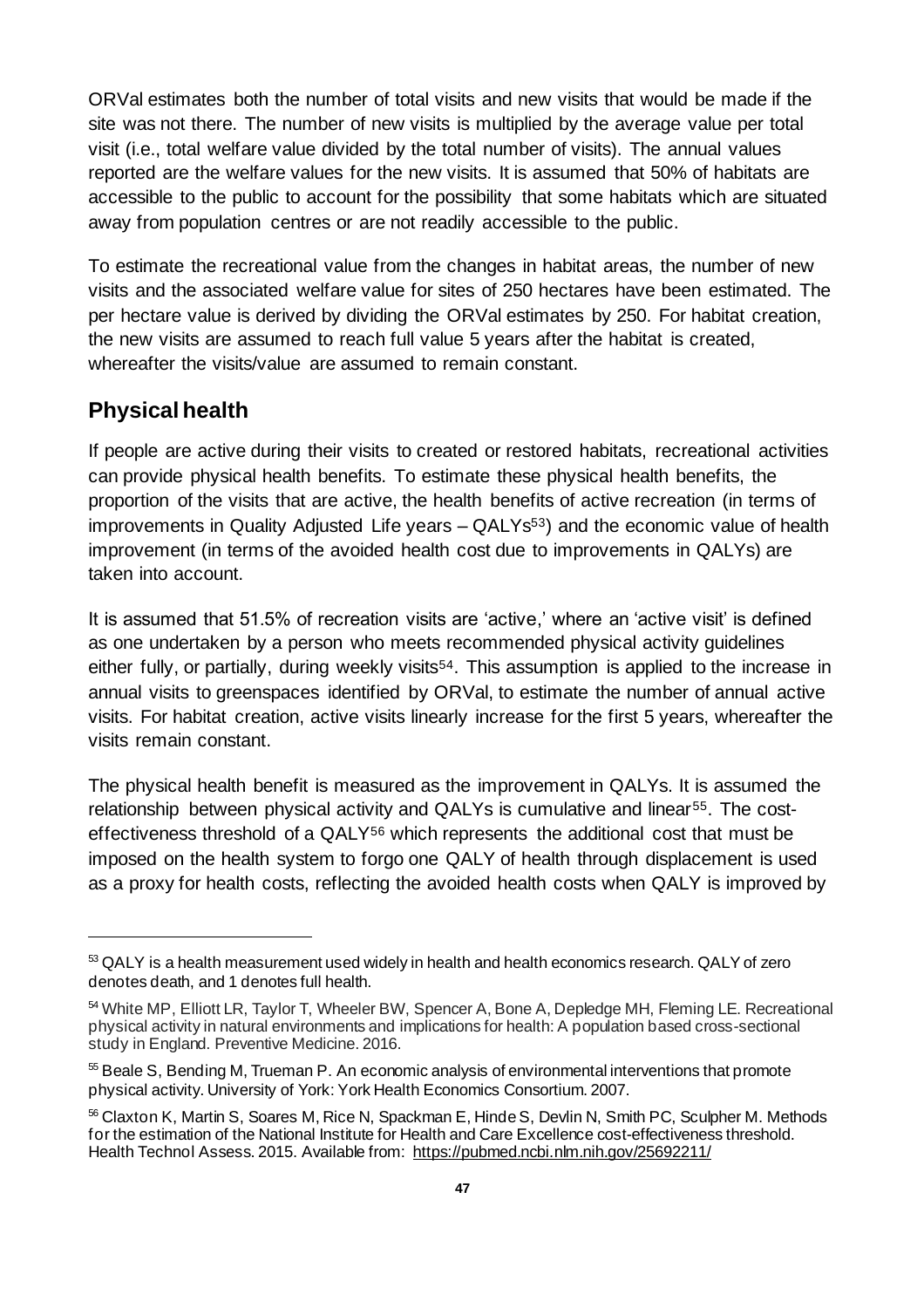one unit. The avoided health cost is applied to the number of active visits. The monetary unit value is assumed to remain constant over time<sup>57</sup>.

The present value estimate of benefits of the wider habitats target is £7,848m (where present values are calculated over a 78-year time period). As with the estimation of the costs of meeting the wider habitats target, only the benefits attributable to the additional habitat created or restored has been considered. The hectarage of woodland created has also been excluded given that the benefits of woodland creation are covered in the woodland cover target.

**Table 8: Present value estimates of benefits of the wider habitats target, in the mix of creation and restoration scenario (present values estimates are calculated over a 78-year time period, 2022-2100)**

| <b>Benefit</b>          | PV, £m |
|-------------------------|--------|
| Carbon<br>sequestration | 2,899  |
| <b>Recreation</b>       | 3,778  |
| <b>Physical health</b>  | 1,171  |
| Total                   | 7,848  |

The present value estimate of the benefits of the protected sites actions to deliver the species targets is £35,607m (where present values are calculated over a 78-year time period). Some of the actions defined under the species targets will be carried out even in the absence of a legally binding target, and as such the benefits of a portion of the actions will be attributable to the baseline scenario and should not be included in the estimates in this section. It is estimated that 20% of the present value of the total costs of the actions necessary to achieve the species targets are not funded either by existing funding or streams that will be available prior to October 2022. It is therefore assumed that 20% of the present value total benefits are also attributable to introduction of legally binding species targets. As a result, the estimated present value benefit of the legally binding species targets is £7,275m (see table 9).

 $57$  This methodology follows the guidance set out in ENCA. Available from[: www.gov.uk/guidance/enabling-a](https://www.gov.uk/guidance/enabling-a-natural-capital-approach-enca)[natural-capital-approach-enca](https://www.gov.uk/guidance/enabling-a-natural-capital-approach-enca)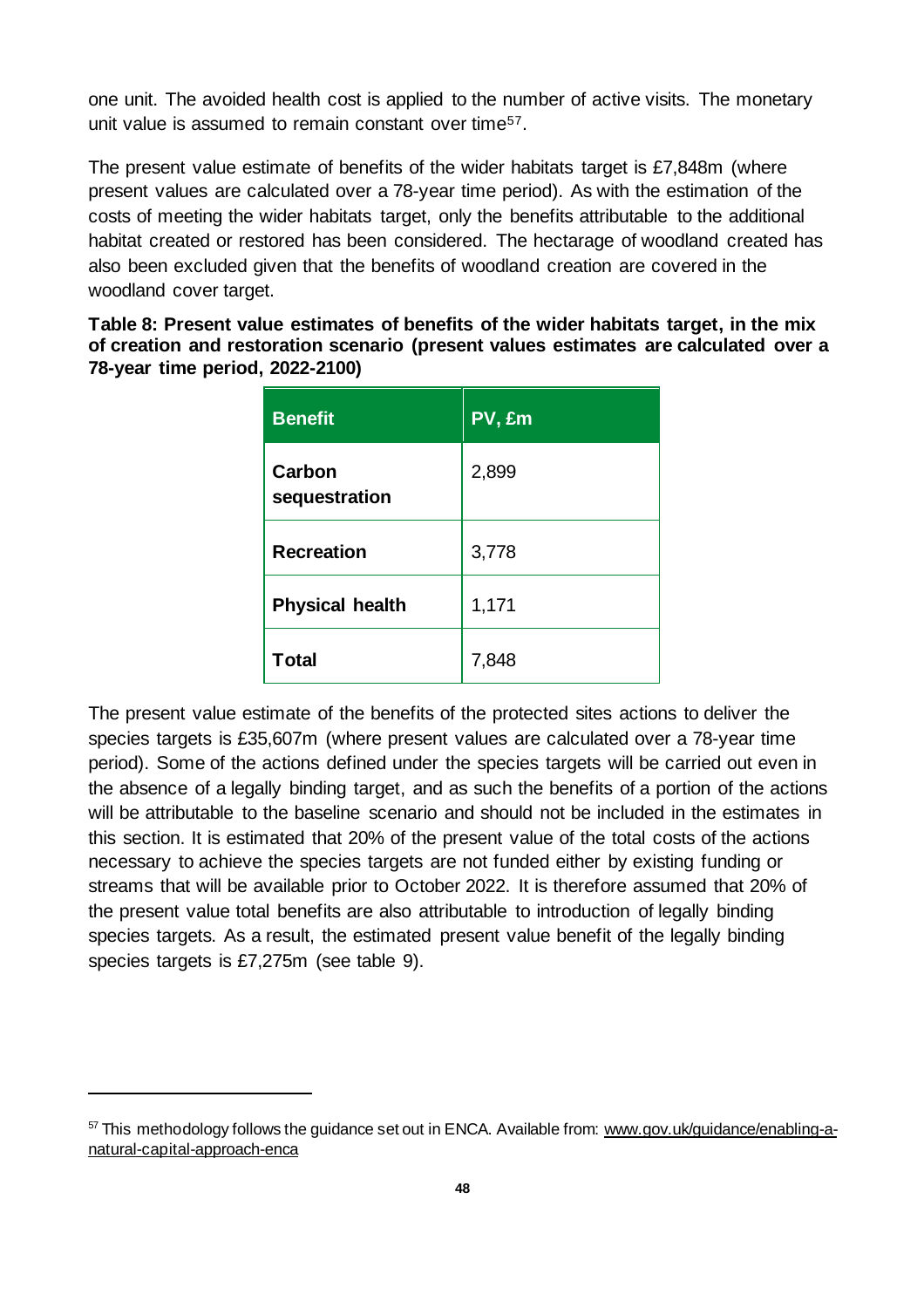**Table 9: Estimated present value of the protected sites actions judged to be needed to meet the species targets (PV calculated over a 78 -year period, 2022-2100)**

| <b>Benefit</b>            | PV, £m |
|---------------------------|--------|
| Carbon<br>sequestration   | 2,404  |
| Air quality<br>regulation | 740    |
| <b>Recreation</b>         | 3,131  |
| <b>Physical health</b>    | 1,000  |
| Total                     | 7,275  |

#### **Non-monetised benefits**

The benefit assessment focusses on the benefits from protected sites actions and habitat creation and restoration outside of protected sites. The full benefits associated with the species targets have not been quantified, due a lack of evidence of the value of species in a UK context. As a result, no direct costs of species actions have been monetised, other than the benefits from the investment to improve protected site condition. Primary research which will attempt to quantify the value of England's species recovery ambitions in time to feed into the Final Stage IA for these targets has been commissioned.

A partial assessment of benefits was undertaken in the ICF and eftec (2021) report. The analysis considers a subset of the multiple benefits of Defra's biodiversity ambition. The selection of benefits is pragmatic, based on the available evidence and practical judgements concerning the robustness of the assumptions that support the estimation of the benefits. As such, several benefits are not explicitly captured due to insufficient evidence and data limitations including:

- Mental health.
- Volunteering.
- Education.
- Noise reduction.
- Water supply.
- Food security
- Pollination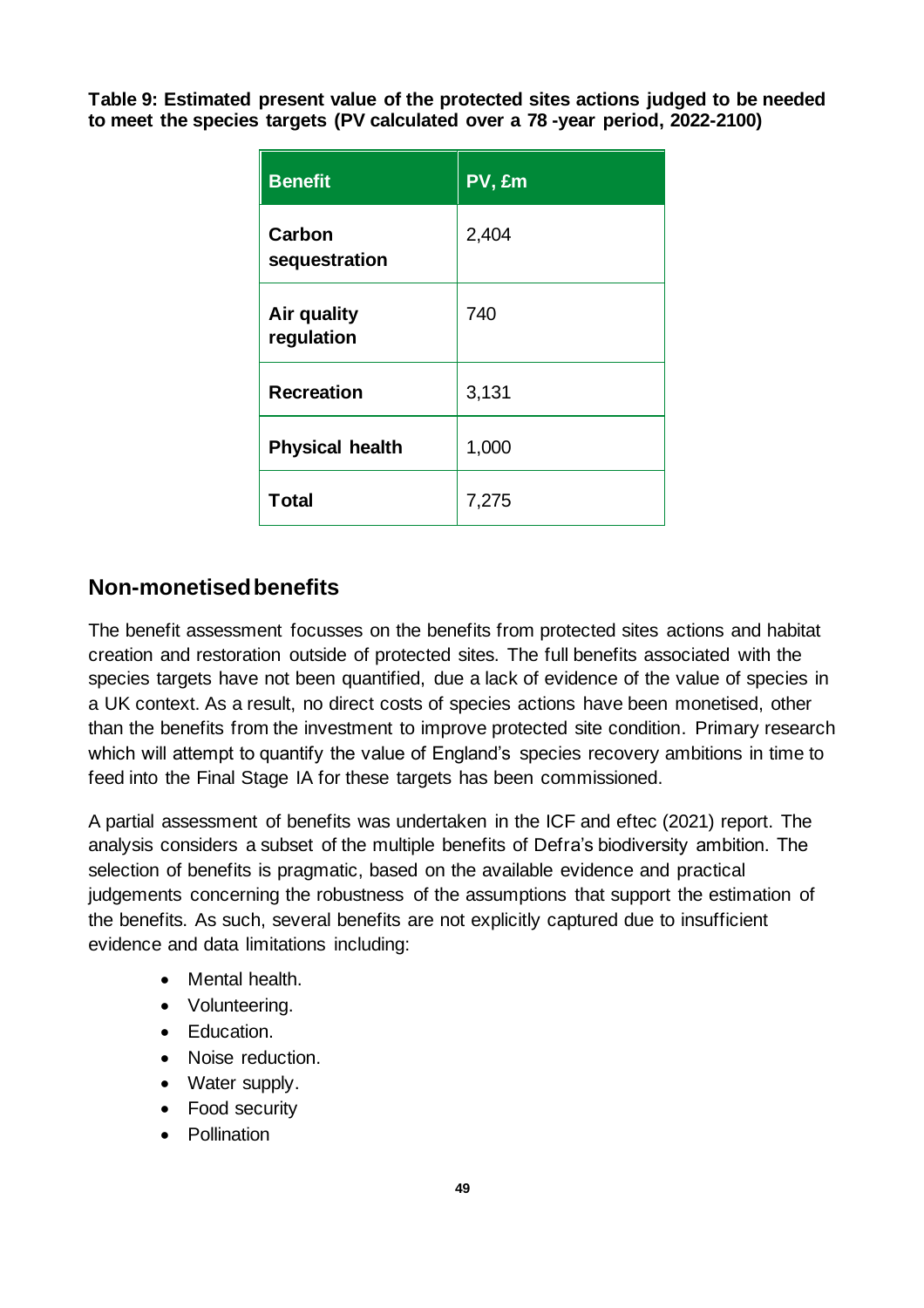Another limitation in the available evidence of the benefit of delivering the proposed biodiversity targets is due to the fact that there are no empirical studies examining the contribution of biodiversity to sustaining future benefits, through either "insurance values" or the resilience of natural assets to pressures. Generally, this is a key gap in the understanding of how biodiversity contributes to societal wellbeing. No routinely applied practical methodologies are available to robustly assess aspects of resilience value. Multiple aspects of biodiversity help ensure the resilience of ecosystem functions. From an economic perspective, measures for wildlife-rich habitats, protected areas, and species can all be thought of as sustaining or enhancing the 'stock' of biodiversity that helps confer high resilience in a system.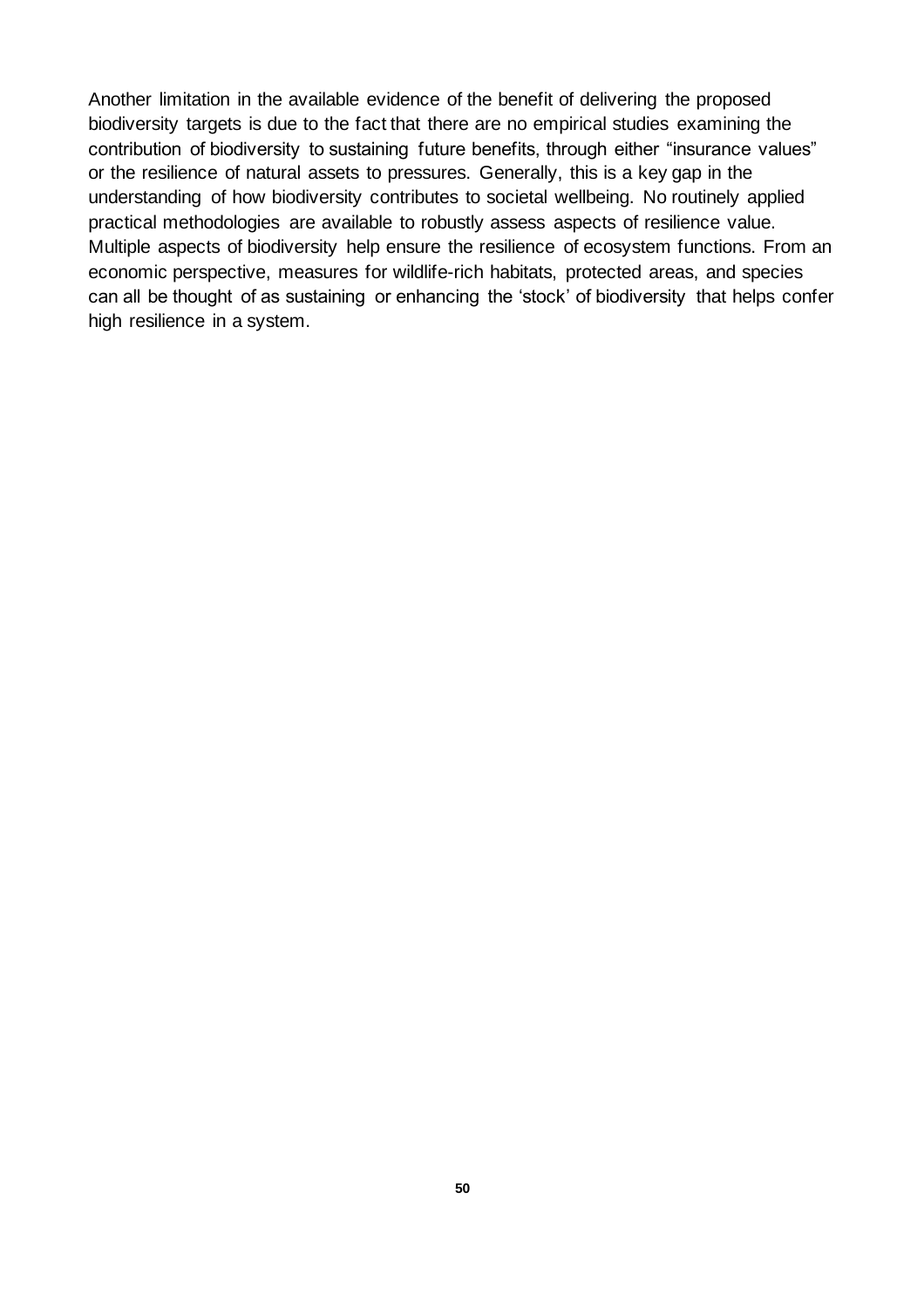# <span id="page-50-0"></span>**7. Direct costs and benefits to business calculations**

The costs outlined above are the costs to society associated with delivering the scale of direct conservation actions likely to be required to meet the biodiversity targets. The targets are a duty on government and have been introduced to hold government to account. They do not create any direct requirements for the private sector.

However, meeting the targets will require efforts from a wide range of stakeholders and the government will need to consider the full range of policy levers – including incentives, regulation and creating the conditions for private sector investment – to deliver. These targets, together with the policies and incentives to implement them, will provide the regulatory certainty that could inspire businesses to invest in nature at scale. They are aimed at helping to stimulate investment in green technology and innovative practices by providing long-term certainty for business.

However, as outlined previously, the policy decisions that will be made over the next 20 years which support these targets cannot be known and analysed at this stage. Any future regulations that impact businesses will be subject to detailed Impact Assessments.

At this stage, the potential contribution of the private sector towards the actions identified as necessary in the cost assessment has been considered. At present, private sector contributions represents 3% of total funding for the species targets and 17% of total funding towards to wider habitats target.

This is expected to grow. The government has set an ambitious target to raise at least £500m in private finance for nature's recovery every year by 2027, rising to more than £1bn a year by 2030. Defra is taking action in four areas to mobilise new forms of funding for the protection and restoration of nature, and pivot businesses away from harmful activities:

- Developing ecosystem services markets across biodiversity, nature-based carbon and water/catchment services, ensuring there are predictable revenue streams for high-quality environmental outcomes;
- Accelerating natural capital investment, to unlock the upfront capital expenditure needed to implement nature recovery projects – including project pipeline development and public-private blended finance;
- Building skills and capabilities on the ground and in the finance sector to enable the step-change in investment; and,
- Nature-related financial risks in capital markets: shifting financial flows away from activities harmful to nature and towards nature-positive investment.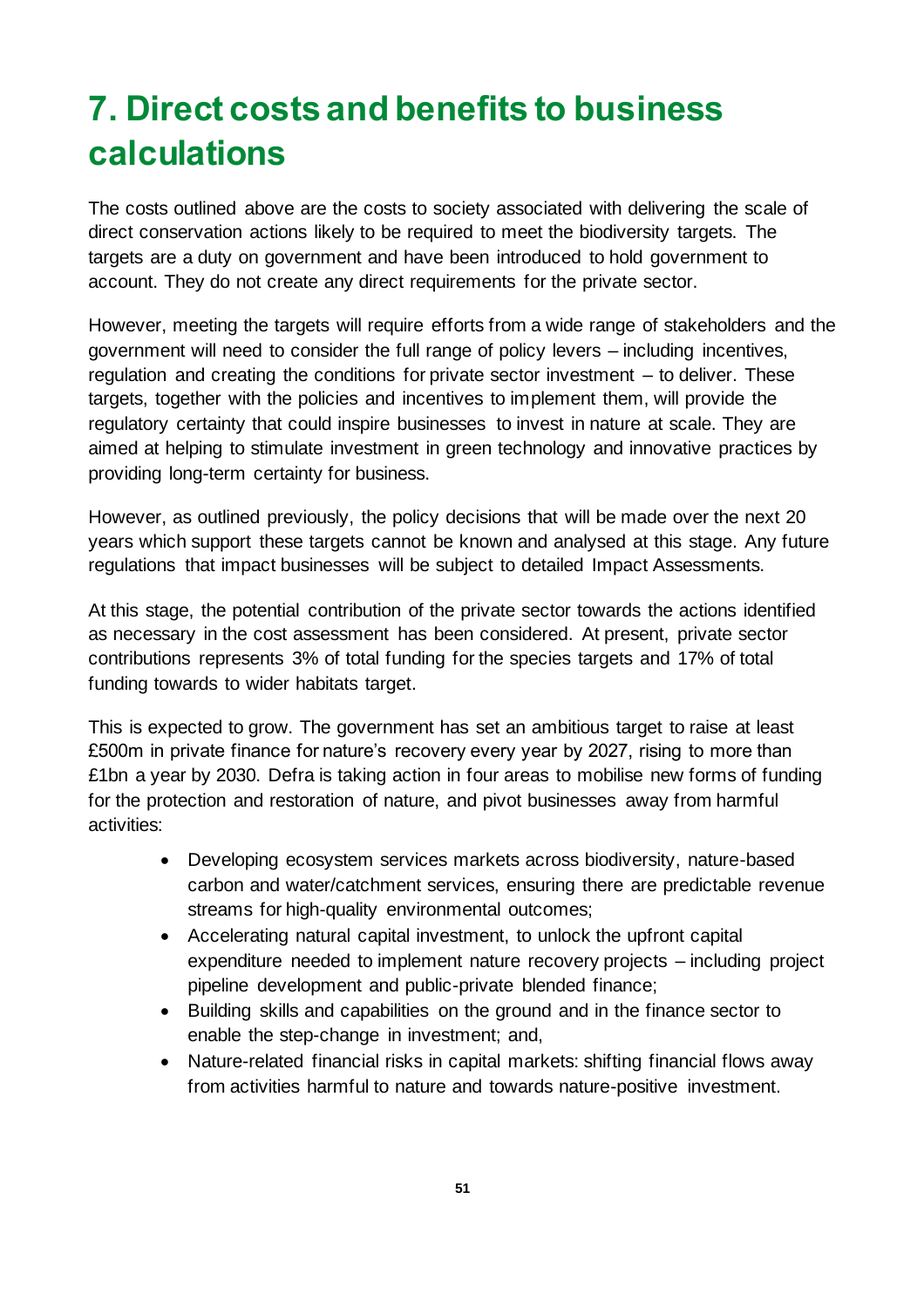Additionally, Defra has been working with the Financing UK Nature Recovery Coalition, which is bringing together leader from the business, environment and land management sectors to better understand how we can scale up investment in nature.

If the private sector contributed 3% towards the species targets and 17% towards the wider habitats target, then the total cost to business of the proposed biodiversity targets would be £16.1m.

However, this is not a direct cost. Much of biodiversity funding from the private sector is expected to be voluntary (with businesses only likely to contribute investment towards the biodiversity targets if the private benefit exceeds their contribution) or as a result of existing/forthcoming regulatory measures (for example Biodiversity Net Gain).

Additionally, the direct costs to businesses of a legally binding wider habitats will be dependent on how the target is implemented. While regulatory levers could create additional costs to businesses, any future regulatory change will be subject to an Impact Assessment in which the costs to businesses will be explored.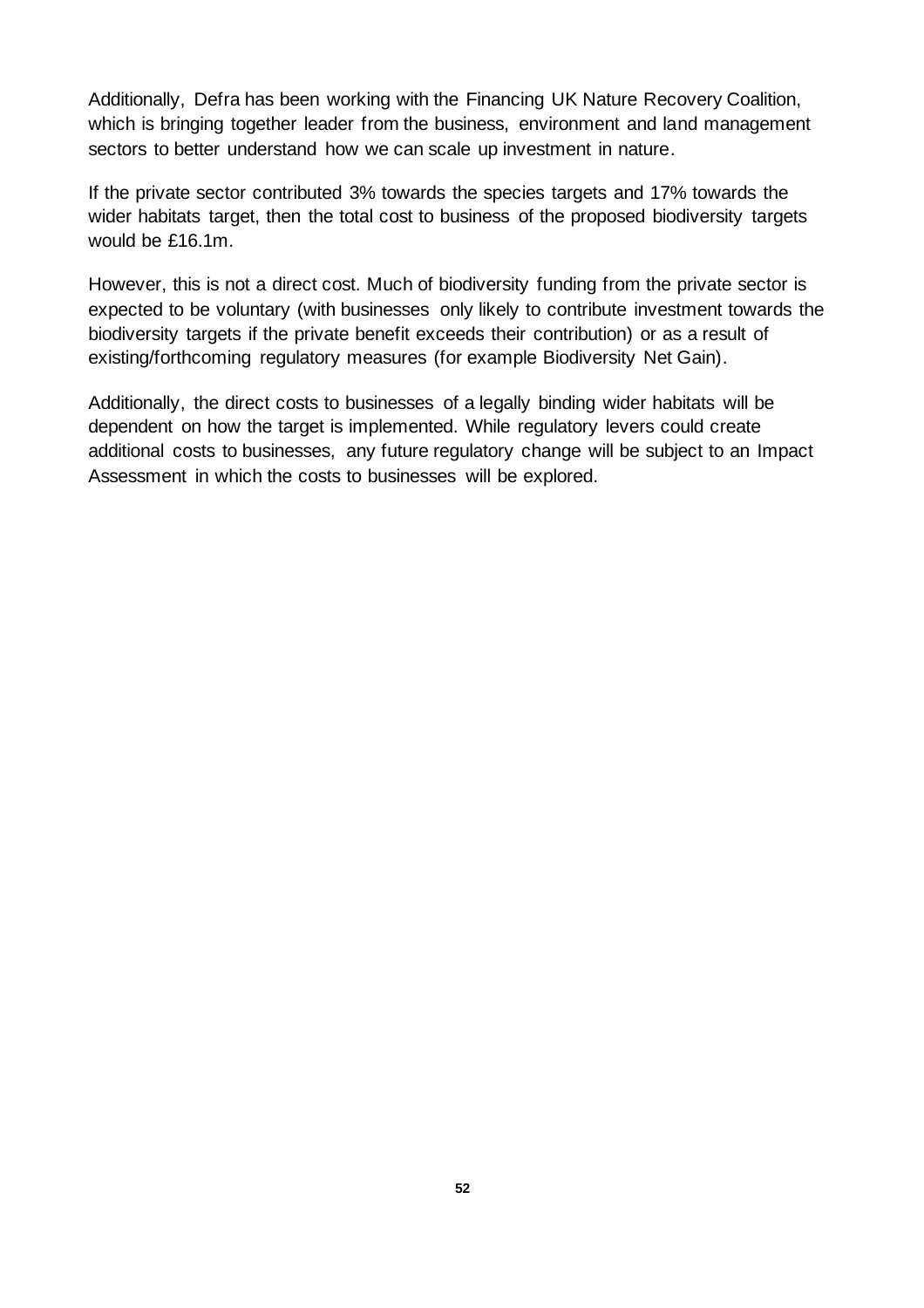# <span id="page-52-0"></span>**8. Risks and assumptions**

The analysis presented in this Consultation IA is still subject to refinement and will be finalised for inclusion in the Final Stage IA. The assumptions used and the approach taken will be kept under review and will be considered alongside any additional evidence that is gathered as part of the consultation process.

There are a number of assumptions underpinning the cost estimates for meeting the three long term (and the 2030 species abundance) proposed biodiversity targets. Most substantial are the assumptions made surrounding the actions that have been deemed necessary to achieve each target. As the targets are outcome based (except for the wider habitats target), a given target may be achieved by a different set or combination of actions to what has been assumed. As a result, the actual cost and resulting benefits of achieving the targets could differ from the estimated costs and benefits presented in this IA. The actions assumed in this IA have been informed by the relevant experts in the Defra group. Thus, it is believed that this provides a reasonable approximation of the costs and benefits given the available information and evidence.

Additionally, there can be no guarantee that the actions that have been defined and quantified under each target will result in the achievement of the respective target. While there is a good understanding of the type of actions that are required to meet the proposed targets, the evidence base quantitively linking actions to outcomes in biodiversity at national scale is limited, not least because the systems affecting outcomes for species and habitats are highly complex and dynamic. This results in difficulties in modelling the impact of the actions on each of the instruments that measure each target. If the monitoring and evaluation of progress reveals that additional actions or policy changes are required in future, the costs of meeting the targets may be higher.

To achieve the species abundance and extinction risk targets, the actions defined under the wider habitats target need to be undertaken in addition to the actions defined under the species targets. It is not possible for Defra's species ambitions to be achieved without widespread creation or restoration and of habitats. This approach was taken to limit double counting between the proposed biodiversity targets that this IA covers, as far as possible.

Moreover, as some of the target areas are heavily interlinked there is also a risk of double counting of costs and benefits between the biodiversity target areas and other target areas discussed in the other Environment Act IAs. As explained in the analysis, woodland creation under the proposed woodland cover target would contribute towards the wider habitats' biodiversity target. To minimise double counting, both the costs and benefits have been quantified in the woodland IA and cross referenced in this IA. It is likely that other overlaps remain. For example, there is a strong dependency between biodiversity and water quality and the costings in this IA include some pollution abatement measures identified as necessary to improve the condition of protected sites. Overlaps with other Environment Act targets will be explored further in the Final Stage IA.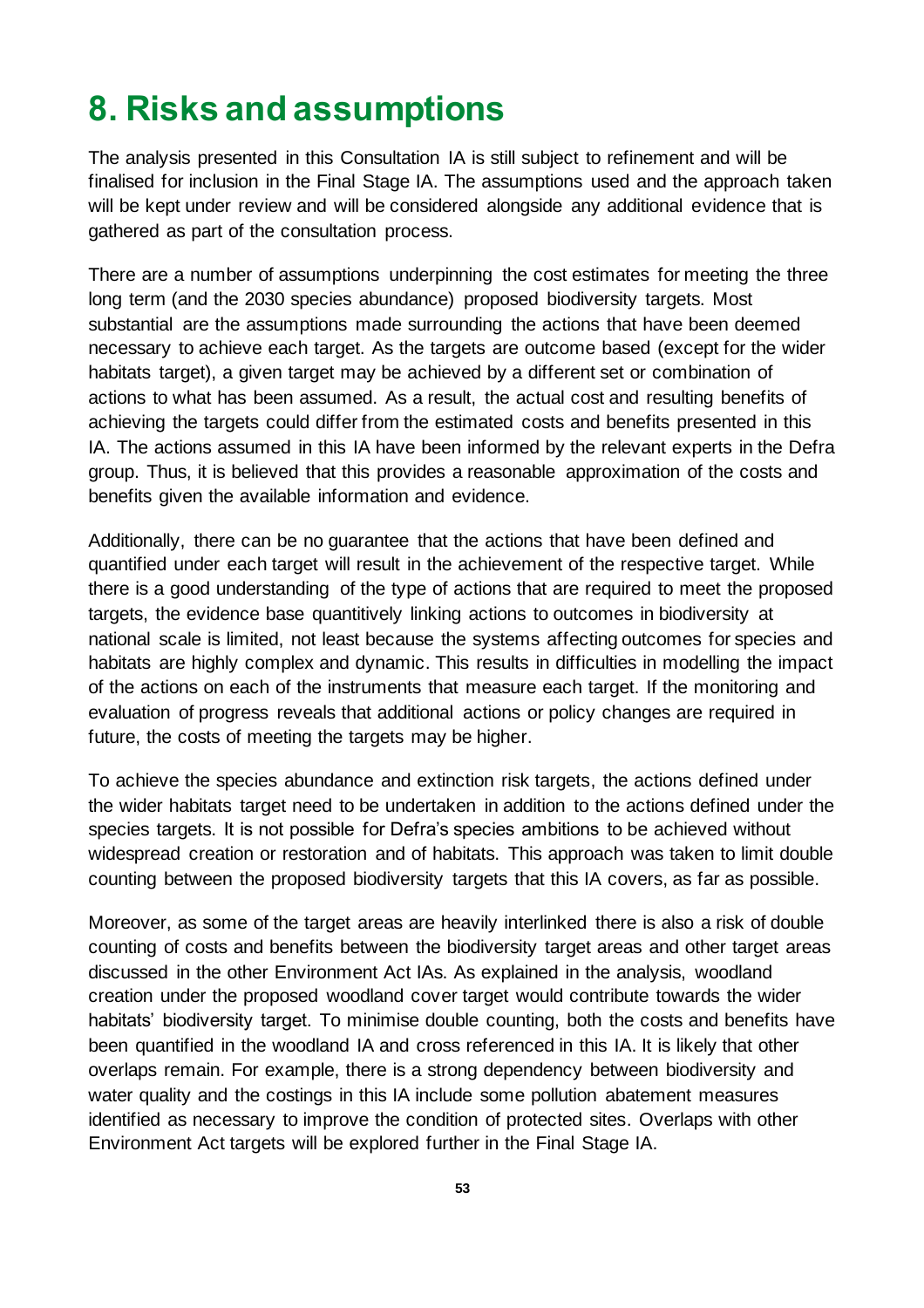In this IA there has been no consideration of the impact of other targets on the achievability of the biodiversity targets. Using the example above, if the woodland cover target is not met and there is insufficient woodland creation then this could impact the achievability of the wider habitats target. Additionally, it would mean that the costs and benefits of the delivering the wider habitats target have been underestimated in this IA. Similarly, tackling water and air pollution will also be important to deliver biodiversity targets.

There has also been no consideration of action sequencing across different target areas, although this could affect the timing and achievability of the biodiversity targets. For example, action that contributes to the woodland target may be necessary to help achieve the species related targets. As such, action would need to be taken sufficiently early to help achieve the species extinction target, the 2030 species abundance target and the long-term species abundance target.

It is expected that there is an underestimation of the benefits of achieving the proposed biodiversity targets. This is due both to the policy interventions not being spatially defined and a lack of available evidence, including on the direct monetary benefits of species interventions.

The analysis does not consider action on the landscape level. This may result in costs overestimated and benefits undercounted due to economies of scale.

Several assumptions have been made to monetise the costs of the legally binding species abundance targets. Most substantially, the unit costs of species friendly land management actions judged as necessary to achieve the targets have been informed by payments rates for the Sustainable Farming Incentive. It is possible that the average future unit costs to deliver species friendly land management at sufficient scale may be higher than assumed in the IA. Sensitivity analysis has been undertaken to explore this uncertainty.

As previously noted, widespread adoption of land management which supports the recovery of species (to increase the abundance of wider countryside species that are more likely to be reliant on farmed habitats) has been judged as necessary to achieve the species targets. To estimate the costs of such action for this IA, it has been assumed that that species friendly land management actions (such as those set out in proposed Sustainable Farming Incentive options and prescriptions) would be needed on 80% of hedgerow, arable land, improved grassland and unimproved/semi-improved grassland would need to be covered by to deliver improvements to species abundance. This assumption was informed by expert judgement from Natural England about the scale of action required in order to meet the species abundance targets. However, there is uncertainty around this assumption, thus sensitivity analysis has been undertaken. It is worth noting that an 80% coverage rate could be ambitious to achieve.

The government has decided not to proceed with a legally binding terrestrial protected sites target as part of the first suite of targets, but action to improve the condition of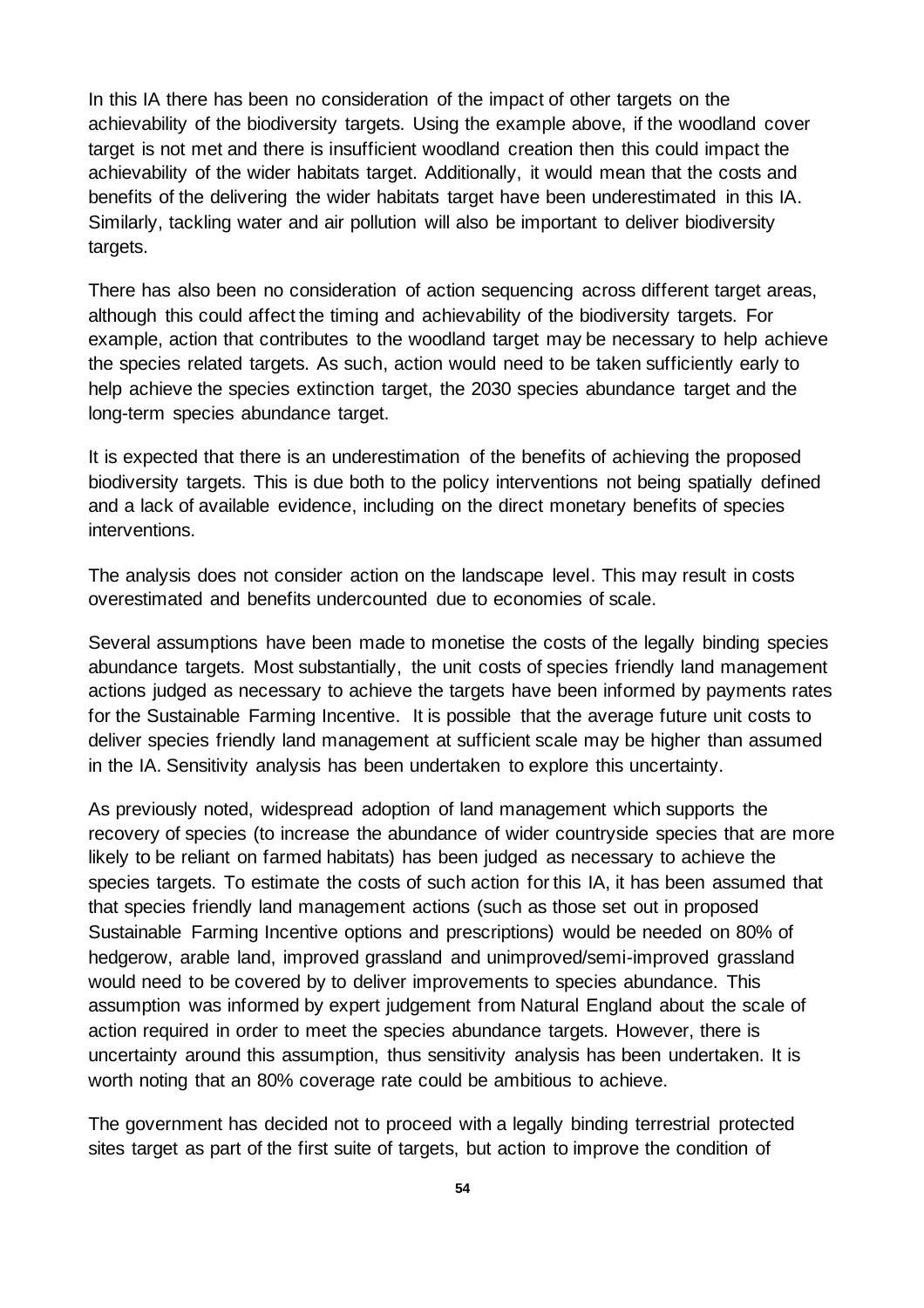protected sites is important for the achievement of the proposed species targets. Restoration works on protected sites takes longer for some habitats and sites than others, and different sites are at varying stages of recovery. In the absence of a plan which specifies restoration timetables for different sites, for the IA it was not possible for timelines of when favourable condition is likely to be achieved, or precisely the timing of actions needed to meet the targets to be modelled. As a result, in the analysis it has been assumed that remedial actions are needed across all SSSIs that are not currently in favourable condition. There is a risk that the costed actions will not deliver the improvement in condition of protected sites within the specified timescales, because of the uncertainties and lengthy timescales for responses in SSSI condition in response to remedial action. If so, this could have implications for the species abundance and extinction targets.

The analysis presented in this Impact Assessment provides only a partial assessment of the benefits of the biodiversity targets based on pragmatism and on what it was possible to include given data limitations, the available evidence and due to the policy ambitions not being spatially defined. Non-monetised benefits have been detailed in the benefits section of the IA. Additionally, as detailed previously the benefits of the species targets abundance and species extinction risk focused policy interventions have not been quantified due to limitations in the evidence base. This leads to the risk that the overall benefits of the terrestrial biodiversity targets are underestimated. To mitigate this risk and to fill a gap in the evidence base, primary research to capture the value of England's species recovery ambitions has been commissioned. This research should be complete in time to input into the final IA for these targets.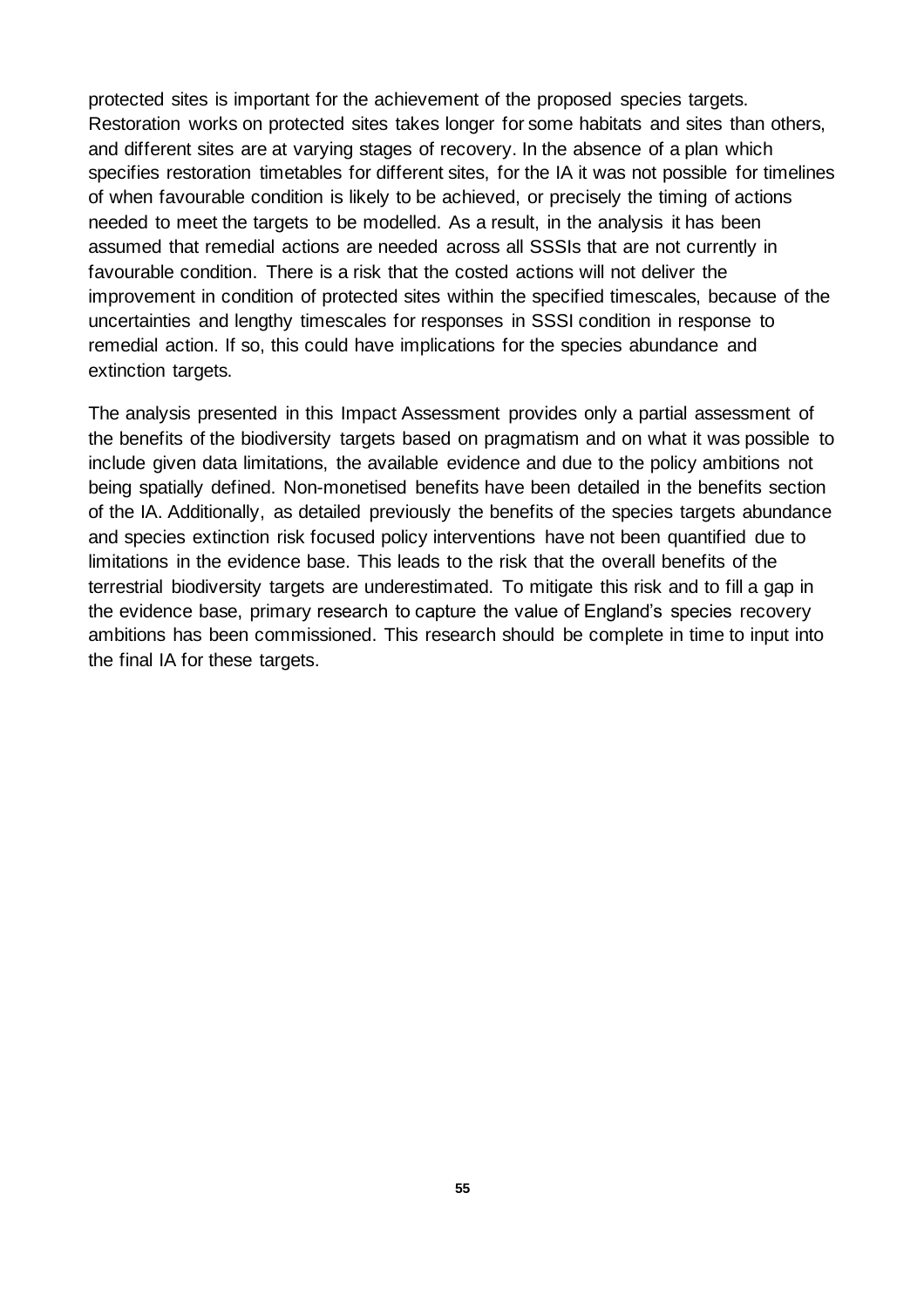# <span id="page-55-0"></span>**9. Impact on small and micro businesses**

The Environment Act biodiversity targets are legally binding government targets that are not prescriptive in terms of delivery mechanisms. Small and micro businesses have a role to play in taking action to help achieve the targets, but any action they do take is expected to be largely on a voluntary basis, or because of existing regulatory measures (for example Biodiversity Net Gain). The introduction of the targets is not expected to have a disproportionate impact on small and micro businesses.

The impact of future policies for target delivery on small and micro businesses will be dependent on whether a given policy has a regulatory or incentive basis. Any regulatory policy which is brought forward will be subject to an IA in which the impacts of that particular policy on small and micro businesses will be appraised.

The impact of existing/forthcoming legislation such as Biodiversity Net Gain on small and micro businesses has already been assessed in a published Impact Assessment. The impact of future policies for target delivery on small and micro businesses will be dependent on whether a given policy has a regulatory or incentive basis. Any regulatory policy which is brought forward will be subject to an IA in which the impacts of that particular policy on small and micro businesses will be appraised.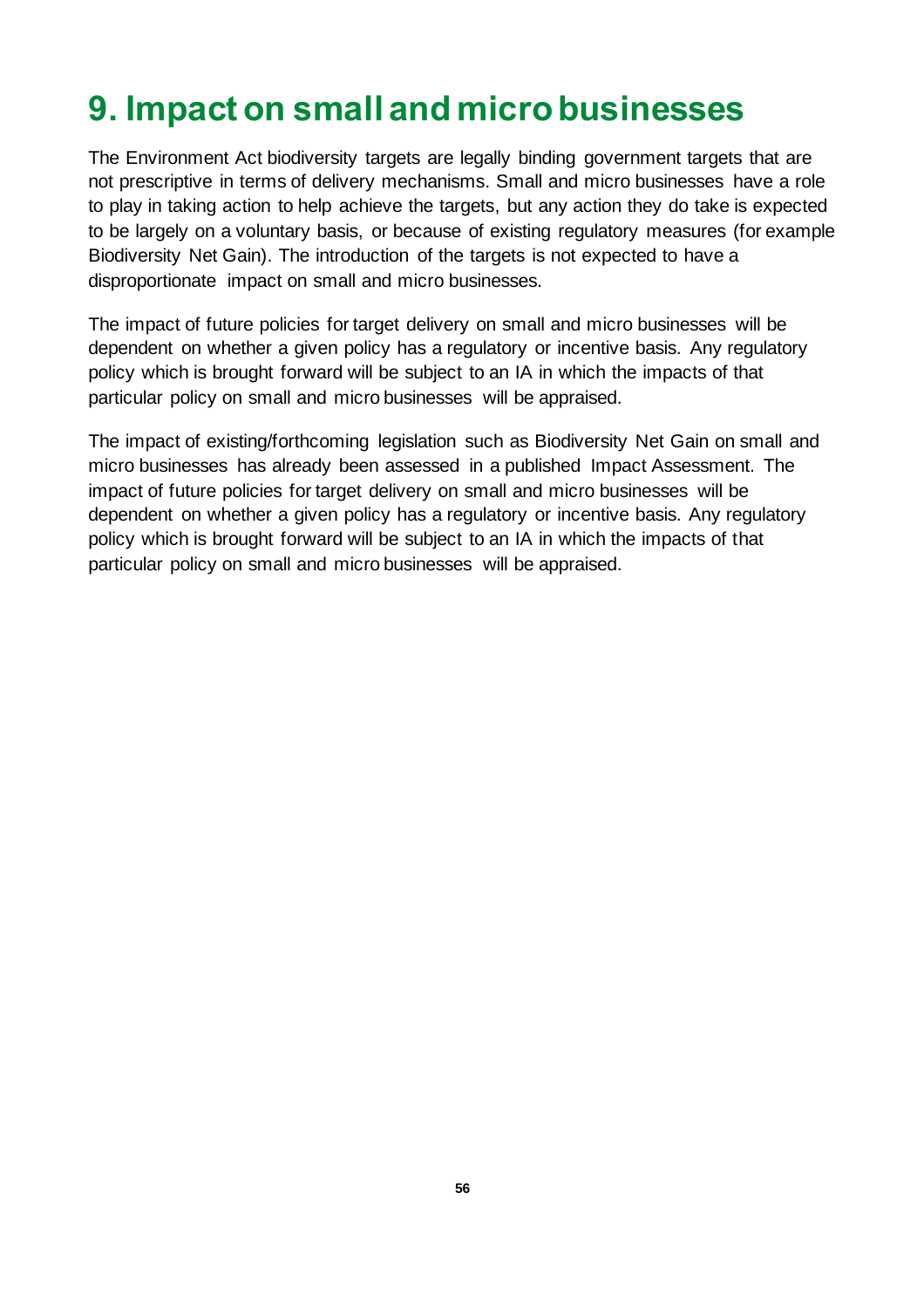# <span id="page-56-0"></span>**10. Wider impacts**

Setting long-term targets to protect and restore biodiversity will help to secure long-term economic security and prosperity, globally and in the UK. While there is inherent uncertainty around estimates of the long-term impact of biodiversity loss, at the global level the cost of inaction is much higher than the cost of action, as set out in the Dasgupta Review. Without government intervention individual efforts to halt and reverse the decline in species abundance are unlikely to succeed on a sufficient scale.

Targets will be set at the national level. Targeting actions in particular areas will not be mandated as part of these targets and so it is not possible to estimate the regional impacts of the biodiversity targets in this IA. The regional impacts of introducing the targets will depend on how the targets are implemented. Further detail on the impacts of individual future policies that contribute towards the targets will be assessed within their individual future Impact Assessments. However, it is expected that policies which support the delivery of these targets can create and support green jobs across the country – for example the £80m Green Recovery Challenge Fund is demonstrating the employment impact of investment in nature's recovery, creating and supporting up to 2,500 jobs across 159 projects. Research from Green Alliance/WPI Economics shows that those constituencies with the greatest employment challenges have considerable potential for new nature-based green jobs, demonstrating that progress against targets can contribute to the levelling up plan. Defra is planning to commission research to strengthen our evidence base of the skills needed to deliver the 25 Year Environment Plan, to help us ensure there is a pipeline of appropriately skilled people for these jobs.

Under Section 149 of the Equality Act (2010) <sup>58</sup>, public authorities have a duty to consider how their policies and decisions affect individuals who are protected under the Equality Act (2010). As this Impact Assessment concerns only the decision on the overall level of the targets, rather than the policies needed to meet it, it is not possible to identify specific equality impacts. The government will consider equality impacts further as appropriate when additional policies and proposals are developed to meet the targets.

<sup>58</sup> Section 149 of the Equality Act (2010). Available from[: www.legislation.gov.uk/ukpga/2010/15/section/149](https://www.legislation.gov.uk/ukpga/2010/15/section/149)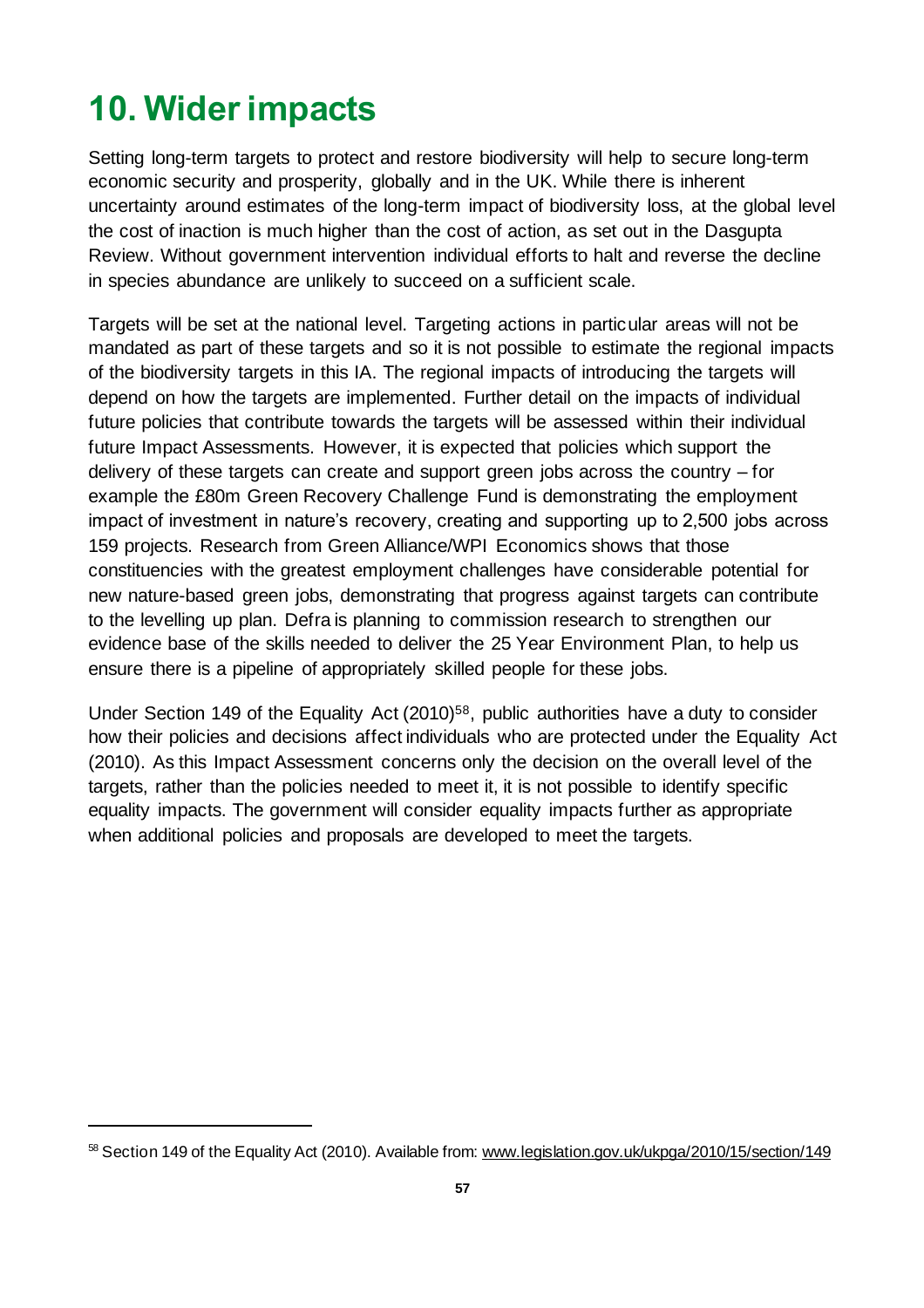# <span id="page-57-0"></span>**11. A summary of the potential trade implications of measures**

The potential trade implications of the Environment Act biodiversity targets are difficult to predict as they would be dependent upon future policies which may be brought forward to help contribute towards the achievement of the targets.

It is not expected that the terrestrial biodiversity targets will have a considerable effect on the UK internal market and international trade.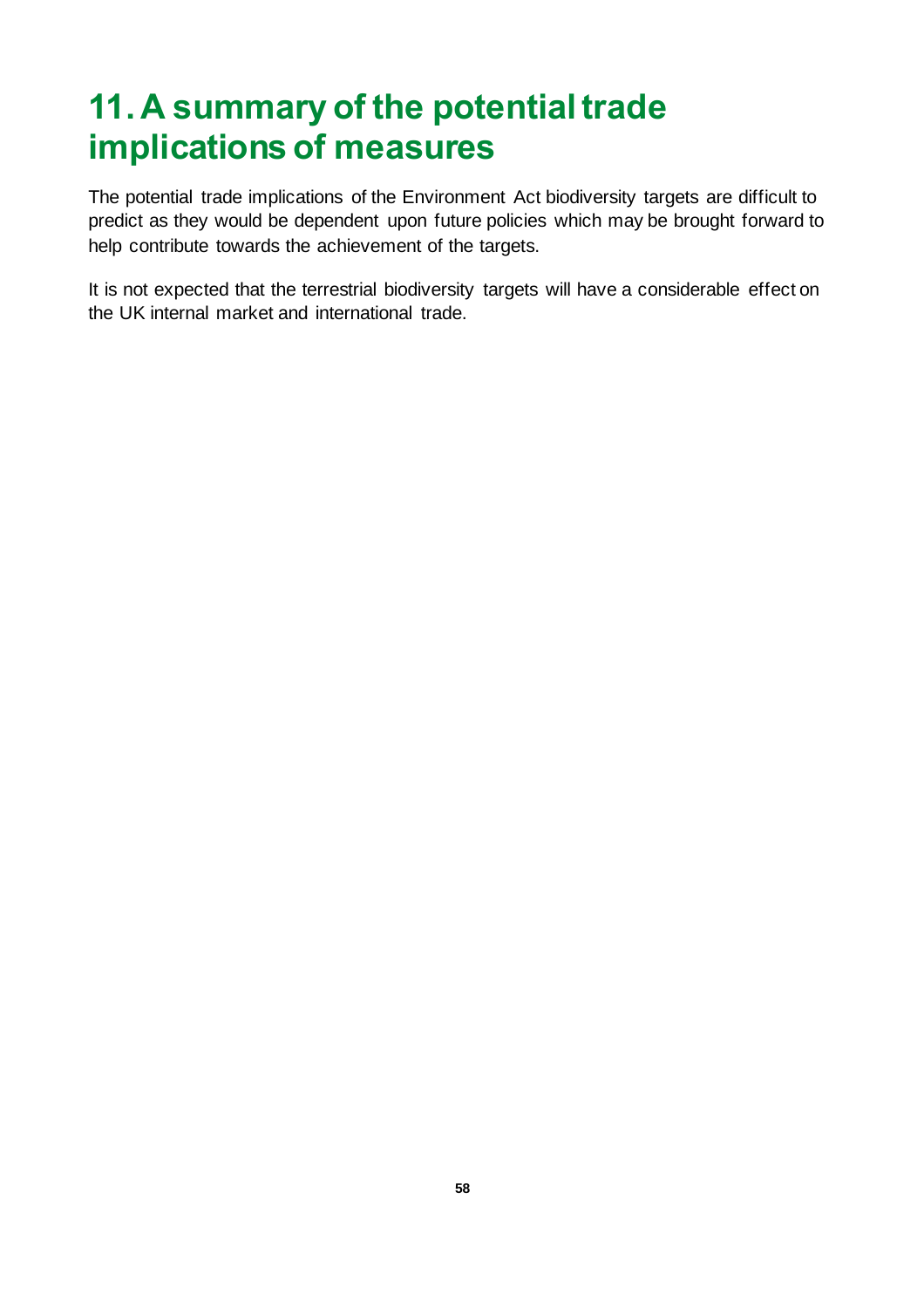# **12. Monitoring and Evaluation**

### <span id="page-58-0"></span>**12.1. Monitoring progress towards biodiversity targets**

The Environment Act creates a new statutory cycle of monitoring, planning and reporting. Long-term targets will be supported by interim targets, which will set a five-year trajectory towards meeting the long-term targets. This will allow for an ongoing assessment of whether the government is on track to meet its long-term target ambitions. Interim targets will be set out in the Environmental Improvement Plan, which will be reviewed at least every five years. The government will have to report annually on what it has done to implement the Environmental Improvement Plan and on whether the natural environment (or particular aspects of it) has improved. That report will also consider the progress that has been made towards meeting relevant targets. The new environmental watchdog, the Office for Environmental Protection, will also report annually on the progress that has been made in improving the natural environment in accordance with the Environmental Improvement Plan and on progress towards meeting targets.

For a target to be considered measurable, the government needs to either have or be in the process of developing a relevant indicator based on routinely collected data. The 25 Year Environment Plan Outcome Indicator Framework proposed a suite of indicators to track environmental change towards delivering an ecologically resilient network for thriving plants and wildlife, whilst making best use of our biodiversity data. The proposed targets build on the indicators in this framework, which represents our best available data.

Further information about the monitoring approach for each proposed target area is set out below.

#### **Habitat monitoring**

There is currently no consistent or comprehensive approach to monitoring to enable a robust assessment of the current extent and condition of semi-natural habitat outside of protected sites, even for those habitats classified as being of 'principal importance for biodiversity' under the Natural Environment and Rural Communities (NERC) Act 2006.

In time, the aim is to be able to monitor changes in the quality of these habitats. An indicator to directly monitor the quantity, quality and connectivity of habitats is currently being developed. However, this will require new data collection (as proposed through the Natural Capital and Ecosystem Assessment, which is currently being piloted<sup>59</sup>) and take several years to implement. An action-based habitats target rather than a condition target has been proposed at this time.

<sup>59</sup> https://www.gov.uk/government/speeches/george-eustice-speech-on-environmental-recovery-20-july-2020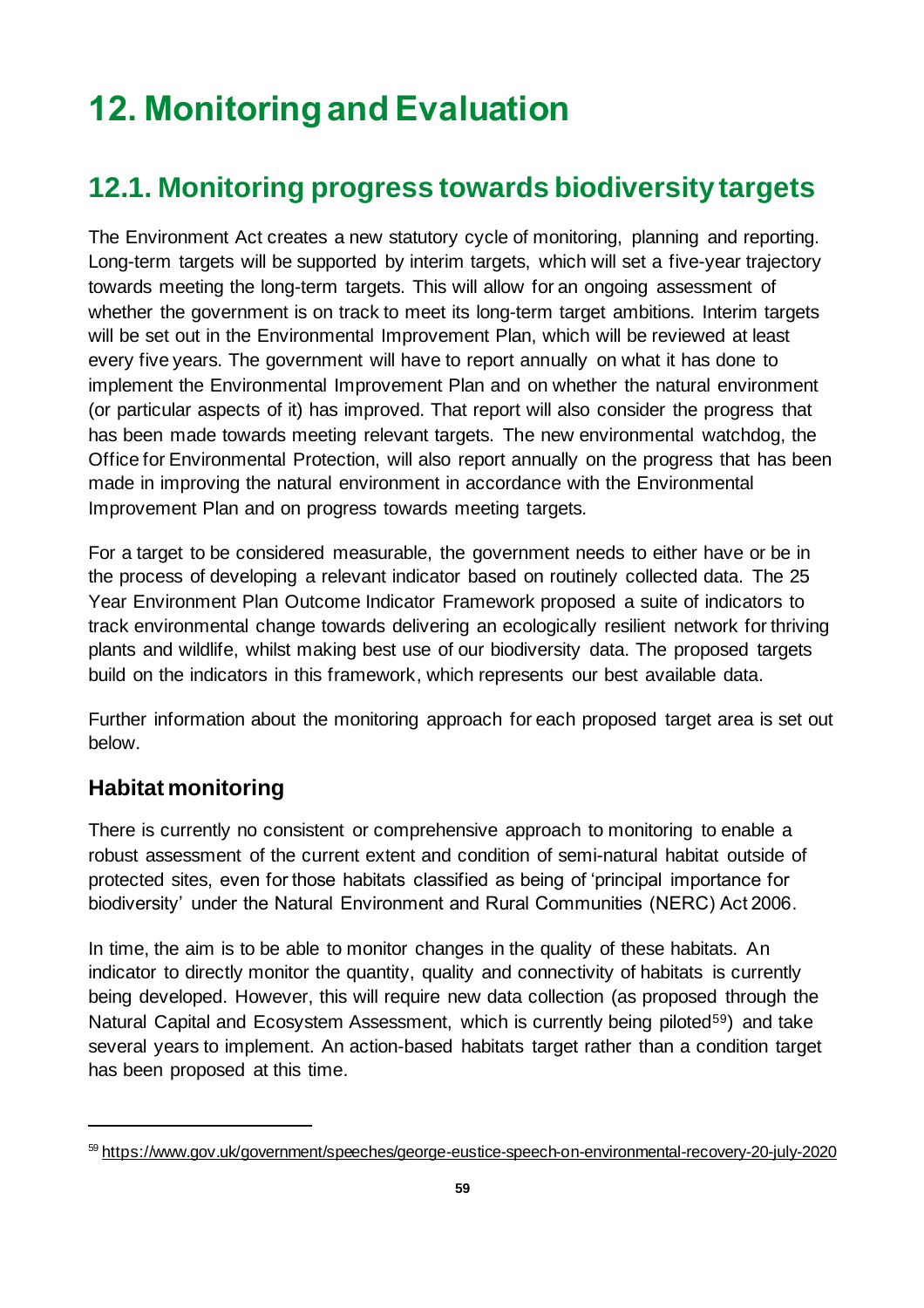Under the Biodiversity 2020 Strategy (Outcome 1A)<sup>60</sup> of 'Better wildlife habitats with 90% of priority habitats in favourable or recovering condition', an action-based assessment has in part been used as a proxy for habitat condition. The lack of a standard condition assessment process for measuring the precise condition of habitat outside SSSIs means that it has been necessary to rely on the SSSI reporting process, combined with an assessment of the extent of additional priority habitat under 'favourable management,' i.e., within an Agri-Environment Scheme agreement or similar arrangement. For this, a selection of 'beneficial management' options are selected matching the 'right option against the right feature' to ensure that reporting results are as ecologically sound as possible. For some habitats achieving good condition will take many years or decades, but AES management, based on 'right option-right feature,' can be considered as a good indicator that habitat improvement is taking place.

The indicator for this target will be based on action to create or restore diverse wildlife-rich habitats through a range of measures which include our Agri-environment schemes, Biodiversity Net Gain, the Nature for Climate Fund and as well action funded through other sources, including private capital e.g., actions by external partners including utilities companies, banks and mineral companies.

#### **Species monitoring**

Much of the data on species is collected through well-established volunteer-based recording schemes, many of which are run through partnerships between government bodies, NGOs, and research organisations (Box 1). In addition to the schemes supported by JNCC (Joint Nature Conservation Committee), national recording schemes exist for pollinators, moths, amphibians and reptiles.

Structured schemes where data is collected annually, following a strict pre-determined protocol, allow reliable conclusions to be derived from the data on the status of species and how their populations are changing in the long term. The methods used vary by scheme to allow data collection to be appropriate for the target taxonomic group, but include repeat sampling in randomised stratified surveys, complete censuses, and targeted surveys. Schemes may weight sampling to areas of interest e.g., the NPMS (National Plant Monitoring Scheme) sample locations are weighted towards sampling semi-natural habitats, but planned biases of this nature can be accounted for in analysis to understand national species trends.

Alongside these national structured schemes, there are also many UK schemes aimed at engaging the public with recording wildlife (e.g., the Big Garden Bird Watch, the Great

 $60$  Biodiversity 2020: A strategy for England's wildlife and ecosystem services. Defra. 2011. Available from: [www.gov.uk/government/publications/biodiversity-2020-a-strategy-for-england-s-wildlife-and-ecosystem](http://www.gov.uk/government/publications/biodiversity-2020-a-strategy-for-england-s-wildlife-and-ecosystem-services)**[services](http://www.gov.uk/government/publications/biodiversity-2020-a-strategy-for-england-s-wildlife-and-ecosystem-services)**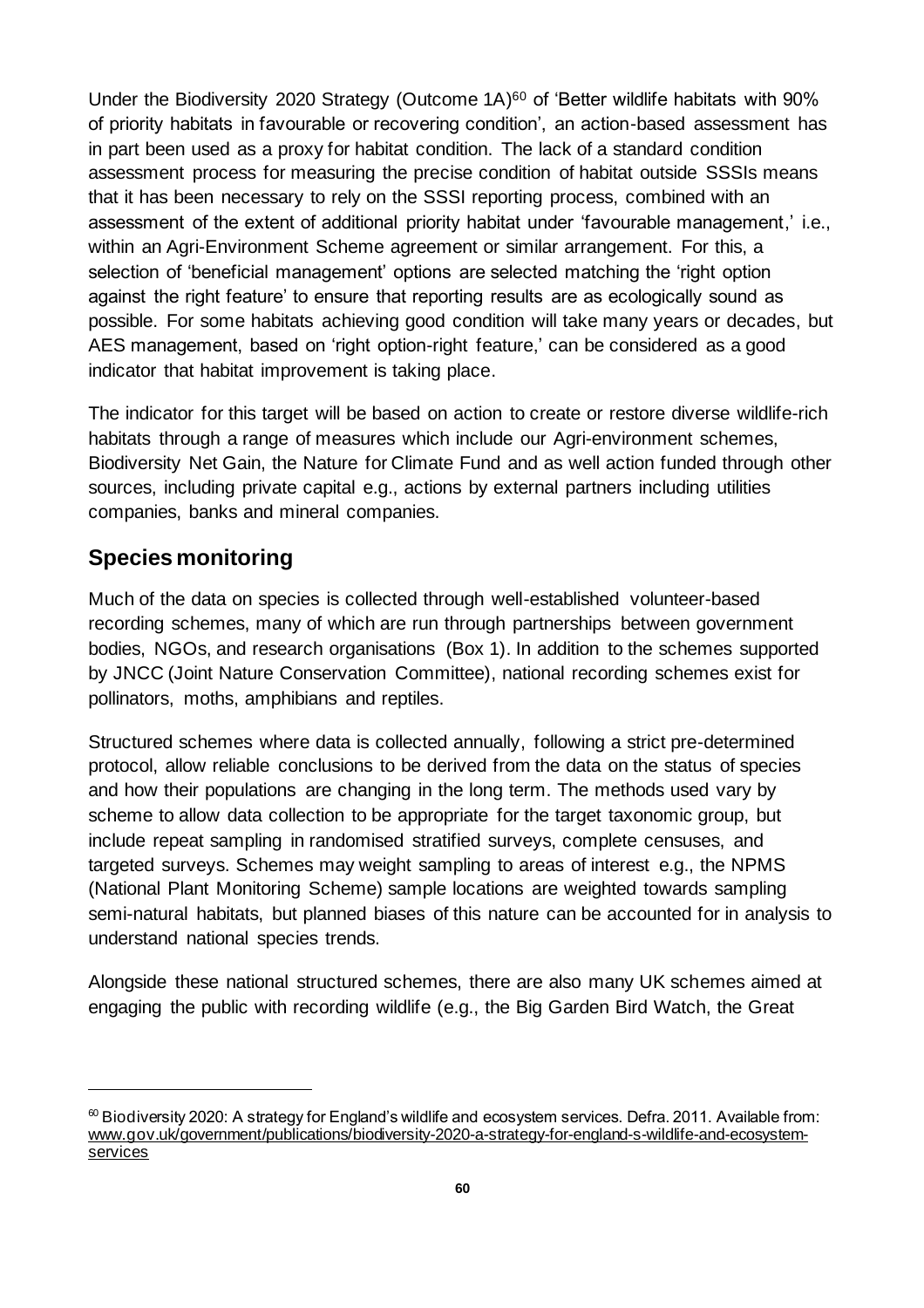British Wildflower Hunt). These more "entry level" schemes involve recording at more selfselected monitoring sites and may focus on recording a subset of more common species.

As well as contributing to recording schemes, each year amateur recorders submit many thousands of ad hoc species records to publicly available databases (e.g., to the NBN Atlas via the iRecord online recording system). These data are more numerous than records submitted from structured schemes and cover a greater breadth of taxonomic diversity. They can provide information on species distribution rather than abundance but may introduce greater bias in the data as sampling is more common for easily recognised species and in accessible locations. Both ad hoc recording and more "entry level" recording schemes are important for developing and maintaining taxonomic skills and encouraging engagement with biological recording. Additional unstructured species data will exist at the local level (including the Local Environmental Record Centres) and academic institutions.

#### **Box 1. JNCC supported UK species recording schemes:**

- Structured schemes
- Breeding Bird Survey (BBS)
- Wetland Bird Survey (WeBs)
- Goose and Swan Monitoring Programme (GSMP)
- Avian Demographics Scheme
- Seabird Monitoring Programme (SMP)
- National Bat Monitoring Programme (NBMP)
- UK Butterfly Monitoring Scheme (UKBMS)
- National Plant Monitoring Scheme (NPMS)
- Ad hoc recording schemes
- Rare Breeding Birds Panel (RBBP) collation of breeding bird records
- Support of recording schemes and societies through the Biological Records Centre (BRC)

The information gathered from these schemes is used to assess trends in distribution and/or abundance at UK, GB, or country scales, and to produce evidence both on current status and long and short-term changes. Many of the results feed into the UK biodiversity indicators, as well as being used for wider reporting purposes, including for international commitments. Data collected through these schemes also contributes to national official statistics on UK biodiversity. Some ad hoc data contribute to Red List assessments and distribution indicators for some species.

### <span id="page-60-0"></span>**12.2. Evaluating progress towards biodiversity targets**

The evaluation programme for the biodiversity targets, which is currently being scoped out, will be crucial for measuring, understanding, and driving progress. The evaluation will test the effectiveness and impact of different actions, work to understand causal relationships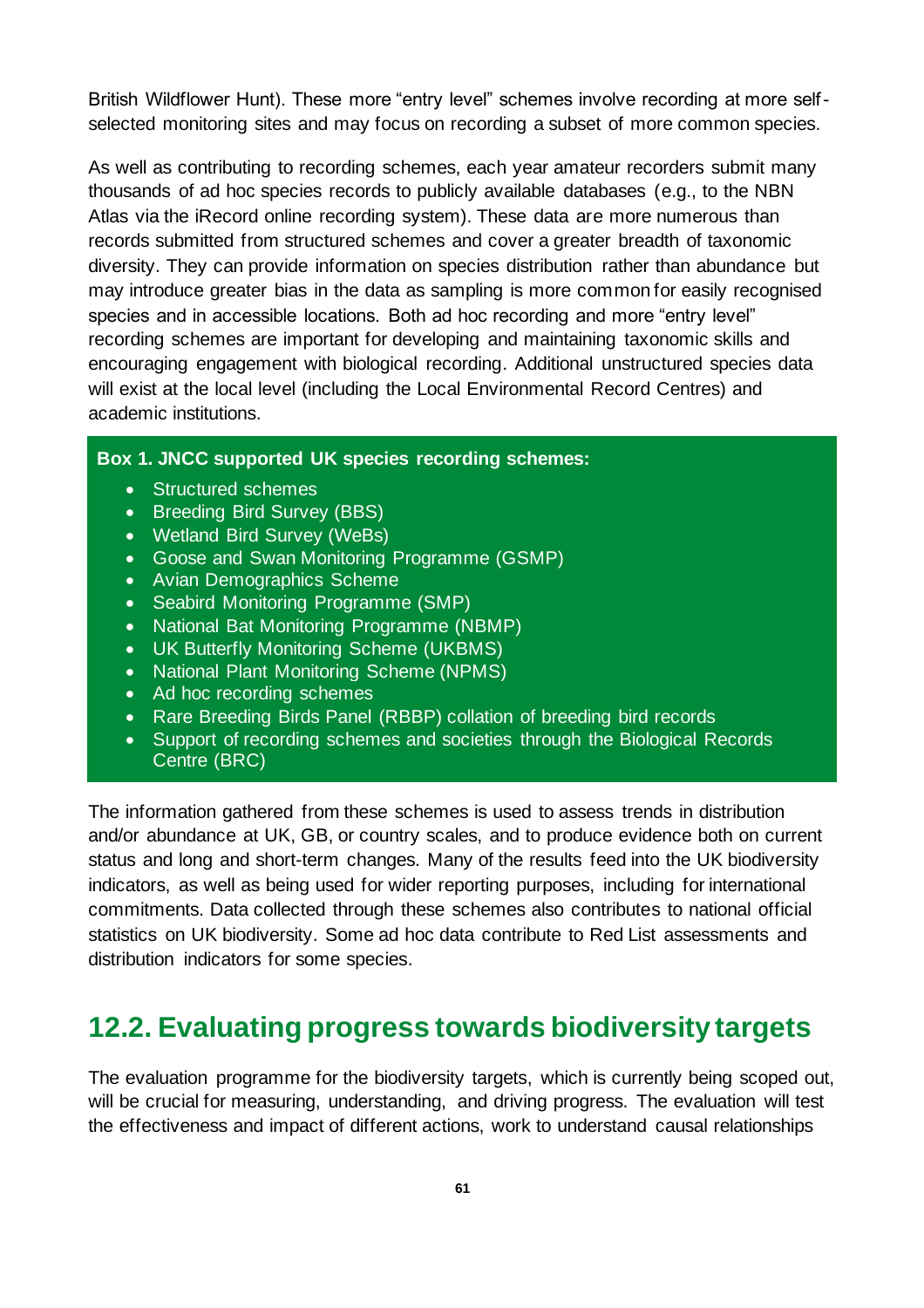related to the Theory of Change, analyse cost and benefits and progress towards biodiversity outcomes.

As part of ongoing scoping work, a wide range of factors including timing of key activities, data requirements and evaluation design are being considered. The evaluation design must consider the complexity of the biodiversity policy landscape. The system that supports the delivery of biodiversity targets comprises numerous inter-related policies and programmes, there is considerable uncertainty about the detailed specification of key programmes and there will be substantial change in the policy landscape during the life of the targets. In addition, the nature system that the targets programme aims to influence is itself complex and the impacts of interventions cannot be predicted with certainty.

To have a realistic prospect of achieving the government's ambition for nature recovery, Defra will need to adopt a dynamic, adaptive management approach that 'steers' the system towards the target outcomes.